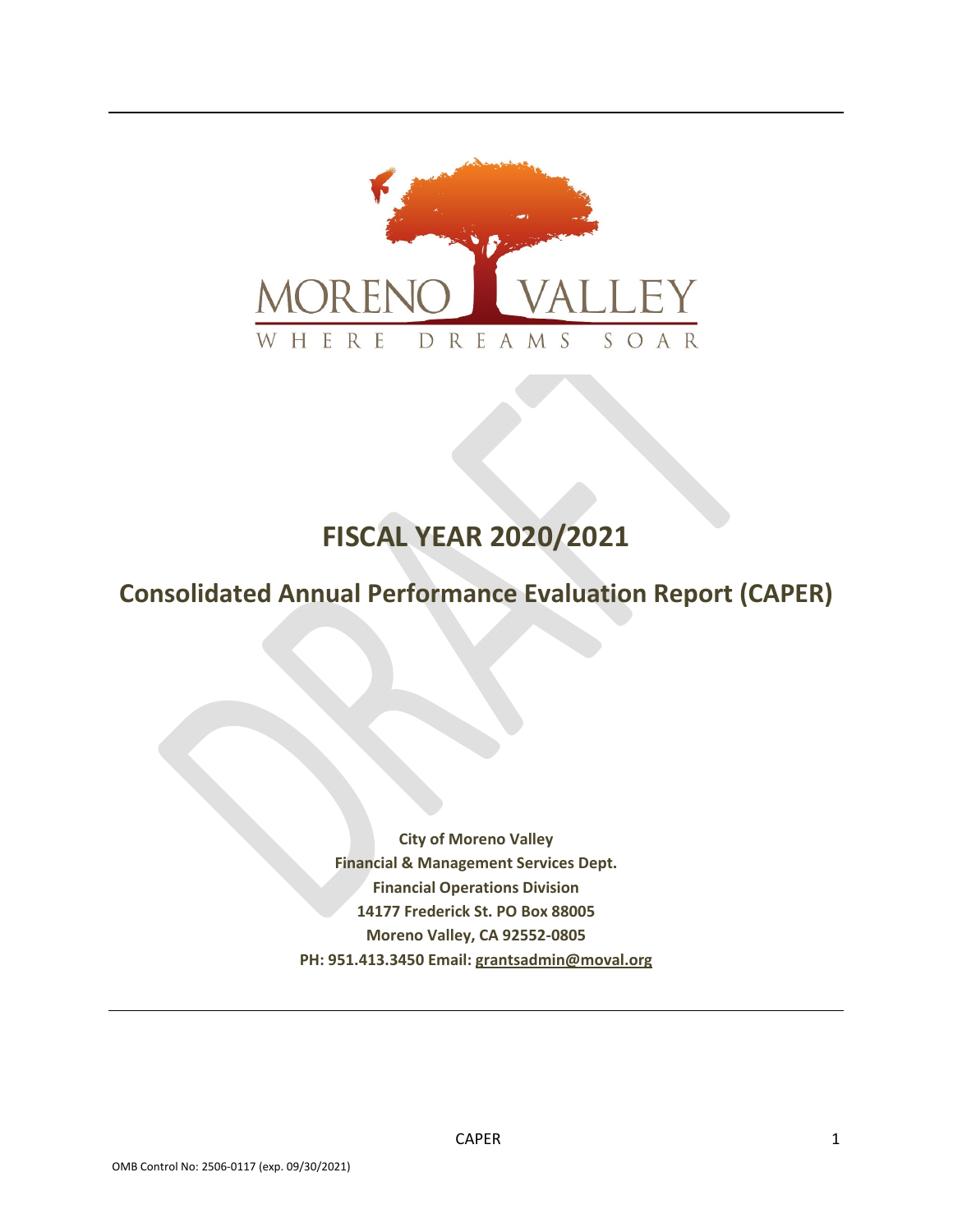# **TABLE OF CONTENTS**

### **Consolidated Annual Performance and Evaluation Report**

| CR-25 - Homeless and Other Special Needs 91.220(d, e); 91.320(d, e); 91.520(c)  20 |  |
|------------------------------------------------------------------------------------|--|
|                                                                                    |  |
|                                                                                    |  |
|                                                                                    |  |
|                                                                                    |  |
|                                                                                    |  |
|                                                                                    |  |
|                                                                                    |  |
|                                                                                    |  |
|                                                                                    |  |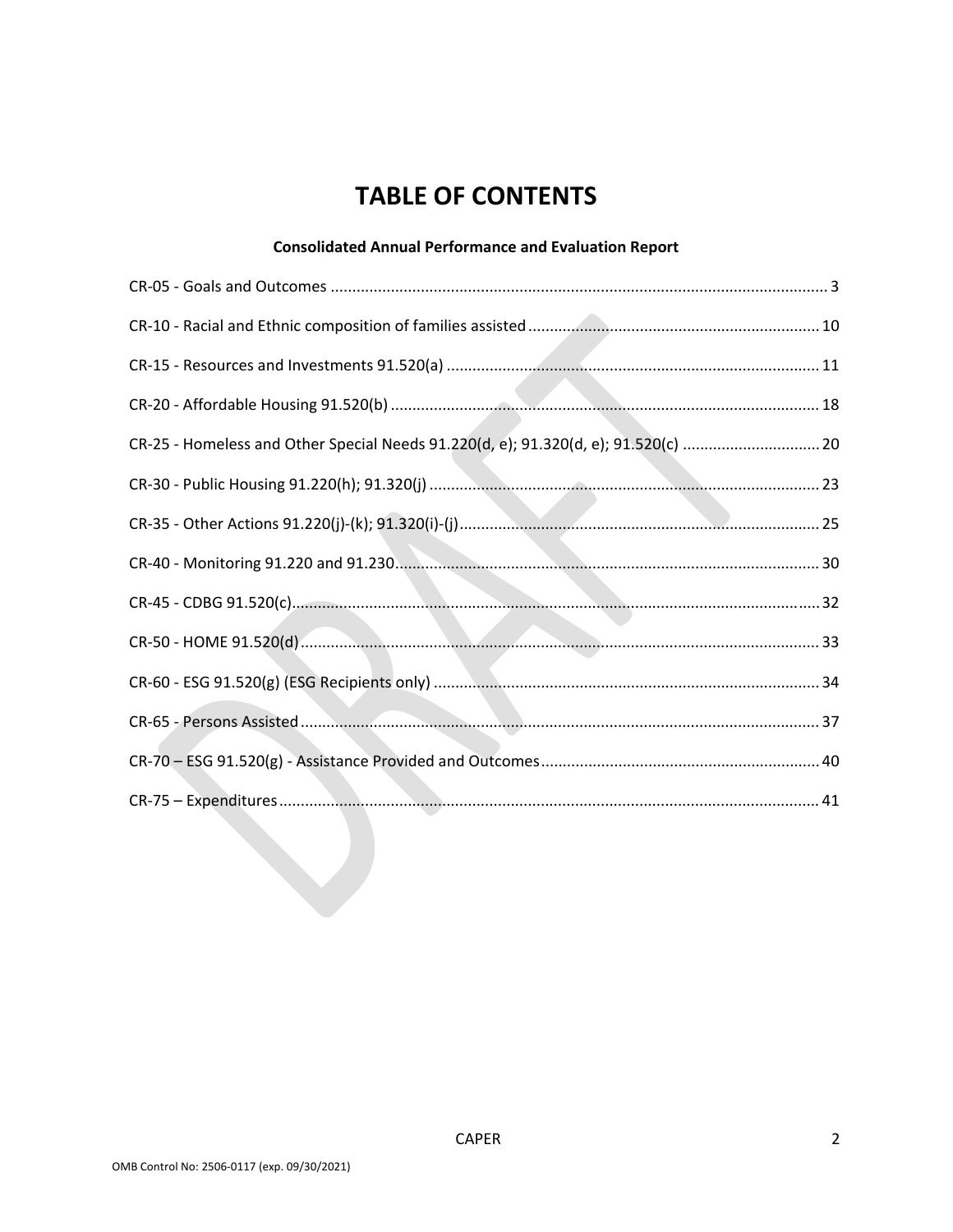### **CR‐05 ‐ Goals and Outcomes**

### **Progress the jurisdiction has made in carrying out its strategic plan and its action plan. 91.520(a)**

This could be an overview that includes major initiatives and highlights that were proposed and executed throughout the program year.

During 2020/21, Moreno Valley was committed to maximizing existing resources and opportunities to achieve a better quality of life for its low-to-moderate income residents. However, the Coronavirus pandemic outbreak at the beginning of 2020 had a significant negative impact on the goal outcomes for 2020/21 as many program activities continued to be affected by the pandemic restrictions that began in March 2020 with the "Shelter‐In‐Place" order by the California Governor and continued at various levels through June 30, 2021. At the end of the third year of the 2018‐23 Consolidated Plan the City was successful in accomplishing the following:

**Achieve Fair Housing for All**: 5‐Yr Goals: Provide fair housing and landlord/tenant services to educate and assist 23,500 households on their rights and responsibilities. Annual Goals: Assist 4,100 households with Fair Housing Services. Actual 2020/21: The City assisted 4,405 households with Fair Housing Services.

**Address Homelessness**: 5‐YR Goal: To assist 800 homeless persons and persons threatened with homelessness. Annual Goal: 60 homeless persons benefited with Street Outreach. Actual 2020/21: The City provided homelessness prevention to 35 persons and street outreach to 8 persons.

Annual Goal: CDBG‐CV 2020/21: Goal of 104 persons assisted with Homelessness Prevention was established in the CARES Amendment to the 2019/20 Annual Action Plan. Actual: CDBG‐CV 2020/21: 0 persons assisted (0% completed)‐ The U.S. Department of Treasury Emergency Rental Assistance Program (ERAP) funds were prioritized over this activity due to the shorter spending timeline. The MoVal Rental Rescue Subsistence Program began in July 2021 and the City anticipates reporting accomplishments in the 2021/22 CAPER.

Annual Goal ESG‐CV: 1,104 persons assisted with Homelessness Prevention, , 18 beds for Emergency Shelter, 130 Households assisted for Tenant Based Rental Assistance/Rapid Rehousing and 168 for Street Outreach (Other). Actual ESG‐CV: The City assisted 428 persons assisted (39% complete) with Homelessness Prevention, 33 beds for Emergency Shelter (183% completed), 0 persons assisted for Tenant Based Rental Assistance/Rapid Rehousing (0.0% completed) and 13 persons for Street Outreach (7.7% completed).

**Improve the condition of existing housing stock**: 5‐YR Goals: Construct 80 new affordable rental units; Rehabilitate 16 rental units; rehabilitate 90 homeowner housing. Annual Goals: Rehabilitate 15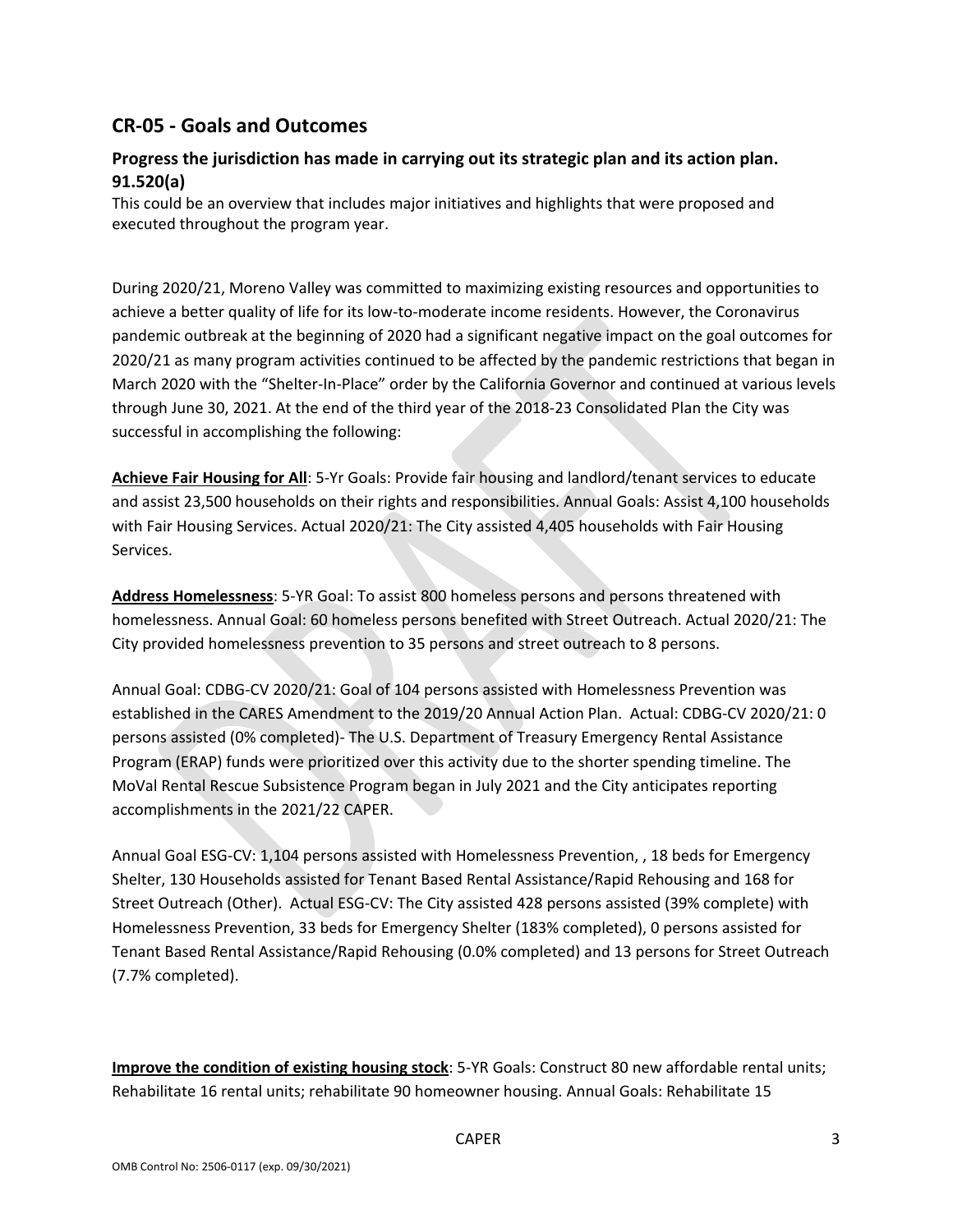homeowner housing units, Other activities for Interim Assistance 35,575 persons. Actual 2020/21: The City provided 7 homes with energy efficiency solar systems, 60,940 persons benefited from the City's Interim Assistance efforts.

**Improve the well‐being of persons**: 5‐YR Goal: Assist 290,000 persons, including the elderly and disabled, with public services. Annual Goal: Benefit 13,045 persons. Actual 2020/21: In FY 2020, the City aided 57,418 individuals through public services. Individuals were served primarily through senior services, employment resources, and youth services. In addition, individuals were assisted through MoVal Policing program.

Annual Goal: CDBG‐CV: Goal of 12,613 persons assisted was established in the CARES Amendment to the 2019/20 Annual Action Plan. Actual CDBG‐CV 2020/21: The City also administered CDBG‐CV programs that benefited 11,300 individuals to prevent, prepare for and respond to coronavirus (89% completed) .

**Promote Economic Development Activities**: 5‐YR Goals: To create or retain 100 low‐to moderate income jobs and assist 390 businesses. Annual Goals: There were no goals created for 2020/21.

Annual Goal CDBG‐CV: Goal of 45 businesses assisted to promote economic development activities was established in the CARES Amendment to the 2019/20 Annual Action Plan. Actual CDBG‐CV 2020/21: 45 businesses were assisted through small business grants through the City's CDBG‐CV program. A 100% accomplishment.

**Public Facilities and Infrastructures**: 5‐YR Goals: To assist 55,000 persons through public facility/improvement projects aimed at improving ADA standards and City streets. Annual Goals: benefit 19,715 persons. Actual 20/21: ADA improvements completed in 2020/21 benefited cumulatively 7,558 persons.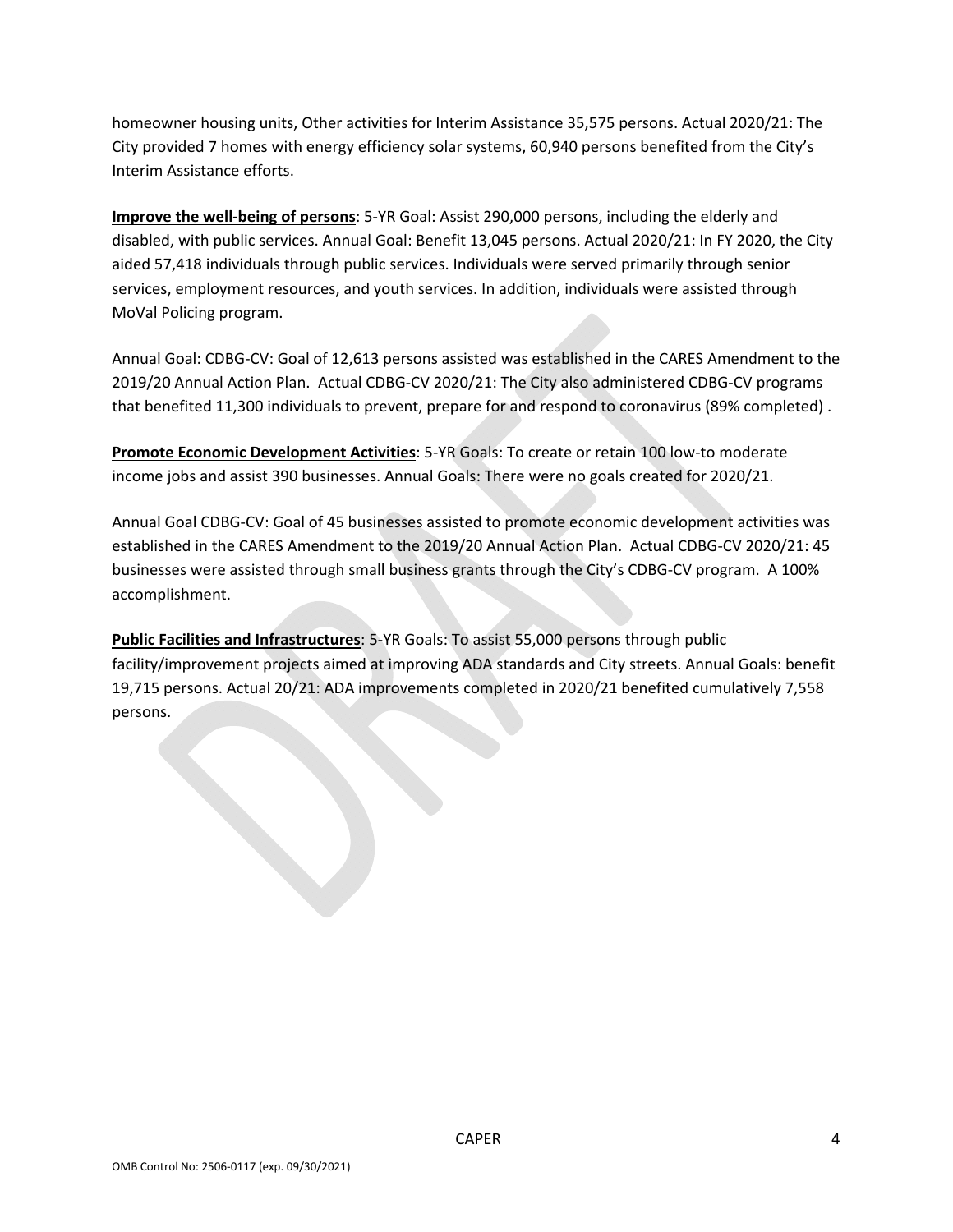Comparison of the proposed versus actual outcomes for each outcome measure submitted with the consolidated plan and **explain, if applicable, why progress was not made toward meeting goals and objectives. 91.520(g)**

Categories, priority levels, funding sources and amounts, outcomes/objectives, goal outcome indicators, units of measure, targets, actual outcomes/outputs, and percentage completed for each of the grantee's program year goals.

| Goal                                                     | Category                                | Source /<br><b>Amount</b> | Indicator                                                                                   | Unit of<br><b>Measure</b>    | <b>Expected</b><br><b>Strategic</b><br>Plan | Actual-<br><b>Strategic</b><br><b>Plan</b> | Percent<br>Complete | <b>Expecte</b><br>$d -$<br>Progra<br>m Year | <b>Actual</b><br>$\overline{a}$<br>Progra<br>m Year | Percent<br>Complete |
|----------------------------------------------------------|-----------------------------------------|---------------------------|---------------------------------------------------------------------------------------------|------------------------------|---------------------------------------------|--------------------------------------------|---------------------|---------------------------------------------|-----------------------------------------------------|---------------------|
| Achieve Fair<br>Housing for All                          | Non-Housing<br>Community<br>Development | CDBG: \$                  | Public service<br>activities other than<br>Low/Moderate<br>Income Housing<br><b>Benefit</b> | Persons<br>Assisted          | 23500                                       | 15473                                      | 65.84%              | 4100                                        | 4405                                                | 107.44%             |
| Address<br>Homelessness                                  | Homeless                                | ESG: \$                   | Tenant-based rental<br>assistance / Rapid<br>Rehousing                                      | Households<br>Assisted       | 800                                         | 0                                          | 0.00%               | 0                                           | $\boldsymbol{0}$                                    | 0.00%               |
| Address<br>Homelessness                                  | Homeless                                | ESG: \$                   | Homelessness<br>Prevention                                                                  | Persons<br>Assisted          | 800                                         | 66                                         | 8.25%               | 0                                           | 35                                                  | 38.33%              |
| Address<br>Homelessness                                  | Homeless                                | $ESG:$ \$                 | Other                                                                                       | Other                        | 1600                                        | 24                                         | 1.50%               | 60                                          | 8                                                   | 9.21%               |
| Address<br>Homelessness                                  | Homeless                                |                           | Overnight/Emergency<br>Shelter/Transitional<br>Housing Beds added                           | <b>Beds</b>                  | $\mathbf 0$                                 | 0                                          | 0.00%               | $\mathbf 0$                                 | $\mathbf 0$                                         | 183.33%             |
| Improve the<br>condition of<br>existing<br>housing stock | Housing                                 | CDBG: \$/<br>HOME: \$     | <b>Rental units</b><br>constructed                                                          | Household<br>Housing<br>Unit | 80                                          | 0                                          | 0.00%               | $\pmb{0}$                                   | $\boldsymbol{0}$                                    | 0.00%               |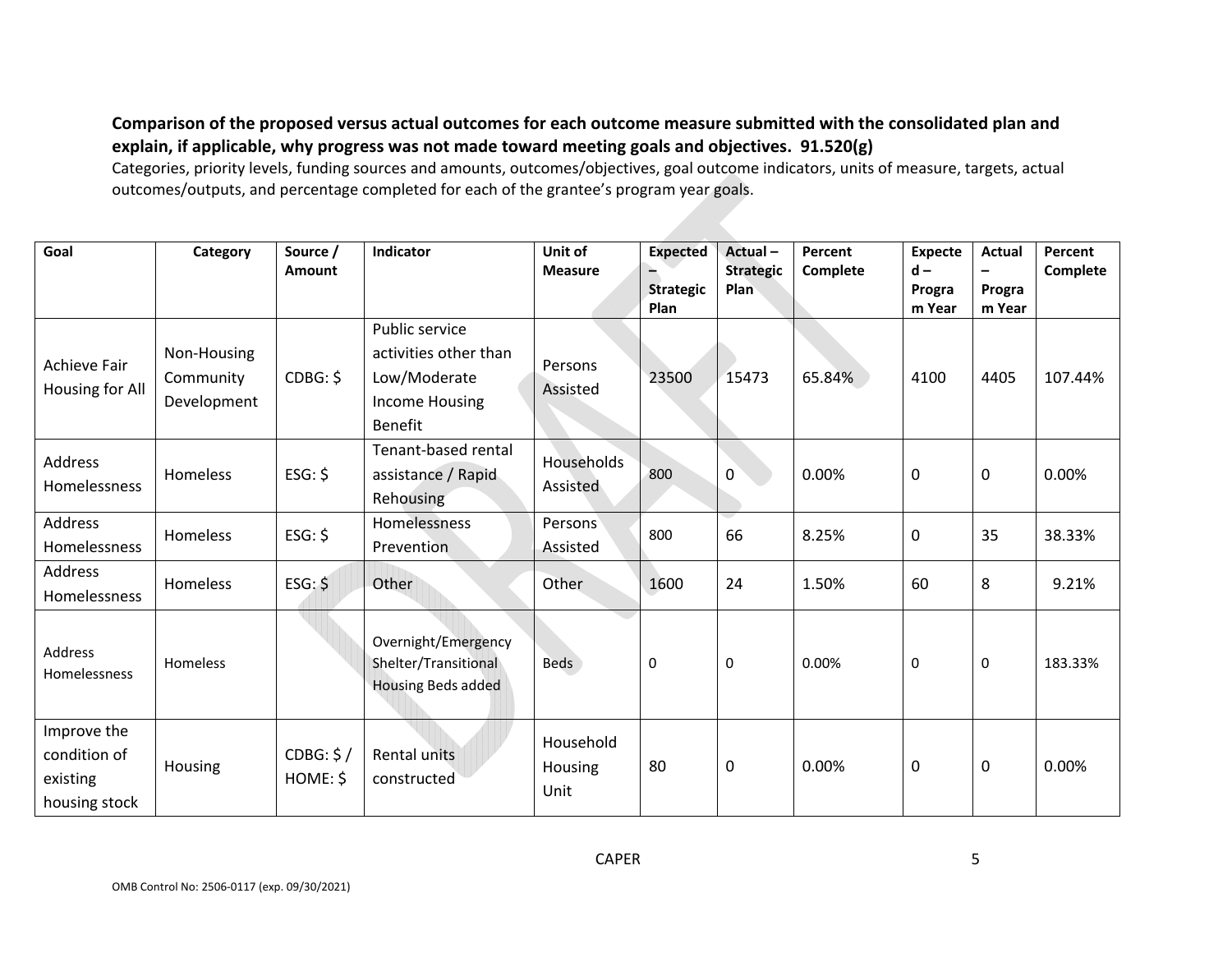| Improve the<br>condition of<br>existing<br>housing stock | Housing                                 | CDBG: \$/<br>HOME: \$ | Rental units<br>rehabilitated                                                               | Household<br>Housing<br>Unit | 16           | 4           | 25.00%    | 0        | $\mathbf 0$    | $\mathbf 0$ |
|----------------------------------------------------------|-----------------------------------------|-----------------------|---------------------------------------------------------------------------------------------|------------------------------|--------------|-------------|-----------|----------|----------------|-------------|
| Improve the<br>condition of<br>existing<br>housing stock | Housing                                 | CDBG: \$/<br>HOME: \$ | <b>Homeowner Housing</b><br>Added                                                           | Household<br>Housing<br>Unit | 0            | $\mathbf 0$ | $\pmb{0}$ | $\Omega$ | $\mathbf 0$    | 0.00%       |
| Improve the<br>condition of<br>existing<br>housing stock | Housing                                 | CDBG: \$/<br>HOME: \$ | <b>Homeowner Housing</b><br>Rehabilitated                                                   | Household<br>Housing<br>Unit | 90           | 94          | 104.44%   | 15       | $\overline{7}$ | 46.67%      |
| Improve the<br>condition of<br>existing<br>housing stock | Housing                                 | CDBG: \$/<br>HOME: \$ | Other                                                                                       | Other                        | $\mathbf{0}$ | 60940       |           | 35575    | 60940          | 171.30%     |
| Improve the<br>well-being of<br>persons                  | Non-Housing<br>Community<br>Development | CDBG: \$              | Public service<br>activities other than<br>Low/Moderate<br><b>Income Housing</b><br>Benefit | Persons<br>Assisted          | 290000       | 345333      | 119.08%   | 13045    | 57418          | 440.15%     |
| Improve the<br>well-being of<br>persons                  | Non-Housing<br>Community<br>Development | CDBG: \$              | Public service<br>activities for<br>Low/Moderate<br><b>Income Housing</b><br><b>Benefit</b> | Households<br>Assisted       | $\mathbf 0$  | $\mathbf 0$ | 0         | 0        | $\mathbf 0$    | $\pmb{0}$   |
| Improve the<br>well-being of<br>persons                  | Non-Housing<br>Community<br>Development | CDBG: \$              | <b>Homeless Person</b><br>Overnight Shelter                                                 | Persons<br>Assisted          | $\mathbf 0$  | 59          |           | 0        | $\mathbf 0$    | $\pmb{0}$   |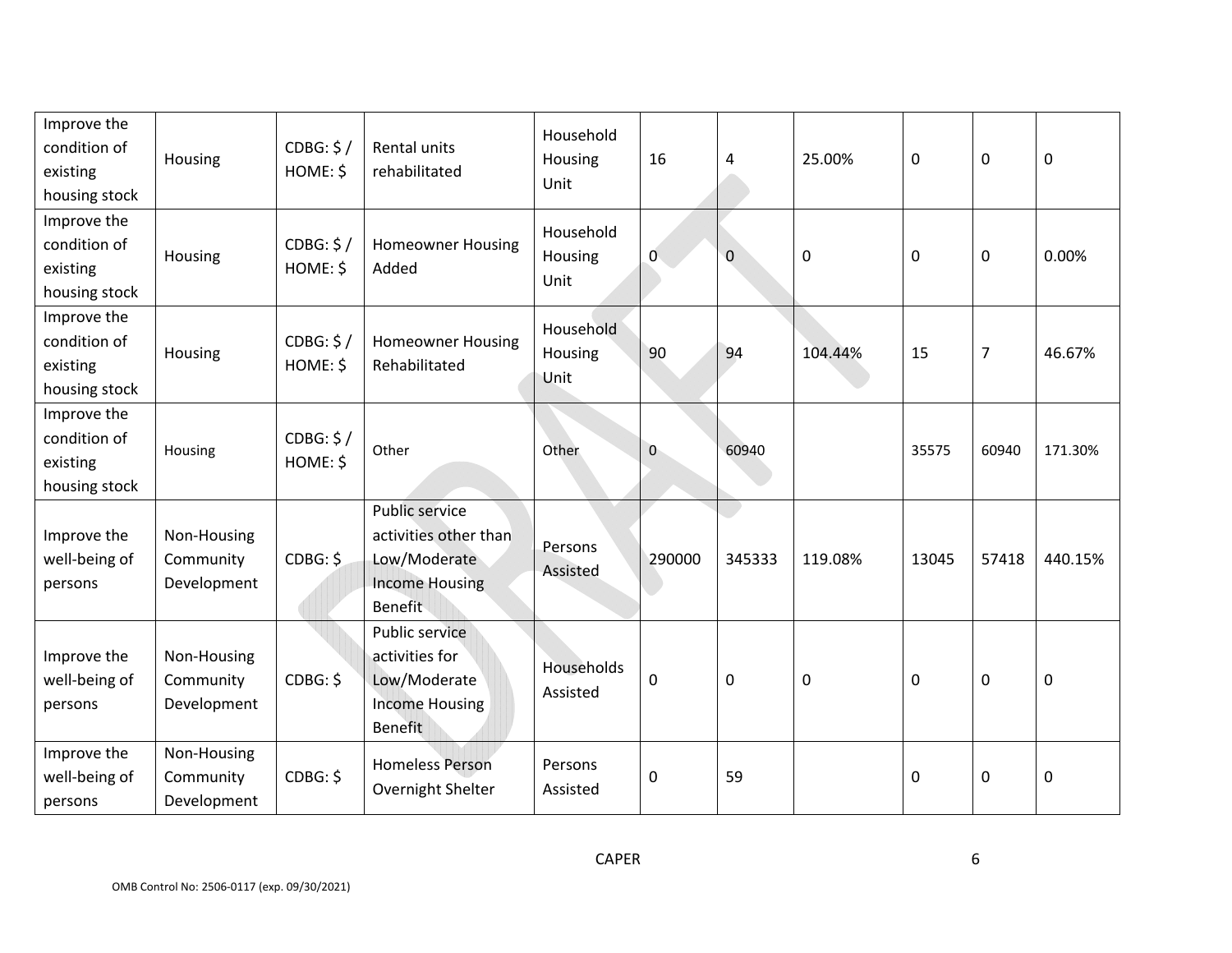| Improve the<br>well-being of<br>persons                 | Non-Housing<br>Community<br>Development                                        | CDBG: \$ | Overnight/Emergency<br>Shelter/Transitional<br>Housing Beds added                                                               | <b>Beds</b>                   | 0     | 0      | 0        | 0     | $\mathbf 0$ | $\mathbf 0$ |
|---------------------------------------------------------|--------------------------------------------------------------------------------|----------|---------------------------------------------------------------------------------------------------------------------------------|-------------------------------|-------|--------|----------|-------|-------------|-------------|
| Promote<br>Economic<br>Development<br><b>Activities</b> | Non-Housing<br>Community<br>Development<br>and City<br>Economic<br>Development | CDBG: \$ | Facade<br>treatment/business<br>building<br>rehabilitation                                                                      | <b>Business</b>               | 0     | 0      | 0        | 0     | $\mathbf 0$ | $\mathbf 0$ |
| Promote<br>Economic<br>Development<br>Activities        | Non-Housing<br>Community<br>Development<br>and City<br>Economic<br>Development | CDBG: \$ | Jobs created/retained                                                                                                           | Jobs                          | 100   | 50     | 50.00%   | 0     | $\mathbf 0$ | $\mathbf 0$ |
| Promote<br>Economic<br>Development<br><b>Activities</b> | Non-Housing<br>Community<br>Development<br>and City<br>Economic<br>Development | CDBG: \$ | <b>Businesses assisted</b>                                                                                                      | <b>Businesses</b><br>Assisted | 390   | 426    | 109.23%  | 0     | $\mathbf 0$ | 0%          |
| Public<br>Facilities and<br>Infrastructure              | Non-Housing<br>Community<br>Development                                        | CDBG: \$ | <b>Public Facility or</b><br>Infrastructure<br>Activities other than<br>Low/Moderate<br><b>Income Housing</b><br><b>Benefit</b> | Persons<br>Assisted           | 55000 | 560183 | 1018.51% | 19715 | 7558        | 38.34%      |

**Table 1 ‐ Accomplishments – Program Year & Strategic Plan to Date**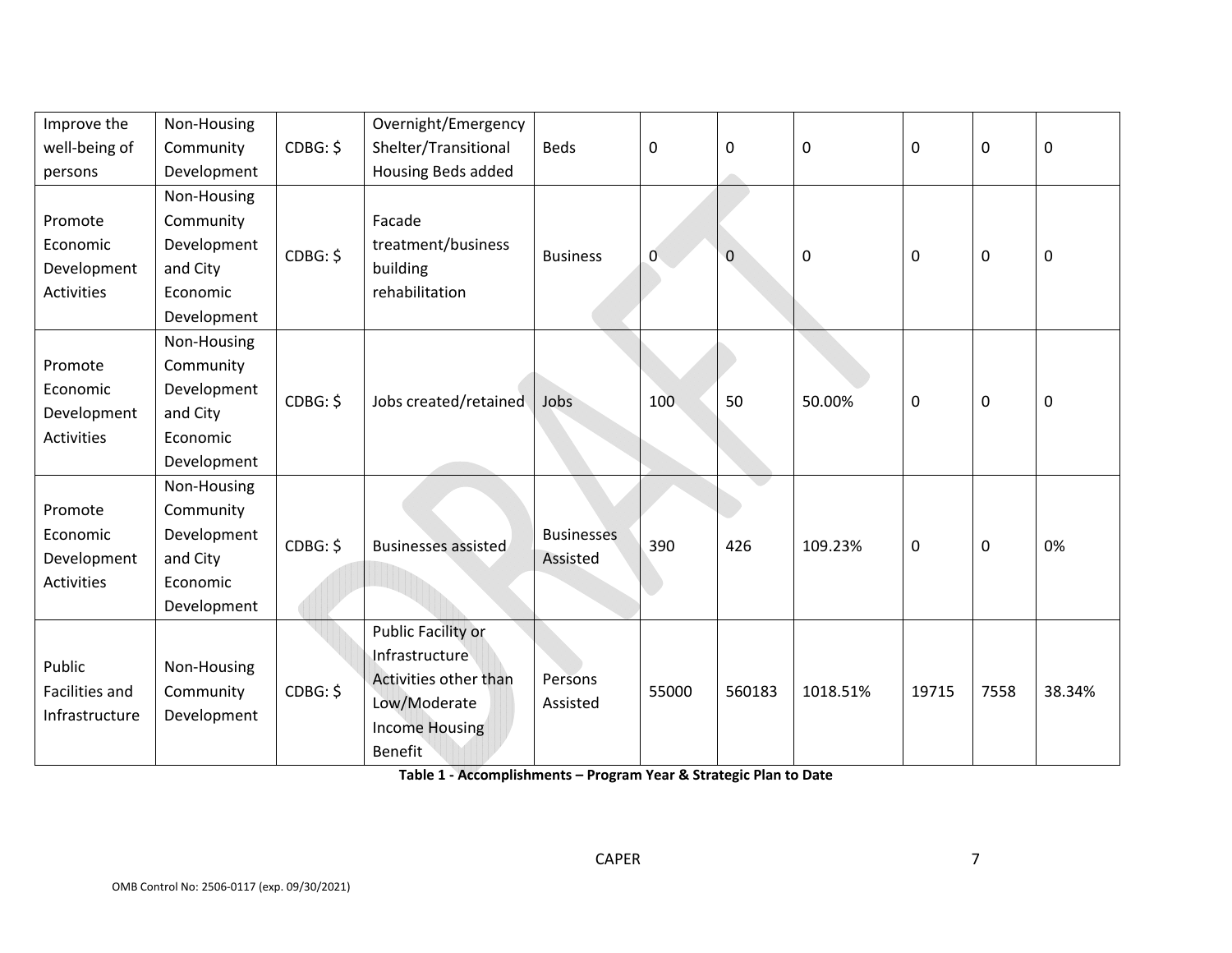### Assess how the jurisdiction's use of funds, particularly CDBG, addresses the priorities and specific objectives identified in the plan, **giving special attention to the highest priority activities identified.**

This City's achievements are commendable considering the difficulties in communications, accessibility to eligible persons and staffing resulting from the Coronavirus Pandemic and the Shelter‐In‐Place order issued by the California Governor that began in March 2020 and continued at various stages through the end of FY 2020. The federal and California eviction moratoriums during 2020/21 further reduced the completion of ESG and ESG‐CV homeless prevention and rapid rehousing goals.

**Achieve Fair Housing for All**: The City provided 4,397 households with fair housing/landlord tenant services and 8 persons with anti‐ discrimination services accomplishing the annual goal for FY 2020. The City continues to provide services to low‐and‐moderate income individuals to meet the 5‐year goal of achieving Fair Housing for all.

**Address Homelessness**: The City provided homelessness prevention and street outreach to 43 individuals with the 2020 ESG entitlement funding; 35 with homelessness prevention and 8 with street outreach. Efforts to reach the homeless in FY 2020 were hampered by the fears of the Coronavirus and lack of volunteers to serve this community. However, the City was able to assist several low‐and‐moderate income households with short‐and‐medium term rental assistance, rapid rehousing and homeless prevention counseling.

Additionally, through the 2020 ESG‐CV funding, the City assisted 428 persons assisted with Homelessness Prevention, 13 persons for Street Outreach, and 33 beds for Emergency Shelter to prevent, prepare for and respond to coronavirus.

**Improve the condition of existing housing stock**: The City's goal is to complete 90 homeowner rehabilitation projects during the five‐year period of the 2018‐23 ConPlan, or 18 units per program year. During FY 2020: The City provided 7 homes with energy efficiency solar systems, 60,940 persons benefited from the City's Interim Assistance efforts. The City also began in 2020/21 the construction of an 80‐ unit affordable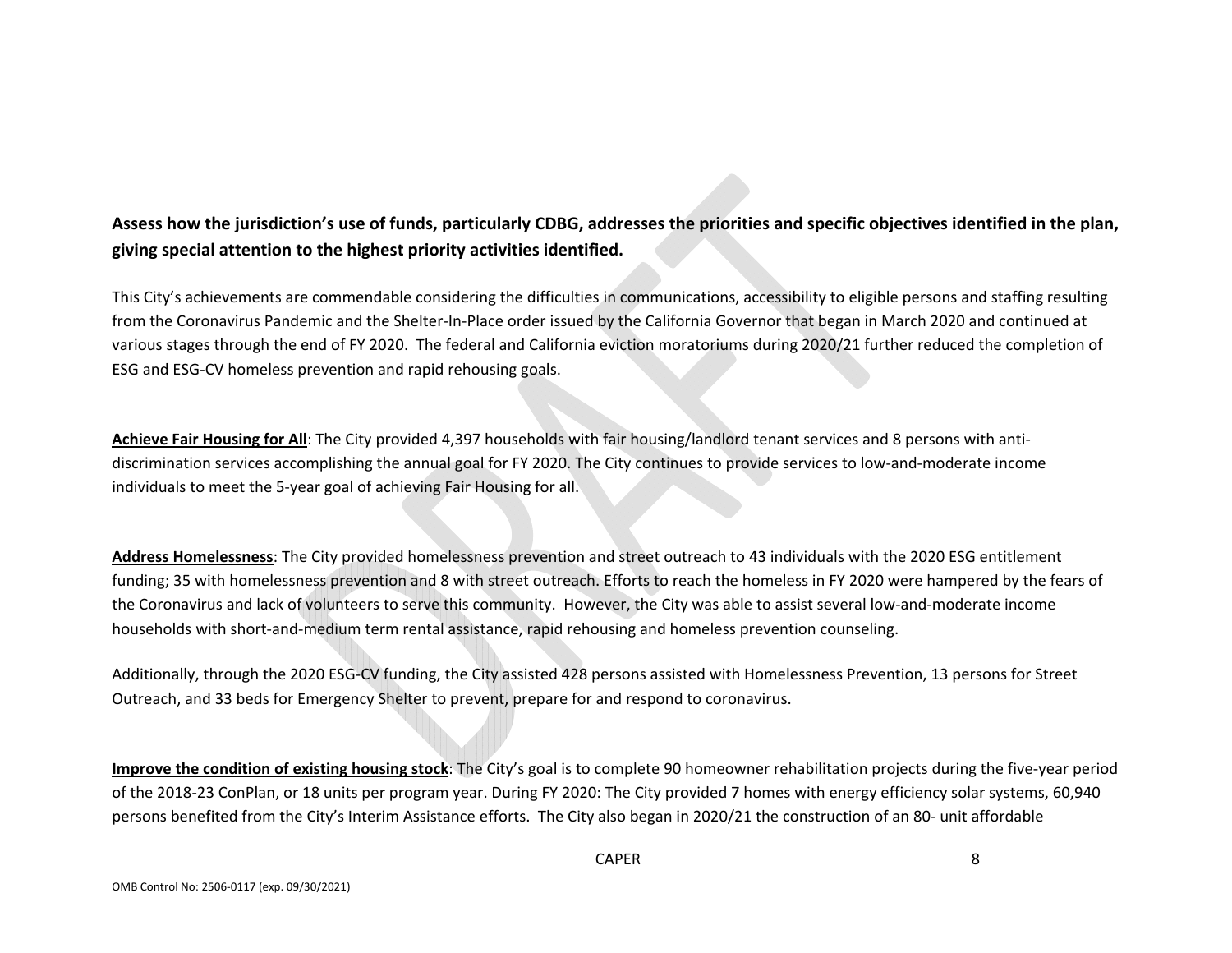apartment project name Courtyard at Cottonwood partially funded with HOME funds. Habitat for Humanity's Single Family and Mobile Home repair programs that began in FY 2019 are nearly complete and rehabilitation of 18 single family and 12 mobile homes will be reported with the program is completed in FY 2021. The City continues to work with its non‐profit partners to equal or exceed housing rehabilitation accomplishments for low‐income households in the City.

**Improve the well‐being of persons**: The City's annual goal is to assist 58,000 persons through public service assistance. In FY 2020, the City aided 13,045 individuals through public services with the 2020 CDGBG entitlement funding. Individuals were served primarily through the MoVal Problem Oriented Policing (POP) program that focuses on reducing crime in the HUD low‐mod census tracks in the city, as well as through senior services, employment resources, and youth services.

Additionally, through the 2019 CDBG‐CV funding, the City administered CDBG‐CV programs in FY 2020 that benefited 11,300 individuals to prevent, prepare for and respond to coronavirus. The City continues to work with its non-profit partners to equal or exceed public service accomplishments for low and moderate income persons in the City.

**Promote Economic Development Activities**: In FY 2020, 45 businesses were provided small business grants through the City's 2019 CDBG‐CV program funding. This grant program allowed these small businesses in HUD low‐mod area census tracts to stay in business and retain low‐mod workers the COVID‐19 pandemic. The City continues to seek opportunities to provide assistance to meet the Economic Development 5‐year goal.

**Public Facilities and Infrastructures**: ADA improvements completed in FY 2020 benefited cumulatively 7,558 persons in HUD low‐mod census tracts within the City. The City continues to target public works projects such as pavement rehabilitation and ADA improvements in low‐mod census tract areas of the City.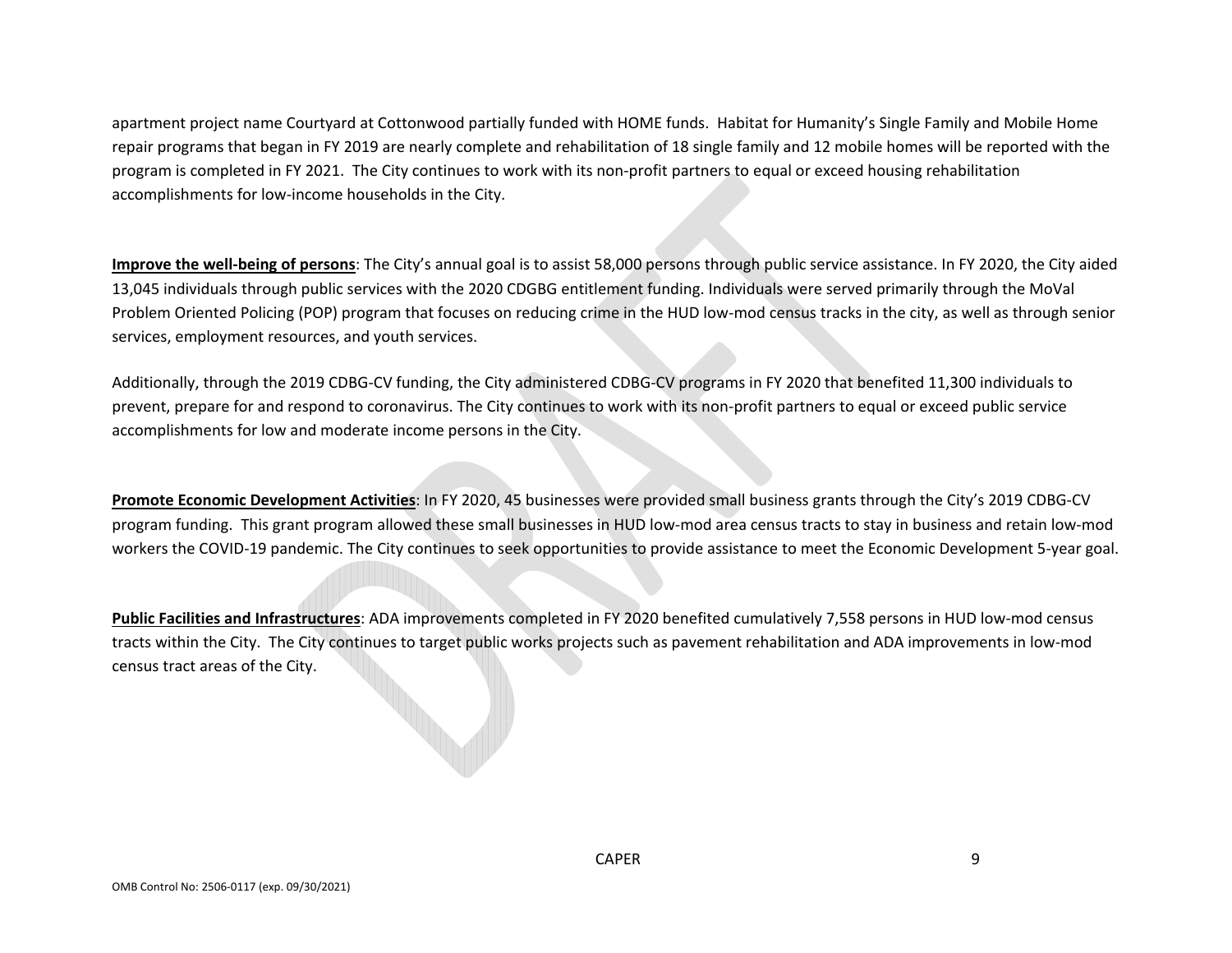## **CR‐10 ‐ Racial and Ethnic composition of families assisted**

**Describe the families assisted (including the racial and ethnic status of families assisted). 91.520(a)** 

| Race:                                     | <b>CDBG</b> | <b>HOME</b> | <b>ESG</b> |
|-------------------------------------------|-------------|-------------|------------|
| White                                     | 7,401       |             | 104        |
| <b>Black or African American</b>          | 4,335       | 0           | 232        |
| Asian                                     | 754         | 0           |            |
| American Indian or American Native        | 172         | 0           |            |
| Native Hawaiian or Other Pacific Islander | 49          | 0           |            |
| <b>Total</b>                              | 12,711      | Ω           | 341        |
| Hispanic                                  | 5,135       |             | 220        |
| Not Hispanic                              | 7,576       |             | 121        |

**Table 2 – Table of assistance to racial and ethnic populations by source of funds** 

#### **Narrative**

Funding Sources CDBG, CDBG‐CV Other ethnicities not listed in detail on the above table are: American Indian/Alaskan Native & White: 14 Asian & White: 13 Black/African American & White: 33 of which 2 are Hispanic Other Multi Racial: 6,952 of which 958 are Hispanic

These additional count total to 7,012, with the 12,711 listed above; the overall total of assisted persons is 19,723, of which 6,095 are Hispanic

Funding Sources ESG, ESG‐CV

There are 176 persons identified in the SAGE Report where data was not collected. The overall total of assisted persons for ESG, ESG‐CV collectively is 517 persons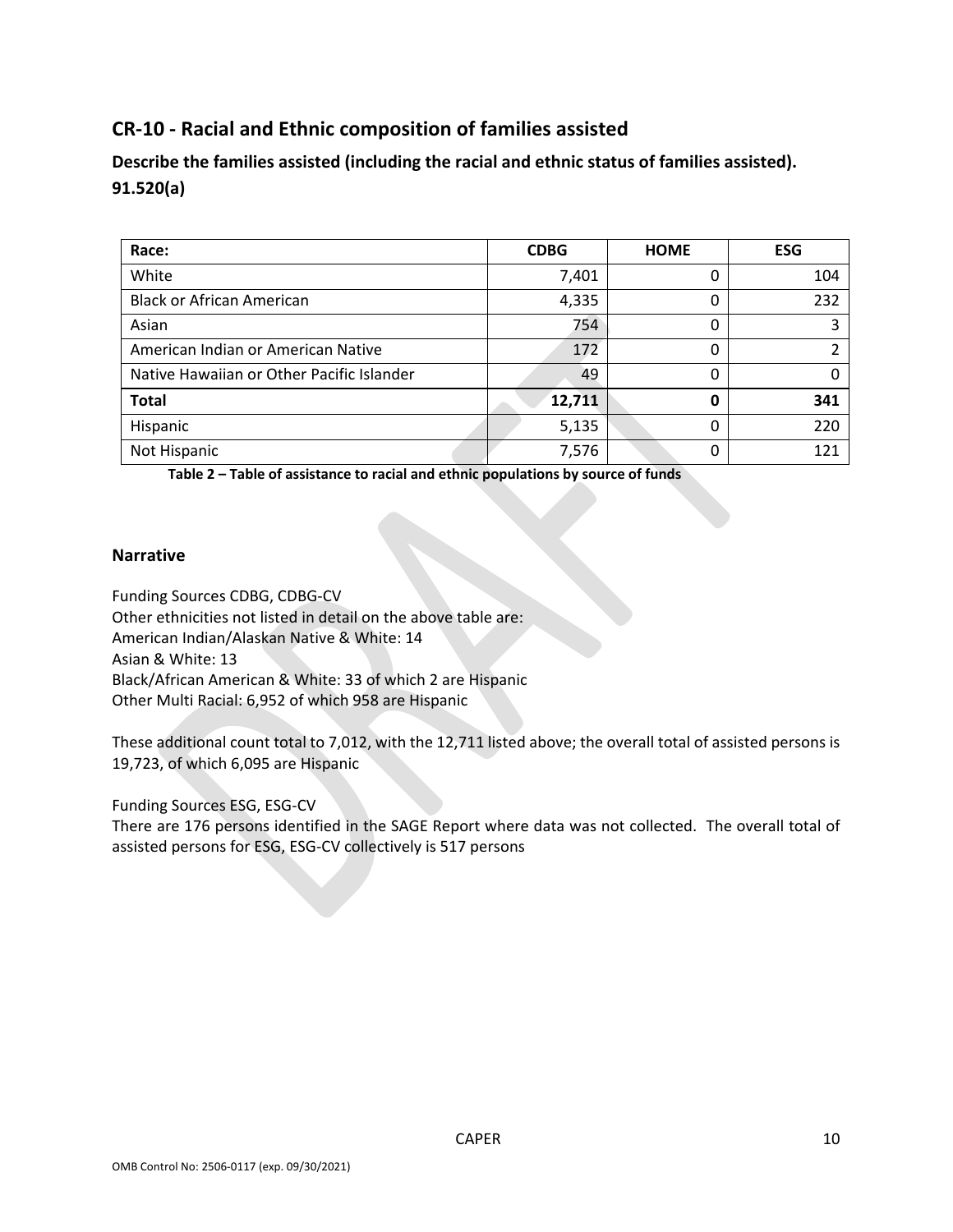## **CR‐15 ‐ Resources and Investments 91.520(a)**

| <b>Source of Funds</b> | Source           |             | <b>Amount Expended</b>     |  |  |
|------------------------|------------------|-------------|----------------------------|--|--|
|                        |                  | Available   | <b>During Program Year</b> |  |  |
| <b>CDBG</b>            | public - federal | \$2,945,315 | \$881,686                  |  |  |
| <b>HOME</b>            | public - federal | \$2,392,227 | \$864,708.49               |  |  |
| ESG                    | public - federal | \$182,943   | \$161,349                  |  |  |

#### **Identify the resources made available**

**Table 3 ‐ Resources Made Available**

#### **Narrative**

#### Entitlement Funding

In FY 2020, the Community Development Block Grant (CDBG) program provided \$2,945,315 for housing and community development activities that met the following three broad national objectives of benefit to low and moderate-income households; removal of slum or blight; or meeting urgent community needs. The HOME Investment Partnerships Program (HOME) provided \$2,392,227 for housing related activities such as affordable rental housing, home ownership through acquisition, construction, reconstruction, and/or rehabilitation of affordable housing. The City issued \$182,943 in Emergency Solutions Grant Program (ESG) 2019 funds to assist, protect, and improve living conditions for the homeless.

### CARES Act Funding

| <b>Source of Funds</b> | <b>Source</b>    | <b>Resources Made</b><br>Available | <b>Amount Expended</b><br><b>During Program Year</b> |
|------------------------|------------------|------------------------------------|------------------------------------------------------|
| CDBG-CV                | public - federal | \$2,293,351                        | \$1,080,637                                          |
| ESG-CV                 | public - federal | \$2,373,991                        | \$330,878                                            |

The CARES Act Amendment to the Fiscal Year 2019/20 Annual Action Plan allocated the City's entitlement formula allocation of ESG‐CV and CDBG‐CV funding to eligible projects. The ESG‐CV funds of \$2,373,991 were allocated to support additional homeless assistance and homelessness prevention activities to mitigate the impacts of COVID‐19. The CDBG‐CV funds of \$2,293,351 were allocated to prevent, prepare for, and respond to the coronavirus among the residents and businesses in the City.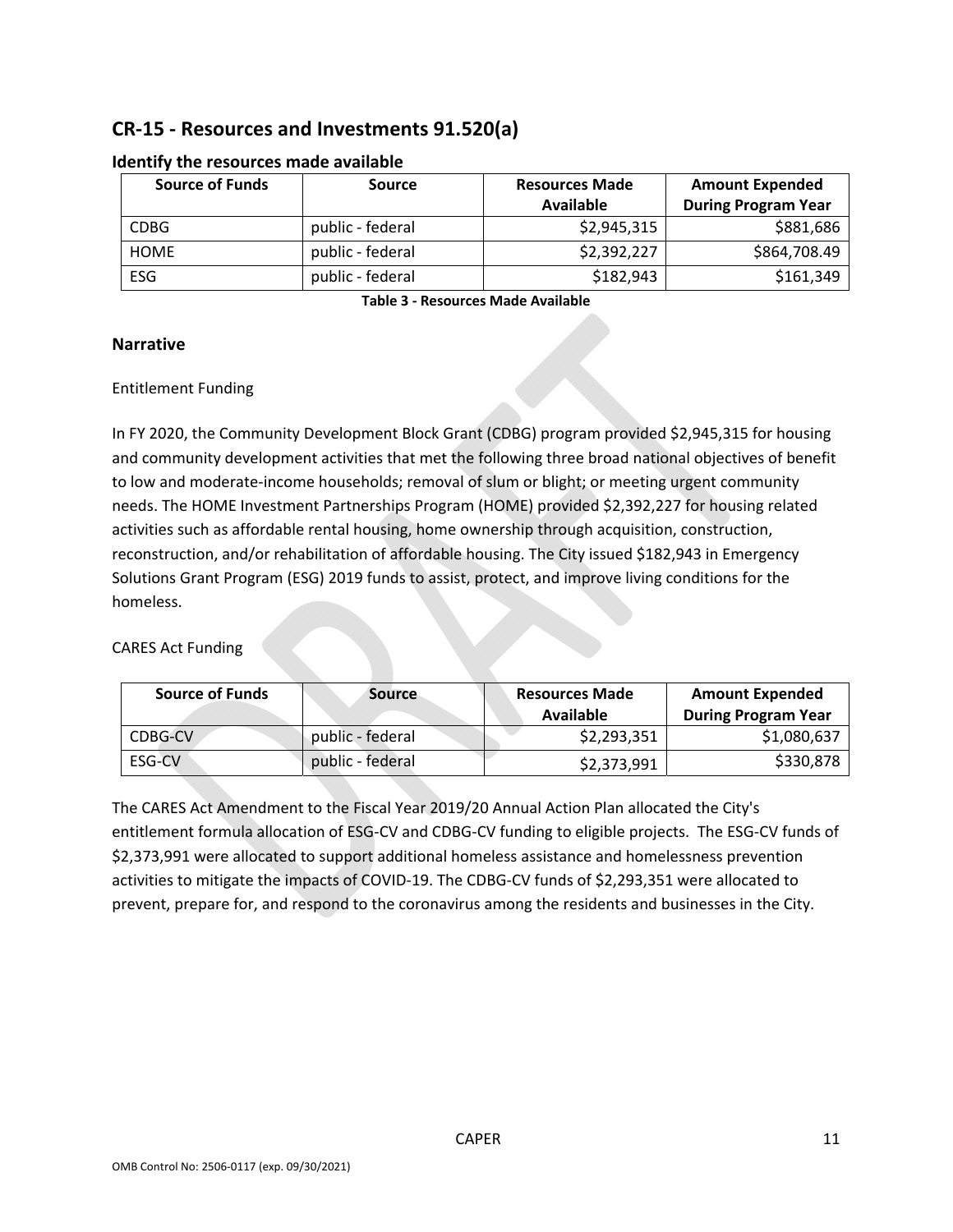| <b>Target Area</b>         | <b>Planned Percentage of</b><br><b>Allocation</b> | <b>Actual Percentage of</b><br><b>Allocation</b> | <b>Narrative Description</b> |
|----------------------------|---------------------------------------------------|--------------------------------------------------|------------------------------|
| <b>CDBG TARGET AREA(S)</b> | 63                                                | 40                                               | See Below                    |
| City-wide                  |                                                   | 60                                               |                              |

#### **Identify the geographic distribution and location of investments**

**Table 4 – Identify the geographic distribution and location of investments**

#### **Narrative**

Moreno Valley continued to have HUD low‐and‐moderate income census tracts or CDBG Target Areas represented by within the City that contain at least 51% of residents who qualify as low and moderate income. In FY 2020 there were thirty-two (32) CDBG Target Areas located within three Moreno Valley Council Districts. These areas encompass neighborhoods mostly in the central and western portions of the City. In general, CDBG Target Areas typically include older sections of the City where much of the building stock and infrastructure is deteriorated or fails to meet current standards. Its structures are in need of various levels of rehabilitation with some structures in need of extensive reconstruction. The areas tend to lack adequate drainage systems, water lines, street lighting, and infrastructure. Historically, the City's goal has been to physically locate as many of the CDBG and HOME projects to within the established CDBG Target Areas as possible. During the fiscal year, the City's projects and activities undertaken by CDBG and HOME have benefitted the CDBG Target Areas in one or both of the following manners: either by being physically located within a qualified census tract(s) or providing a service to low-income persons residing within those tracts.

During FY 2020, over 60% of the non‐administration FY 2020CDBG funds were allocated for public works projects, primarily pavement rehabilitation benefiting HUD low-mod census tracts Target Areas in the City. As a result of the Coronavirus pandemic, this activity has been slowed. However, the City expects the FY 2020 projects will be completed in FY 2021.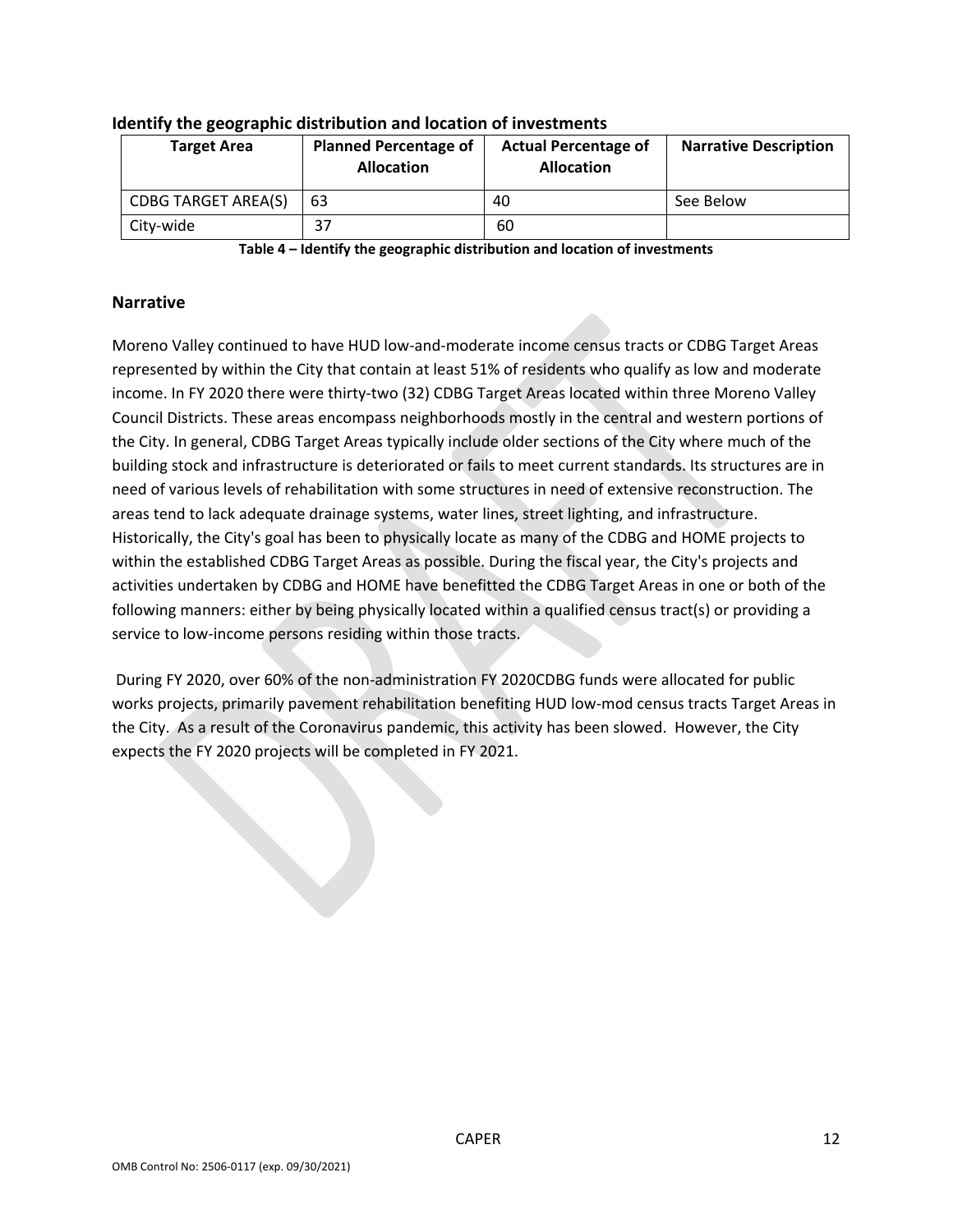### **Leveraging**

**Explain how federal funds leveraged additional resources (private, state and local funds), including a description of how matching requirements were satisfied, as well as how any publicly owned land or property located within the jurisdiction that were used to address the needs identified in the plan.**

The City continually makes its best effort to leverage the Federal funding it receives through the use of other local and State funding in order to support its projects. The City was able to leverage its homeless and housing programs with programs offered with the County of Riverside such as: Riverside County Emergency Solutions Grant (ESG); the County's Housing Choice Voucher program (Section 8); Homebuyer Assistance Housing for Persons with AIDS (HOPWA); Shelter plus Care Program; Supportive Housing Program (SHP); and Mortgage Credit Certificate Program (MCCP).The City also received County transportation and capital improvement funding through the Department of Justice, and leverages those grant monies with CDBG in order to achieve 5-year Consolidated Planning goals listed under its Public Facilities and Infrastructures Goal. The State of California also offered leveraging opportunities via the Low‐income Housing Tax Credit (LIHTC); State Multi‐Family Housing Program (MHP); the Housing Finance Agency (CalHFA) Multi‐Family Programs; Home Mortgage Purchase Program; and the Homebuyer Assistance CalHome Program. Additionally, Moreno Valley was able to coordinate and/or partner with over 16 Non‐Profit Organizations to help facilitate the various social services and housing activities included in Moreno Valley's Consolidated Plan.

In addition, the City staff look for every opportunity to leverage funds with additional funding, volunteer labor, and other community resources. With respect to public services and projects funded with CDBG funds, the City requires all subrecipients to identify other resources they will utilize during the program year to operate and implement CDBG supported activities. It is the City's intent to ensure adequate nonfederal and private funds are available, thus minimizing the dependence on federal funds and helping to ensure the viability and continuity of the proposed activity. To best leverage the City's available resources, the City will continue to look for opportunities to layer private and nonfederal resources with federal resources and to require that CDBG subrecipients demonstrate sufficient committed non CDBG funding so that projects and services will have the best results for the community and the low and very low‐income residents they are intended to serve.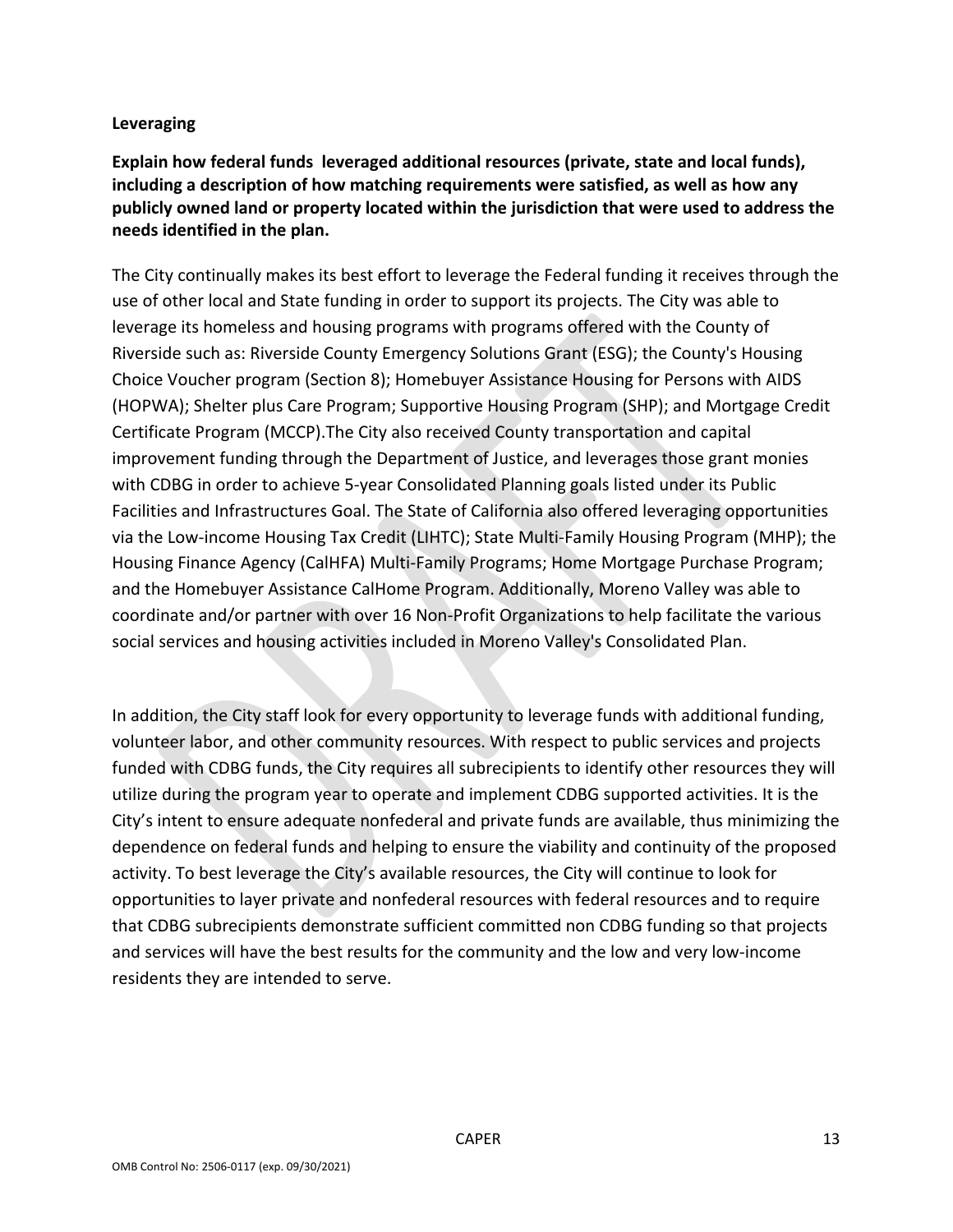| Fiscal Year Summary - HOME Match                                               |        |  |  |  |  |
|--------------------------------------------------------------------------------|--------|--|--|--|--|
| 1. Excess match from prior Federal fiscal year                                 |        |  |  |  |  |
| 2. Match contributed during current Federal fiscal year                        | 30,675 |  |  |  |  |
| 3. Total match available for current Federal fiscal year (Line 1 plus Line 2)  | 30,675 |  |  |  |  |
| 4. Match liability for current Federal fiscal year                             | 30,675 |  |  |  |  |
| 5. Excess match carried over to next Federal fiscal year (Line 3 minus Line 4) |        |  |  |  |  |

**Table 5 – Fiscal Year Summary ‐ HOME Match Report**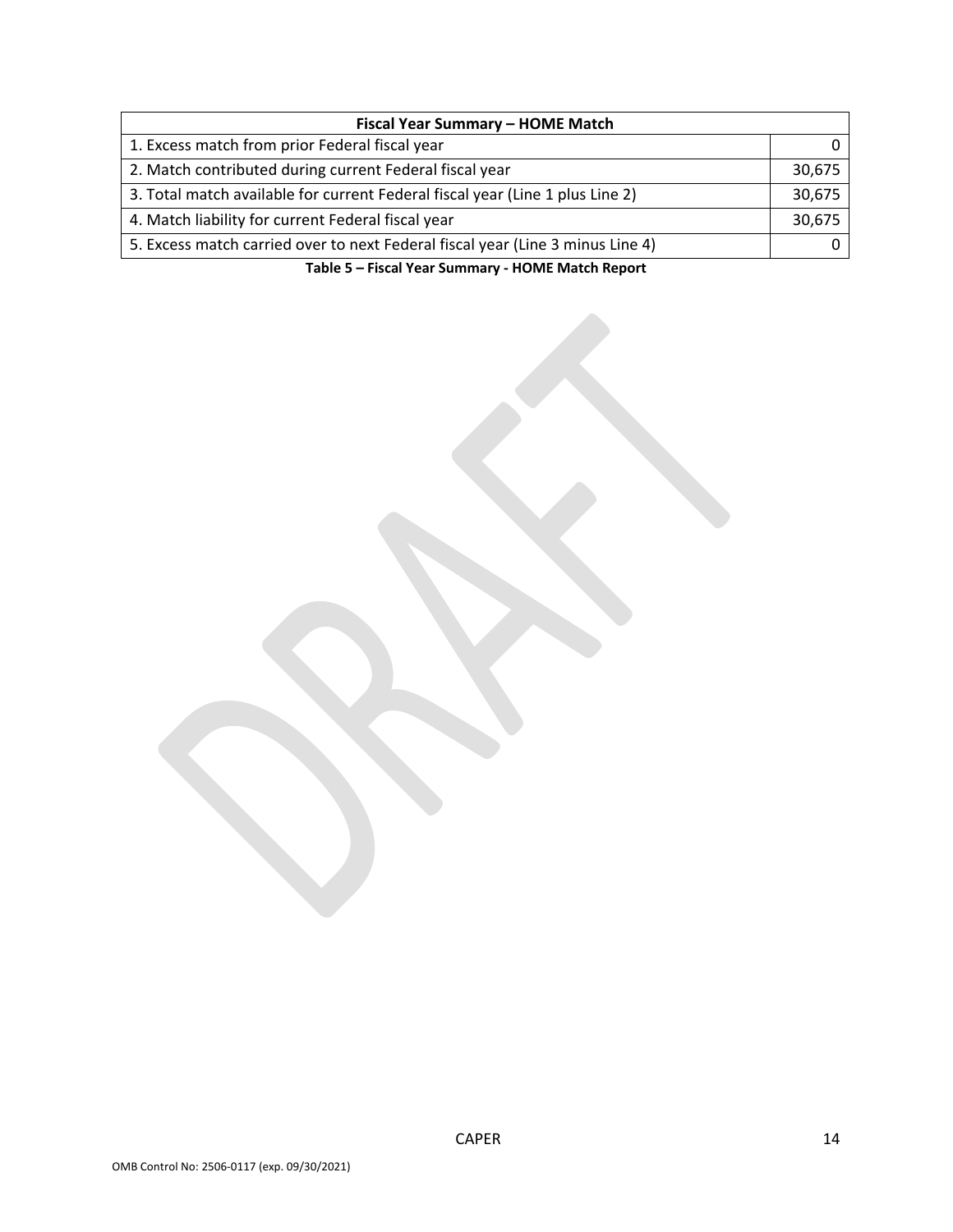|                                   | <b>Match Contribution for the Federal Fiscal Year</b> |                                  |                                               |                                    |                                          |                                                                                   |                                 |                    |  |  |  |
|-----------------------------------|-------------------------------------------------------|----------------------------------|-----------------------------------------------|------------------------------------|------------------------------------------|-----------------------------------------------------------------------------------|---------------------------------|--------------------|--|--|--|
| <b>Project No. or</b><br>Other ID | Date of<br><b>Contribution</b>                        | Cash<br>(non-Federal<br>sources) | Foregone<br>Taxes,<br>Fees,<br><b>Charges</b> | Appraised<br>Land/Real<br>Property | <b>Required</b><br><b>Infrastructure</b> | Site<br>Preparation,<br><b>Construction</b><br>Materials,<br><b>Donated labor</b> | <b>Bond</b><br><b>Financing</b> | <b>Total Match</b> |  |  |  |
| 1011, 1012                        | 10/7/19-9/25/20                                       | \$6,318.82                       |                                               |                                    |                                          |                                                                                   |                                 | \$6,318.82         |  |  |  |
| Rollover<br>form FY 2020          | 8/20/2020                                             | \$75,125.00                      |                                               |                                    |                                          |                                                                                   |                                 | \$75,125.00        |  |  |  |

**Table 6 – Match Contribution for the Federal Fiscal Year**

#### **HOME MBE/WBE report**

| Program Income - Enter the program amounts for the reporting period |                                                   |                                                         |                                           |                                               |  |  |  |  |
|---------------------------------------------------------------------|---------------------------------------------------|---------------------------------------------------------|-------------------------------------------|-----------------------------------------------|--|--|--|--|
| <b>Balance on hand at</b><br>beginning of reporting<br>period       | <b>Amount received during</b><br>reporting period | <b>Total amount expended</b><br>during reporting period | <b>Amount expended for</b><br><b>TBRA</b> | Balance on hand at end<br>of reporting period |  |  |  |  |
| 75,528.48                                                           | 263,000.00                                        | 338,528.48                                              |                                           |                                               |  |  |  |  |

**Table 7 – Program Income**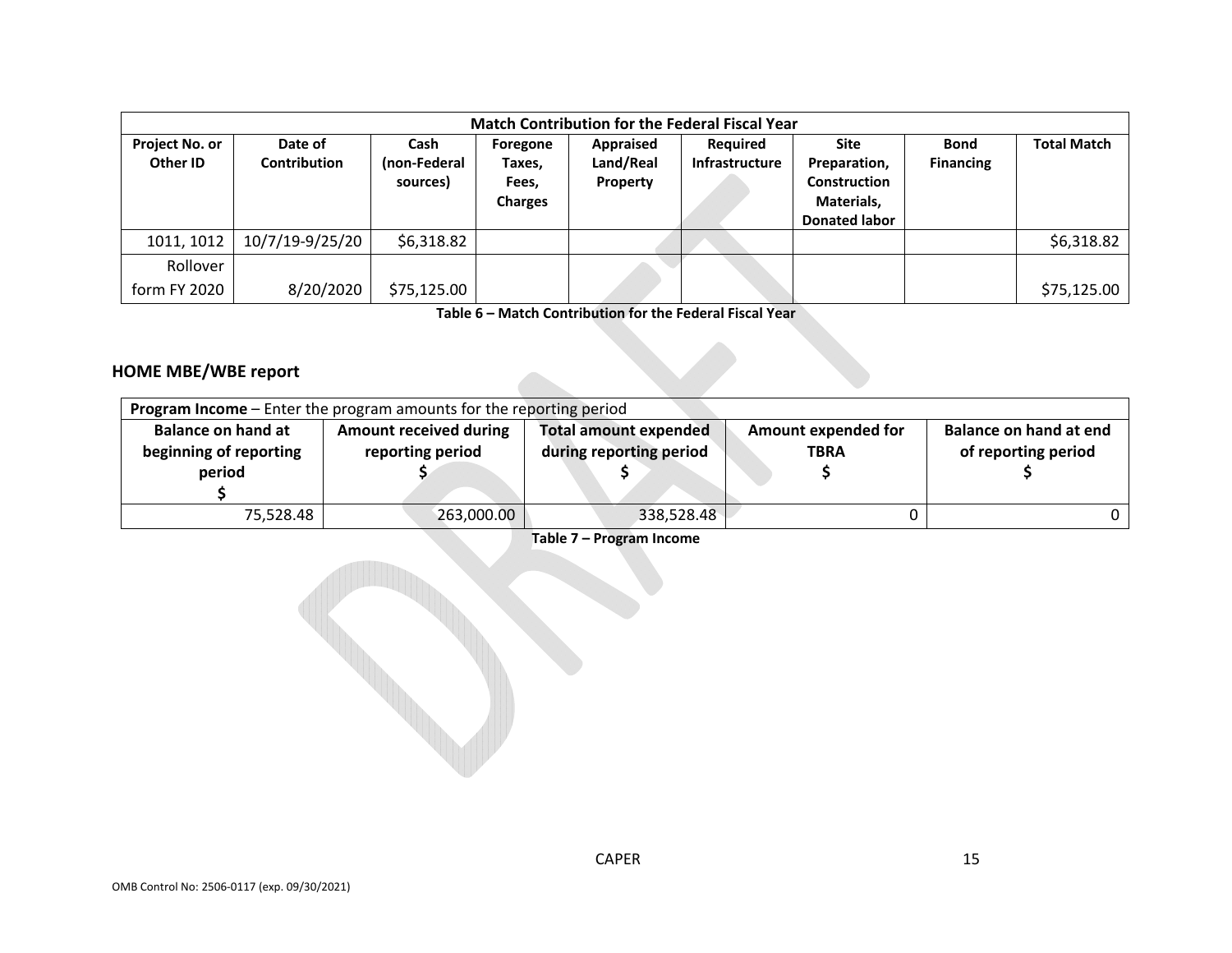| Minority Business Enterprises and Women Business Enterprises - Indicate the number and dollar<br>value of contracts for HOME projects completed during the reporting period |              |                                                |                 |                                      |                 |                   |  |  |
|-----------------------------------------------------------------------------------------------------------------------------------------------------------------------------|--------------|------------------------------------------------|-----------------|--------------------------------------|-----------------|-------------------|--|--|
|                                                                                                                                                                             |              |                                                |                 |                                      |                 |                   |  |  |
|                                                                                                                                                                             | <b>Total</b> |                                                |                 | <b>Minority Business Enterprises</b> |                 | <b>White Non-</b> |  |  |
|                                                                                                                                                                             |              | Alaskan                                        | Asian or        | <b>Black Non-</b>                    | <b>Hispanic</b> | <b>Hispanic</b>   |  |  |
|                                                                                                                                                                             |              | <b>Native or</b>                               | <b>Pacific</b>  | <b>Hispanic</b>                      |                 |                   |  |  |
|                                                                                                                                                                             |              | American                                       | <b>Islander</b> |                                      |                 |                   |  |  |
|                                                                                                                                                                             |              | Indian                                         |                 |                                      |                 |                   |  |  |
| <b>Contracts</b>                                                                                                                                                            |              |                                                |                 |                                      |                 |                   |  |  |
| Dollar                                                                                                                                                                      |              |                                                |                 |                                      |                 |                   |  |  |
| Amount                                                                                                                                                                      | 281,199      | 0                                              | $\mathbf 0$     | 0                                    | 21,700          | 259,499           |  |  |
| Number                                                                                                                                                                      | 24           | 0                                              | 0               | 0                                    | 3               | 21                |  |  |
| <b>Sub-Contracts</b>                                                                                                                                                        |              |                                                |                 |                                      |                 |                   |  |  |
| Number                                                                                                                                                                      | 24           | $\boldsymbol{0}$                               | $\overline{0}$  | $\mathbf 0$                          | 0               | 0                 |  |  |
| Dollar                                                                                                                                                                      |              |                                                |                 |                                      |                 |                   |  |  |
| Amount                                                                                                                                                                      | 281,199      | $\mathbf 0$                                    | $\mathbf 0$     | 0                                    | 0               | 0                 |  |  |
|                                                                                                                                                                             | <b>Total</b> | Women<br><b>Business</b><br><b>Enterprises</b> | <b>Male</b>     |                                      |                 |                   |  |  |
| <b>Contracts</b>                                                                                                                                                            |              |                                                |                 |                                      |                 |                   |  |  |
| Dollar                                                                                                                                                                      |              |                                                |                 |                                      |                 |                   |  |  |
| Amount                                                                                                                                                                      | 281,199      | 0                                              | 281,199         |                                      |                 |                   |  |  |
| Number                                                                                                                                                                      | 24           | 0                                              | 24              |                                      |                 |                   |  |  |
| <b>Sub-Contracts</b>                                                                                                                                                        |              |                                                |                 |                                      |                 |                   |  |  |
| Number                                                                                                                                                                      | $\mathbf 0$  | $\mathbf 0$                                    | 0               |                                      |                 |                   |  |  |
| Dollar                                                                                                                                                                      |              |                                                |                 |                                      |                 |                   |  |  |
| Amount                                                                                                                                                                      | 0            | $\mathbf{0}$                                   | $\mathbf{0}$    |                                      |                 |                   |  |  |

**Table 8 ‐ Minority Business and Women Business Enterprises**

| Minority Owners of Rental Property - Indicate the number of HOME assisted rental property owners<br>and the total amount of HOME funds in these rental properties assisted |              |                                                      |                 |                   |                 |                 |
|----------------------------------------------------------------------------------------------------------------------------------------------------------------------------|--------------|------------------------------------------------------|-----------------|-------------------|-----------------|-----------------|
|                                                                                                                                                                            | <b>Total</b> | <b>Minority Property Owners</b><br><b>White Non-</b> |                 |                   |                 |                 |
|                                                                                                                                                                            |              | Alaskan                                              | Asian or        | <b>Black Non-</b> | <b>Hispanic</b> | <b>Hispanic</b> |
|                                                                                                                                                                            |              | Native or                                            | <b>Pacific</b>  | <b>Hispanic</b>   |                 |                 |
|                                                                                                                                                                            |              | American                                             | <b>Islander</b> |                   |                 |                 |
|                                                                                                                                                                            |              | <b>Indian</b>                                        |                 |                   |                 |                 |
|                                                                                                                                                                            |              |                                                      |                 |                   |                 |                 |
| Number                                                                                                                                                                     | 0            | 0                                                    | 0               | 0                 | 0               |                 |
| Dollar                                                                                                                                                                     |              |                                                      |                 |                   |                 |                 |
| Amount                                                                                                                                                                     | 0            | 0                                                    | Ω               | 0                 | 0               |                 |

**Table 9 – Minority Owners of Rental Property**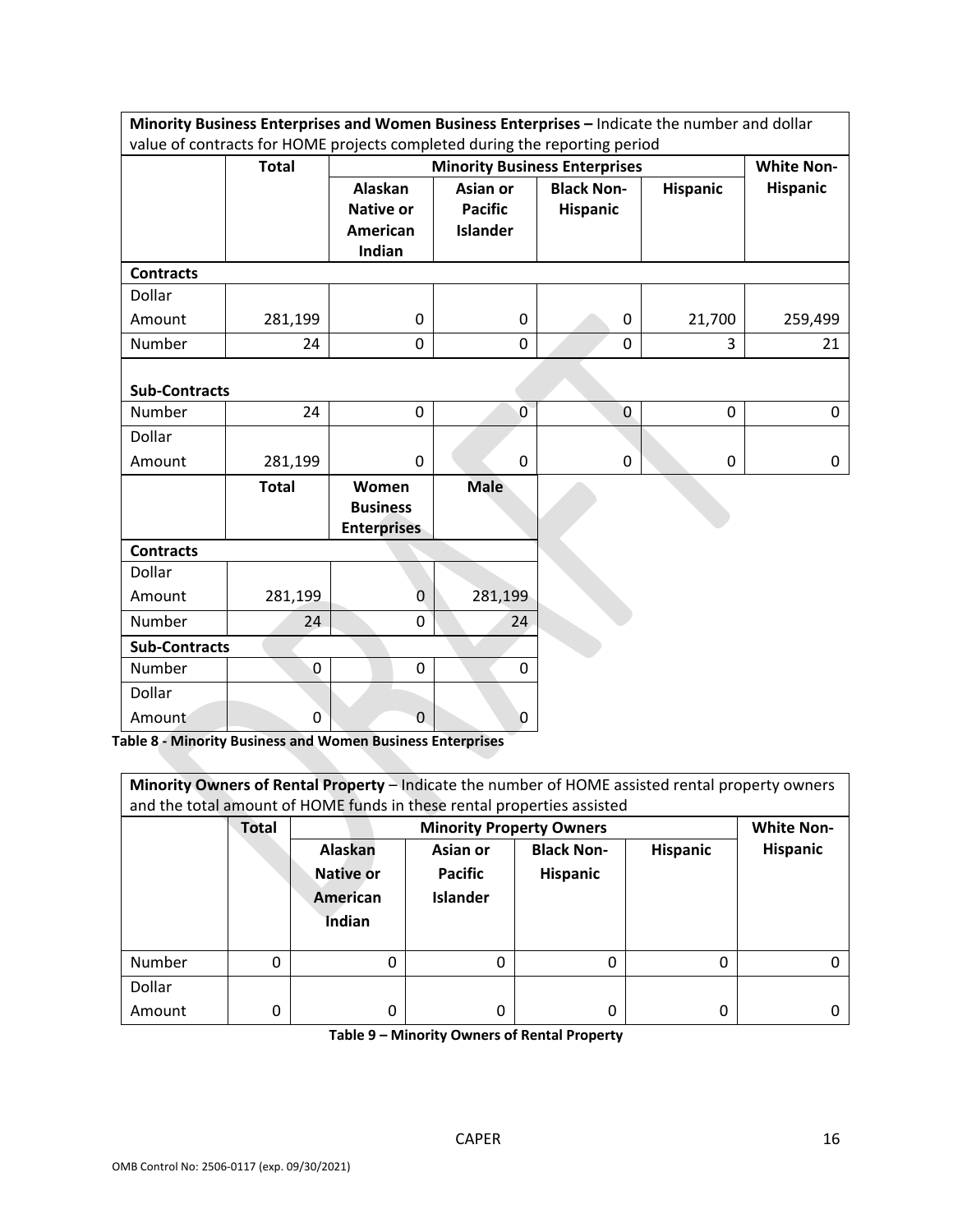**Relocation and Real Property Acquisition –** Indicate the number of persons displaced, the cost of relocation payments, the number of parcels acquired, and the cost of acquisition

| Parcels Acquired               |  |
|--------------------------------|--|
| <b>Businesses Displaced</b>    |  |
| <b>Nonprofit Organizations</b> |  |
| <b>Displaced</b>               |  |
| <b>Households Temporarily</b>  |  |
| Relocated, not Displaced       |  |

| <b>Households</b> | Total | <b>Minority Property Enterprises</b>              | <b>White Non-</b>                             |                                      |                 |          |
|-------------------|-------|---------------------------------------------------|-----------------------------------------------|--------------------------------------|-----------------|----------|
| <b>Displaced</b>  |       | Alaskan<br><b>Native or</b><br>American<br>Indian | Asian or<br><b>Pacific</b><br><b>Islander</b> | <b>Black Non-</b><br><b>Hispanic</b> | <b>Hispanic</b> | Hispanic |
| Number            |       |                                                   | 0                                             |                                      | 0               | 0        |
| Cost              |       | 0                                                 | 0                                             |                                      | 0               |          |

**Table 10 – Relocation and Real Property Acquisition**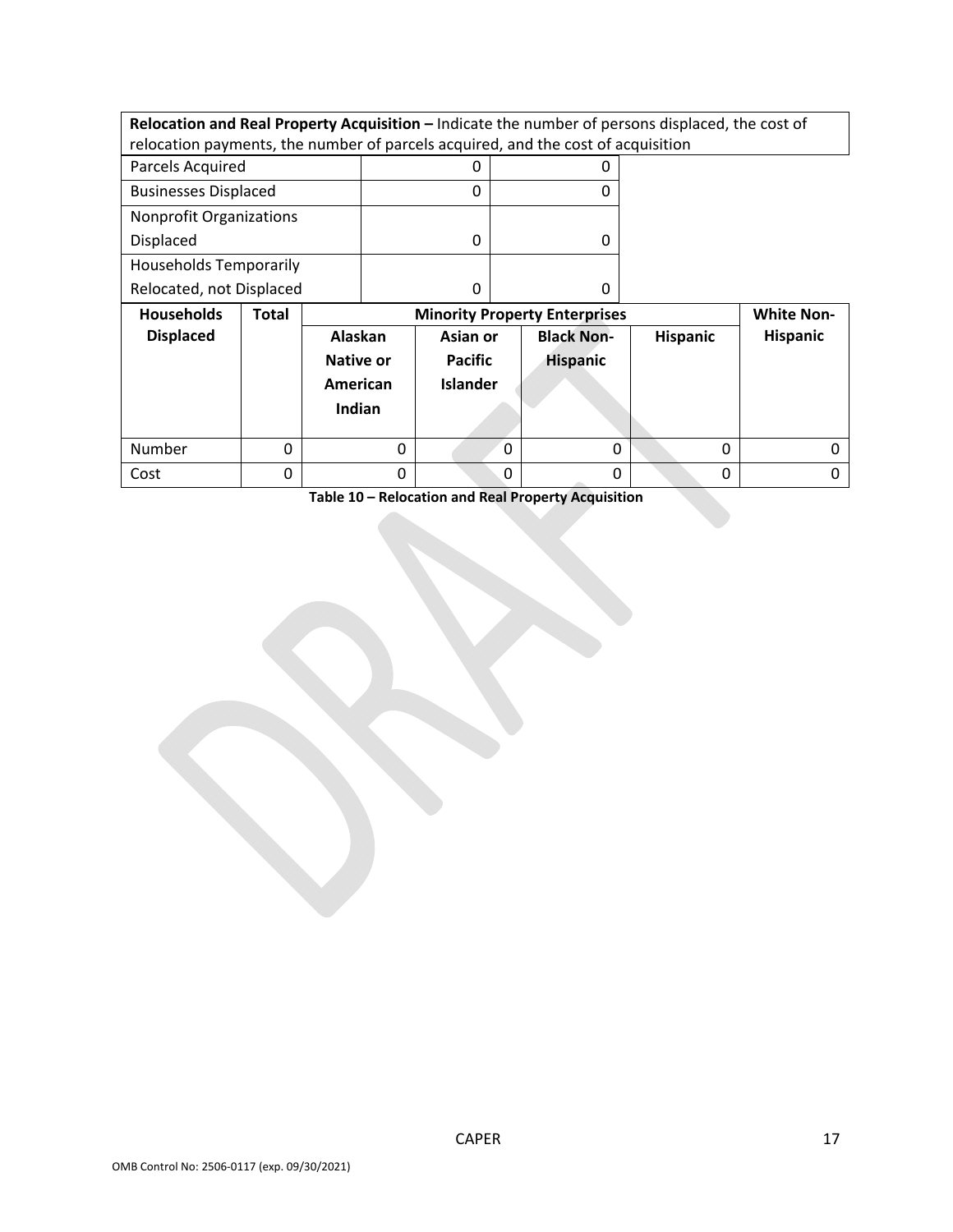## **CR‐20 ‐ Affordable Housing 91.520(b)**

**Evaluation of the jurisdiction's progress in providing affordable housing, including the number and types of families served, the number of extremely low‐income, low‐income, moderate‐income, and middle‐income persons served.**

|                                          | <b>One-Year Goal</b> | Actual |
|------------------------------------------|----------------------|--------|
| Number of Homeless households to be      |                      |        |
| provided affordable housing units        | 0                    |        |
| Number of Non-Homeless households to be  |                      |        |
| provided affordable housing units        | 0                    |        |
| Number of Special-Needs households to be |                      |        |
| provided affordable housing units        | 0                    |        |
| <b>Total</b>                             | O                    |        |

**Table 11 – Number of Households**

|                                        | <b>One-Year Goal</b> | Actual |
|----------------------------------------|----------------------|--------|
| Number of households supported through |                      |        |
| <b>Rental Assistance</b>               | 0                    |        |
| Number of households supported through |                      |        |
| The Production of New Units            | 0                    |        |
| Number of households supported through |                      |        |
| <b>Rehab of Existing Units</b>         | 15                   |        |
| Number of households supported through |                      |        |
| <b>Acquisition of Existing Units</b>   | 0                    |        |
| <b>Total</b>                           | 15                   |        |

**Table 12 – Number of Households Supported**

### **Discuss the difference between goals and outcomes and problems encountered in meeting these goals.**

The City utilized CDBG and HOME funds to improve the existing housing stock so that it provides decent, safe, and sanitary housing. The FY 2020 goal was to rehabilitate 15 homeowner housing. Much of the progress toward this goal was hampered by business shutdowns and other restrictions as a result of the Coronavirus pandemic that began in March 2020 and continued through most of FY 2020. Regardless, the City completed rehabilitation of 7 single-family units of energy efficiency project. The Courtyard at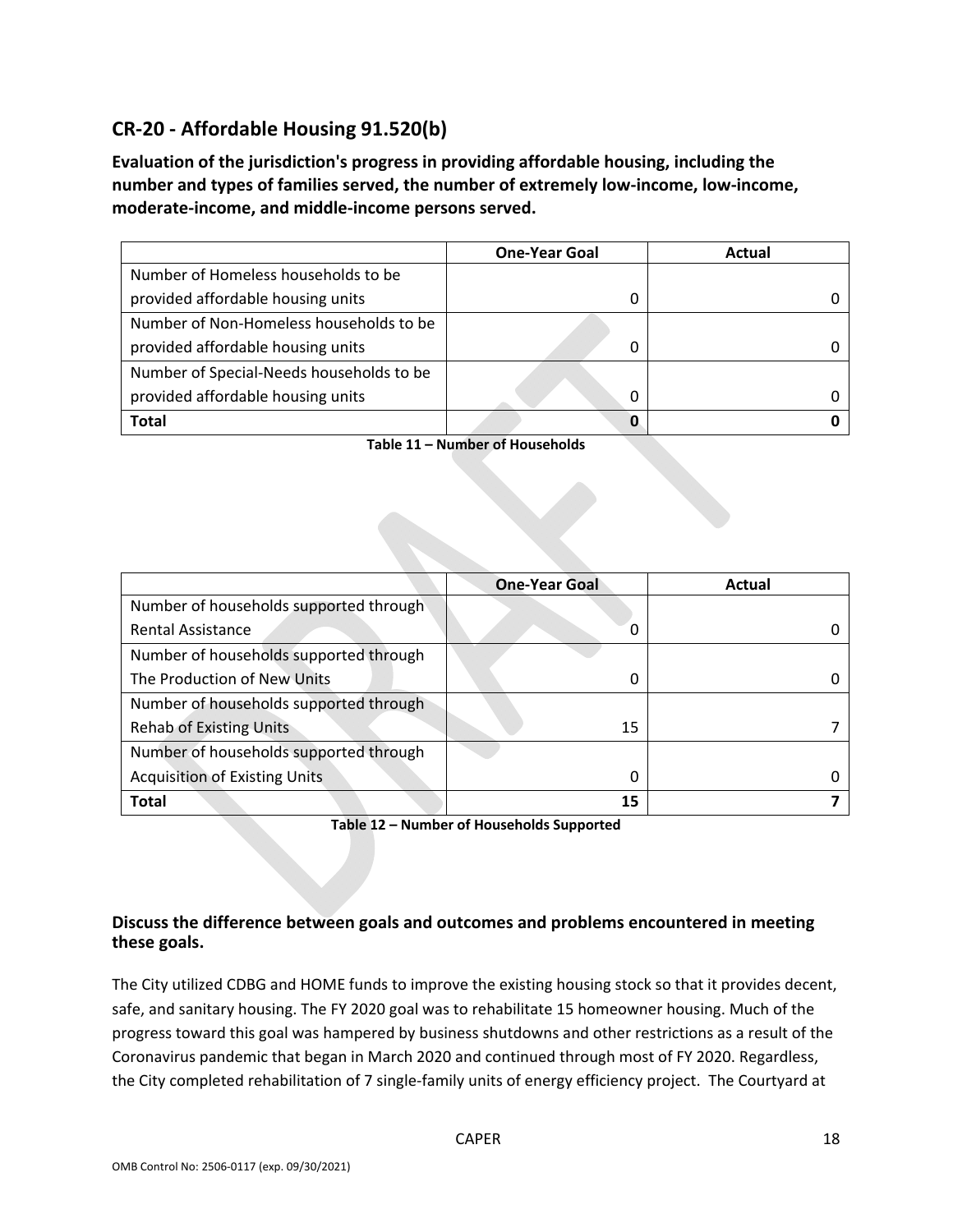Cottonwood project broke ground in FY 2020 and those units will be recorded as accomplishments when completed as expected in FY 2021.

#### **Discuss how these outcomes will impact future annual action plans.**

For future action plans the City will continue to reevaluate community needs, worst case housing needs, , progress of existing projects and the ability to complete future projects as the Coronavirus pandemic restrictions continue to linger in FY 2021. Results of the evaluation will be considered as the City defines its annual goals and determines the types of projects it takes on.

#### **Include the number of extremely low‐income, low‐income, and moderate‐income persons served by each activity where information on income by family size is required to determine the eligibility of the activity.**

dia.

| <b>Number of Households Served</b> | <b>CDBG Actual</b> | <b>HOME Actual</b> |
|------------------------------------|--------------------|--------------------|
| <b>Extremely Low-income</b>        |                    |                    |
| Low-income                         |                    |                    |
| Moderate-income                    |                    |                    |
| Total                              |                    |                    |

**Table 13 – Number of Households Served**

#### **Narrative Information**

During FY 2020, the City of Moreno Valley served the following households through CDBG activity:

Owner Households: 7 households were assisted with solar energy improvements including 1 Extremely Low‐Income, 2 Low‐Income and 4 Moderate‐Income households.

The remainder for the CDBG activity provided public services and public works projects throughout the City benefiting households with incomes ranging from extremely low to moderate income.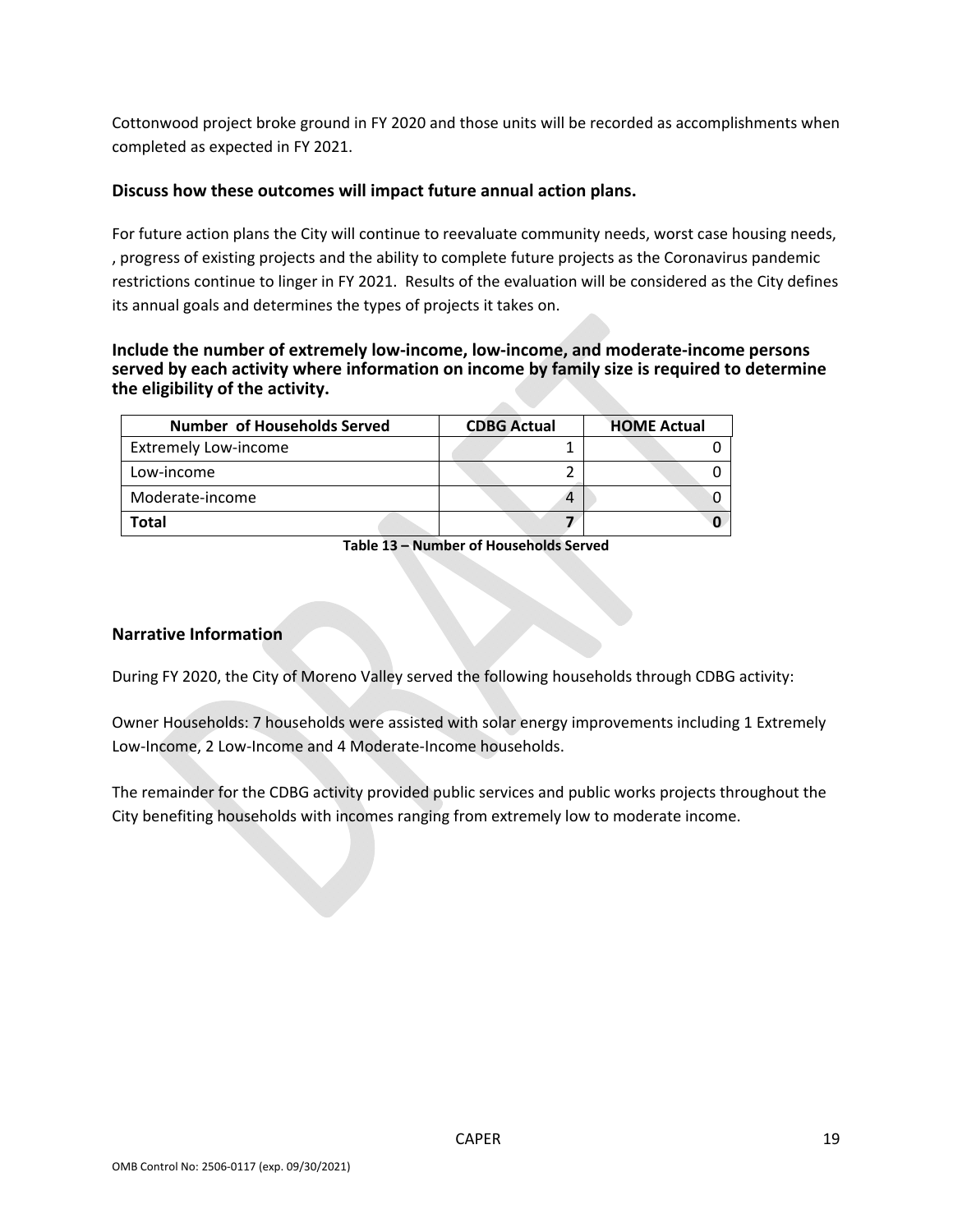# **CR‐25 ‐ Homeless and Other Special Needs 91.220(d, e); 91.320(d, e); 91.520(c)**

**Evaluate the jurisdiction's progress in meeting its specific objectives for reducing and ending homelessness through:**

### **Reaching out to homeless persons (especially unsheltered persons) and assessing their individual needs**

Due to the Coronavirus pandemic declared in March 2020, the 2021 "Point-in-Time Count" for County was cancelled. However, based on the 2020 "Point-in-Time Count" (PIT) of homeless persons residing in the Riverside County conducted by the County's Continuum of Care (CoC), Moreno Valley has at least 38 unsheltered homeless persons residing within its City limits. In line with the HUD requirements, the City has developed a comprehensive Homeless Strategy that involved reaching out to homeless persons, assessing and addressing their individual emergency/ housing needs. To reach the individuals, the City extends CDBG and ESG funding to a variety of public service subrecipients who in turn provide the direct services including street outreach, case management, housing search assistance, emergency housing/motel vouchers, food, and counseling. These social service programs are often the primary source for referrals and assistance to homeless persons, and primary contact for unsheltered individuals. Historically, City has provided ESG funding for street outreach activity to:

- United States Veterans Initiative
- Catholic Charities of San Bernardino
- The Salvation Army

During FY 2020, the City also received two rounds of ESG‐CV funding through the CARES Act and provided ESG‐CV funding for street outreach activity to:

United States Veterans Initiative

Riverside County has worked toward dealing with the chronic homeless population for a number of years through the Mental Health Homeless Intervention Team (HIT) program. The HIT Team actively sought out homeless, throughout Riverside County, living on the streets and in unsheltered locations. The teams focused on areas of high homeless concentration. Support workers are trained to recognize the symptoms of mental illness and substance abuse. They also possess the interpersonal skills necessary to solicit and provide information in a friendly, respectful, non-threatening manner. They are familiar with all community resources that serve the homeless population, both public and private. At a minimum, all homeless persons contacted on the streets are provided with information and referrals to programs relevant to their particular needs. Once the chronic homeless persons have been identified, and if mentally ill and willing to participate, they are enrolled into a series of programs by the Riverside County Department of Mental Health.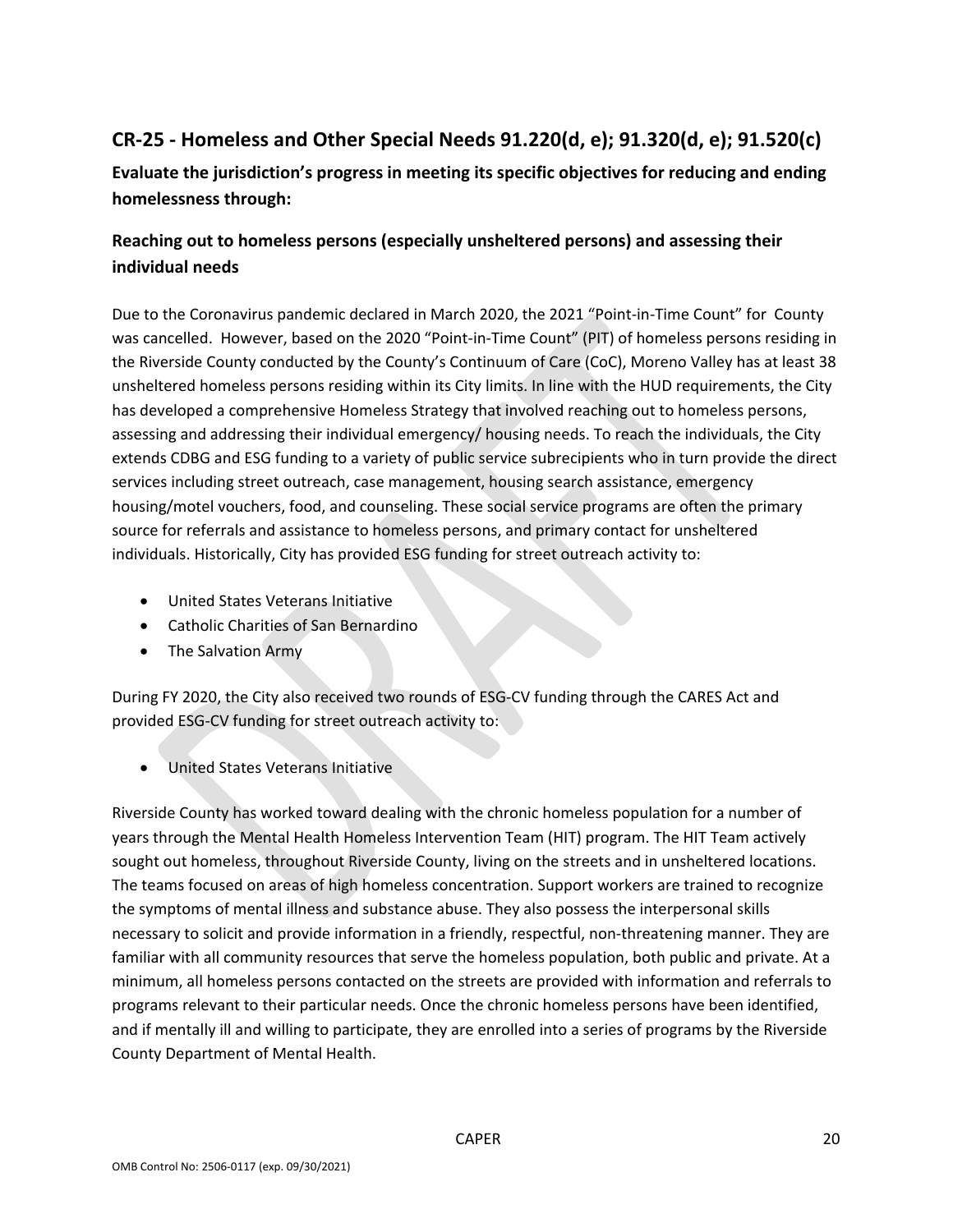### **Addressing the emergency shelter and transitional housing needs of homeless persons**

Addressing the housing needs of the homeless is the primary objective of ESG funding. ESG funding will be allocated to address the emergency shelter and housing needs of homeless persons located in Moreno Valley and will provide for a much needed injection of funding. The ESG program was used to assist, protect, and improve living conditions for the homeless and provides for the following eligible activities:

- engage homeless individuals and families living on the street;
- improve the number and quality of emergency shelters for homeless individuals and families;
- help operate these shelters;
- provide essential services to shelter residents,
- rapidly re‐house homeless individuals and families, and
- prevent families/individuals from becoming homeless

The City has historically engaged and provided ESG funding to non-profit subrecipients, including those previously mentioned, experienced with providing the services listed above. With the City's ESG‐CV funding, additional resources were provided to the following subrecipients.

- United States Veterans Initiative
- Inland SoCal United Way
- The Salvation Army

**Helping low‐income individuals and families avoid becoming homeless, especially extremely low‐income individuals and families and those who are: likely to become homeless after being discharged from publicly funded institutions and systems of care (such as health care facilities, mental health facilities, foster care and other youth facilities, and corrections programs and institutions); and, receiving assistance from public or private agencies that address housing, health, social services, employment, education, or youth needs**

The Riverside County CoC collaborates with various key organizations and agencies to establish county‐ wide protocols and procedures intended to prevent people from being discharged from public and private institutions (programs) into homelessness. Agencies included are Housing, Homelessness Prevention and Workforce Solutions (HHPWS), County Department of Behavioral Health, Hospital Association of Southern California (coordinator of Riverside county hospitals), Riverside County Sheriff's Dept., Riverside County Veterans' Services, administrators of the 2-1-1 telephone referral program, and Community Connect of Riverside County. Once the City makes ESG services available it will contact Community Connect and other partners to formally register its programs and ensure that the public are referred to the city ESG services if needed.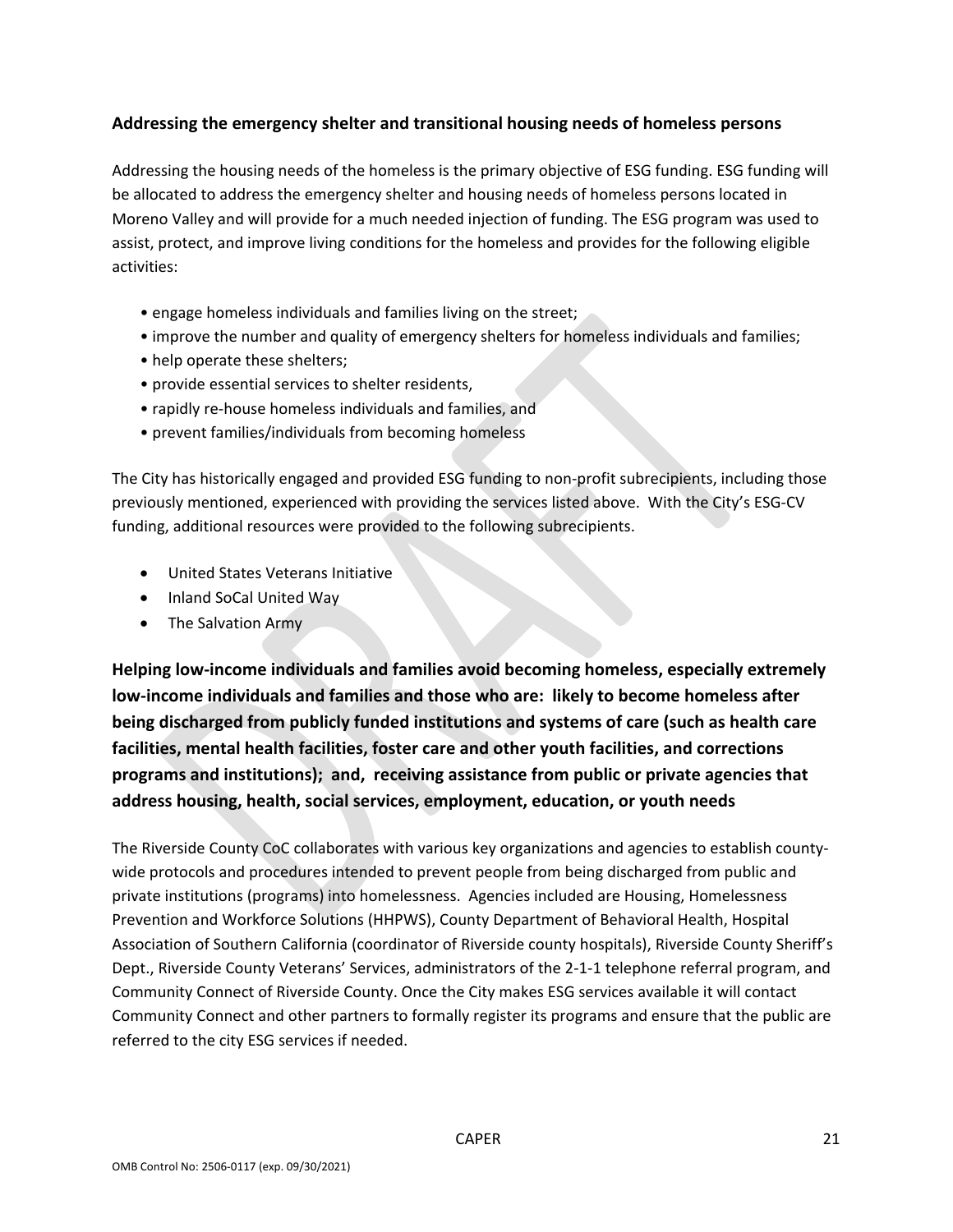**Helping homeless persons (especially chronically homeless individuals and families, families with children, veterans and their families, and unaccompanied youth) make the transition to permanent housing and independent living, including shortening the period of time that individuals and families experience homelessness, facilitating access for homeless individuals and families to affordable housing units, and preventing individuals and families who were recently homeless from becoming homeless again**

The County of Riverside, along with Continuum of Care partners, including the City of Moreno Valley, continued to make available the "25 Cities" program which assists the homeless population, primarily veterans and the chronically homeless to attain housing through collaboration and communication with its CoC partners. The program features coordinated entry system, a software that stores and displays housing information including vacancies, client personal information, and tracks their individual needs. The City also focused on preventing homelessness and repeat episodes of homelessness through its partnership with its local nonprofit agencies to provide assistance or locate assistance for the family or individuals including:

- United States Veterans Initiative
- Catholic Charities of San Bernardino
- The Salvation Army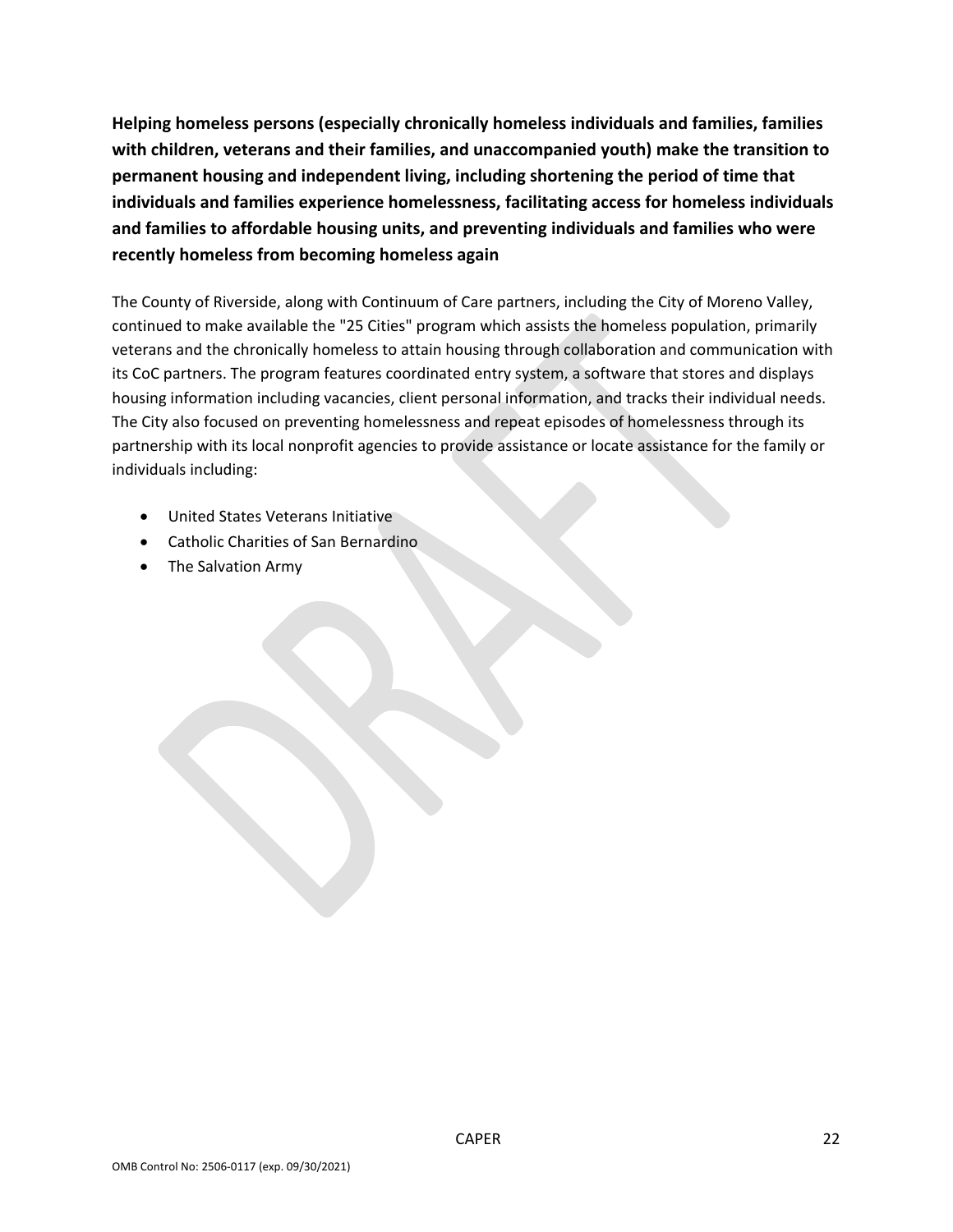# **CR‐30 ‐ Public Housing 91.220(h); 91.320(j)**

### **Actions taken to address the needs of public housing**

The Housing Authority of Riverside County sponsors and addresses the public housing needs of the cities within Riverside County. The City of Moreno Valley does not directly sponsor any public housing. Unfortunately, assistance provided under the County Section 8 program and the Housing Choice Voucher Program is limited. The Public Housing Program, now Rental Assistance Demonstration Program, provides decent, safe, and sanitary housing to low and moderate‐income families, seniors, and persons with disabilities. These multi‐family developments were constructed or purchased with funding provided by HUD. The property units are operated and maintained by the Housing Authority with funding subsidies from HUD. On October 1, 2016, the 469 units of public housing was converted to Project Based Vouchers via HUD's Rental Assistance Demonstration Program. Of the 469 units, 66 are located in the City of Moreno Valley (28 units on Dracaea St., 34 units on Gloria St., and 4 units on Sherman Ave). The Housing Authority converted all its public housing stock to long term project-based Section 8 contracts through Rental Assistance Demonstration (RAD) program. The conversion was completed during Fiscal Year 2016‐2017 and as of October 1, 2016, the HARC no longer owns any public housing units

The Section 8 (Voucher) program assists lower‐income households with rental assistance to provide an opportunity to live in affordable, decent, safe, and sanitary housing. There are also 1,058 Moreno Valley residents who receive Housing Choice Vouchers or Section 8. All Voucher recipients are below 50% of the area median income and approximately 75% of recipients are below 30% of area median income. The waiting list for Section 8 was closed for some time but has reopened and is accepting new applications with specific eligibility criteria in place. The countywide Section 8 waiting list has approximately 102,281 families. Based on the large numbers of families waiting for assistance, the City continued to support the HACR goal to: expand the supply of assisted housing by applying for additional rental vouchers via annual competitions for the U.S. Department of Housing and Urban Development (HUD) affordable housing funding available to Public Housing Authorities; improve the quality of assisted housing; leverage private or other public funds to create additional housing opportunities; and expand and promote self-- sufficiency programs. The City actively pursued opportunities for local affordable housing projects as described within this report as well as non-housing public service programs in order to contribute to the overall affordable housing needs of the community and ease the financial burden of its struggling, low‐ income, residents. To further collaborate, the City of Moreno Valley continued to review the Riverside County Agency's Action Plan and monitor the affordable housing needs of the area. The City reviews proposed development sites, the comprehensive plan, and any proposed demolition or disposition of public housing developments.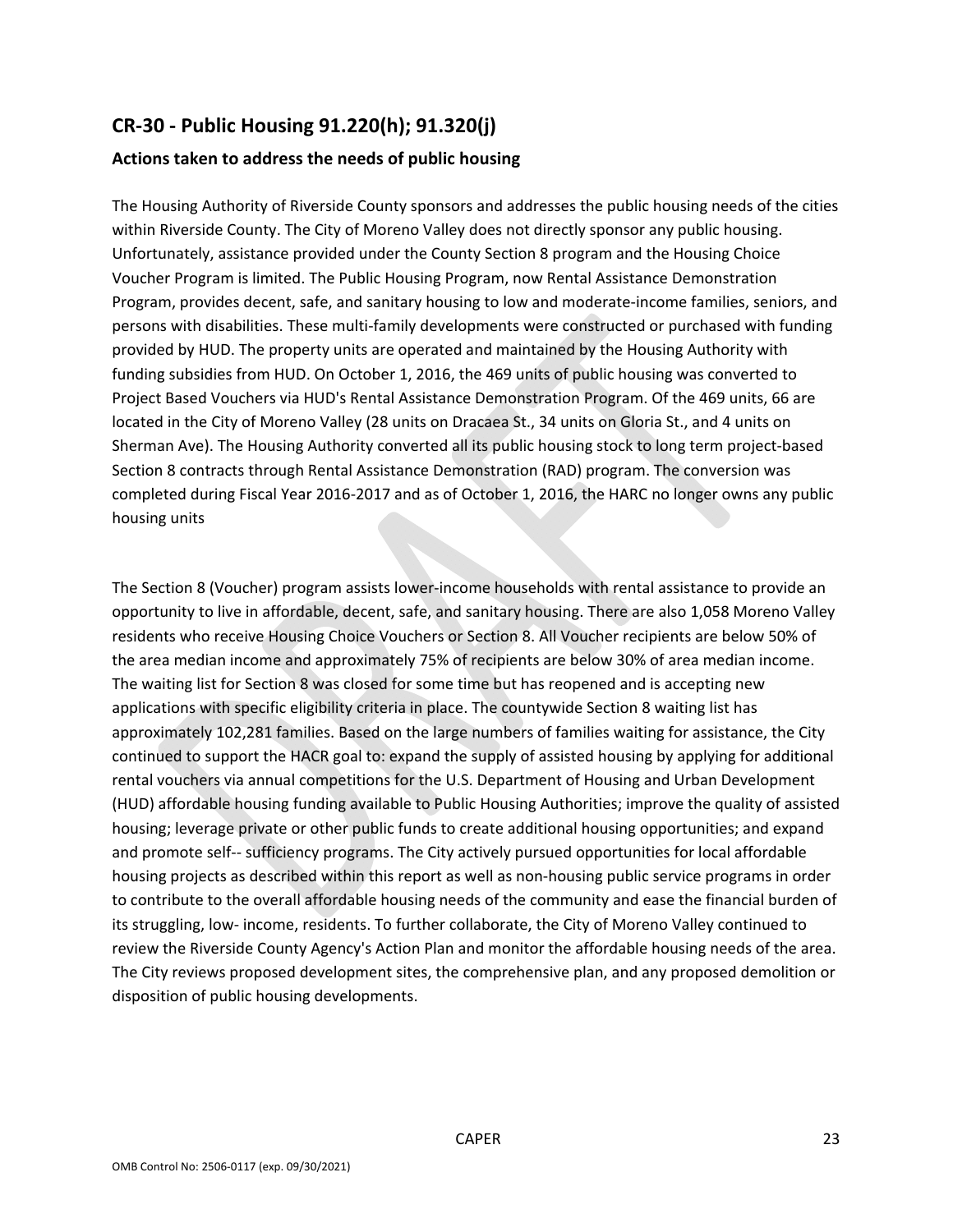### **Actions taken to encourage public housing residents to become more involved in management and participate in homeownership**

The Housing Authority of Riverside County (Housing Authority) encourages public housing residents to become more involved in management and to participate in homeownership opportunities through its Public Housing Resident Initiatives (PHRI). The Housing Authority seeks to facilitate the successful transition of residents from public housing residency to economic independence and/or from welfare‐ dependence to increased earning capacity or sustained work. This Initiative builds upon the efforts of the local welfare plan and other self‐sufficiency efforts of the Housing Authority and target public housing residents who are receiving welfare assistance. The goals of the PHRI are: reduce welfare dependence by assisting residents in returning to the work force in a job commensurate with their abilities; reduce poverty by assisting residents in increasing their self‐sufficiency by enhancing their employment or earning potential; and to increase homeownership among public housing residents. Local partners including public agencies and community‐based nonprofits, as well as faith‐based organizations provide self‐sufficiency services including: job training, employment opportunities, computer instruction, etc.

The Family Self Sufficiency (FSS) Program was established to assist Section 8 residents and enable families to gain economic independence from all governmental assistance. Supportive services offered to participating families include:

- Remedial Education and Classroom Training;
- Employment Training and Placement;
- Counseling/Case Management;
- Credit Counseling and Money Management;
- Child Care
- Transportation

The Housing Authority has also established a "First Time Home Buyer" (FTHB) program. The FTHB assists eligible participants in the Section 8 Family‐Self Sufficiency Program (FSS) by offering a single down payment assistance grant enabling families to realize their dream of becoming homeowners by providing them with financial and other resources that they would not normally have access to. The HUD Resident Opportunity and Self‐Sufficiency Program (ROSS), facilitates the successful transition of residents from public housing residency and/or from welfare‐dependence to economic independence. The Housing Authority indicated that they continued to apply for additional funding and had an application pending to continue the ROSS program at the Moreno Valley properties for another 3 years.

### **Actions taken to provide assistance to troubled PHAs**

N/A ‐The County of Riverside Housing Authority is not a 'troubled PHA.'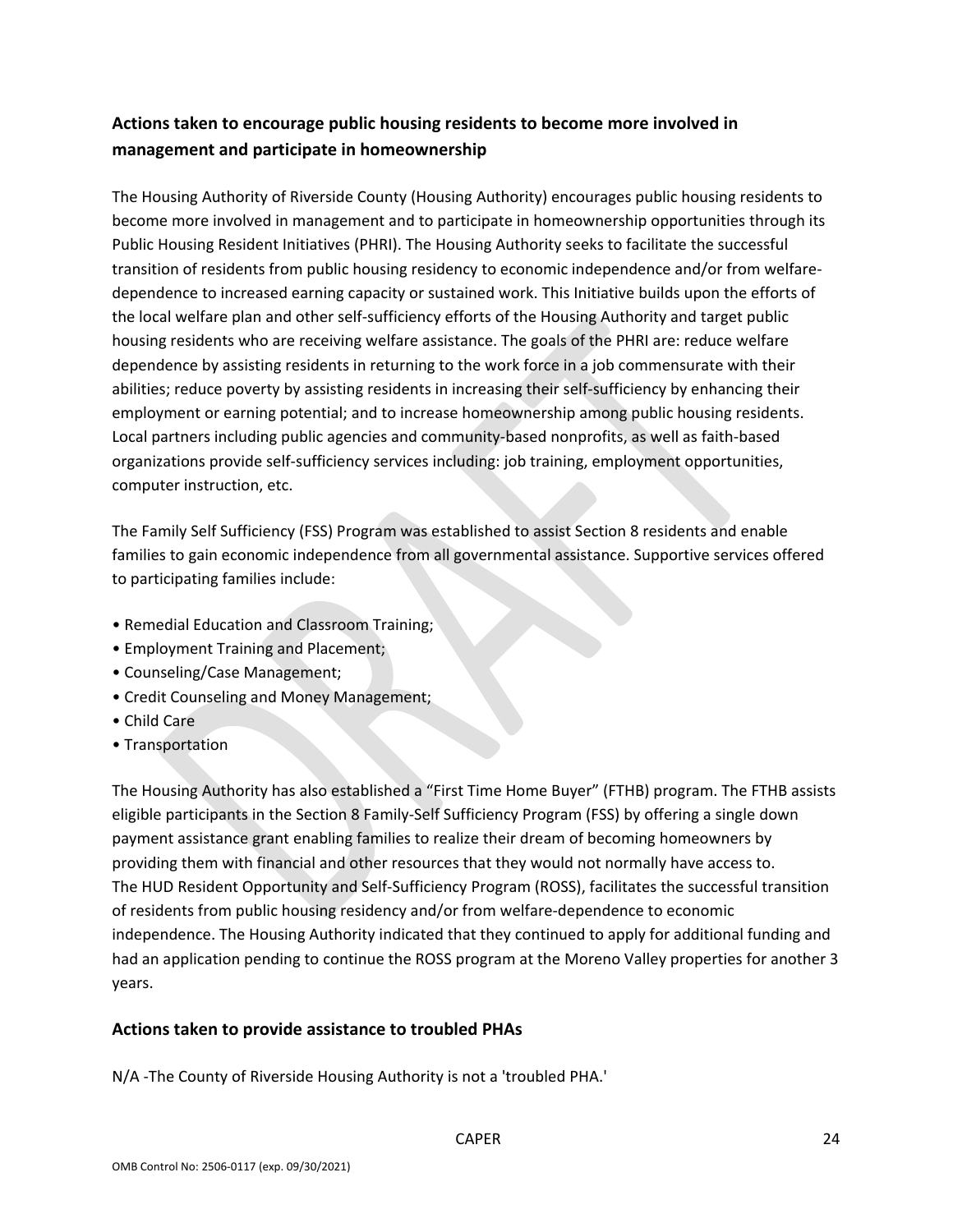# **CR‐35 ‐ Other Actions 91.220(j)‐(k); 91.320(i)‐(j)**

**Actions taken to remove or ameliorate the negative effects of public policies that serve as barriers to affordable housing such as land use controls, tax policies affecting land, zoning ordinances, building codes, fees and charges, growth limitations, and policies affecting the return on residential investment. 91.220 (j); 91.320 (i)**

The City's updated Housing Element for the 2021‐2029 cycle reported the following actions to help remove barriers to affordable housing:

• Continuing the practice of providing incentives for the development of housing including deferral of development impact fees for affordable housing until issuance of Certificate of Occupancy, lower development impact fees for affordable housing, and permit streamlining.

• The City Council amended the Moreno Valley Industrial Area Specific Plan (SP208) to include Emergency Shelters as a permitted use. Zoning regulations contained in Title 9 of the City of Moreno Valley Municipal Code were also amended to include Single Room Occupancy Units (SRO) zones in the multiple family and specified commercial zones.

• The City Council approved the rezoning of 142 acres to Residential 30 (R30) with the goal of creating rental housing for low and very low income households.

• To accommodate the 2008‐2014 regional housing need of 1,806 Very Low‐Income Units and 1,239 Low‐Income Units (total of affordable units= 3,045), the City rezoned 142 acres of vacant and underutilized sites to R30 with a minimum density of 24 units per acre. The sites are appropriately sized to accommodate higher density developments, and will allow owner- occupied and rental multifamily residential uses without a conditional use permit (CUP), which is not required in Moreno Valley for multiple family housing, or other discretionary action pursuant to Government Code Section 65583 .2 (h) and (i).

### **Actions taken to foster and maintain affordable housing**

Homeownership opportunities for the low-income households was made available through the City's Single Family Residential Acquisition, Rehabilitated, and Resale (SFR‐ARR) component of the Neighborhood Stabilization Program. For the 2018‐23 Con Plan year to date, over 91 affordable single‐ family units were rehabilitated for qualified lower-income families.

The City of Moreno Valley's affordable housing portfolio includes 25 different multi‐family rental activities expected to provide 1,302 low and moderate‐income families with affordable housing during FY 2020‐21.

The City also amended its FY 2019‐20 Annual Action Plan to add the Courtyards at Cottonwood Project. The proposed development consists of eighty (80) affordable multi‐family rental units as further described in Section CR‐45 below.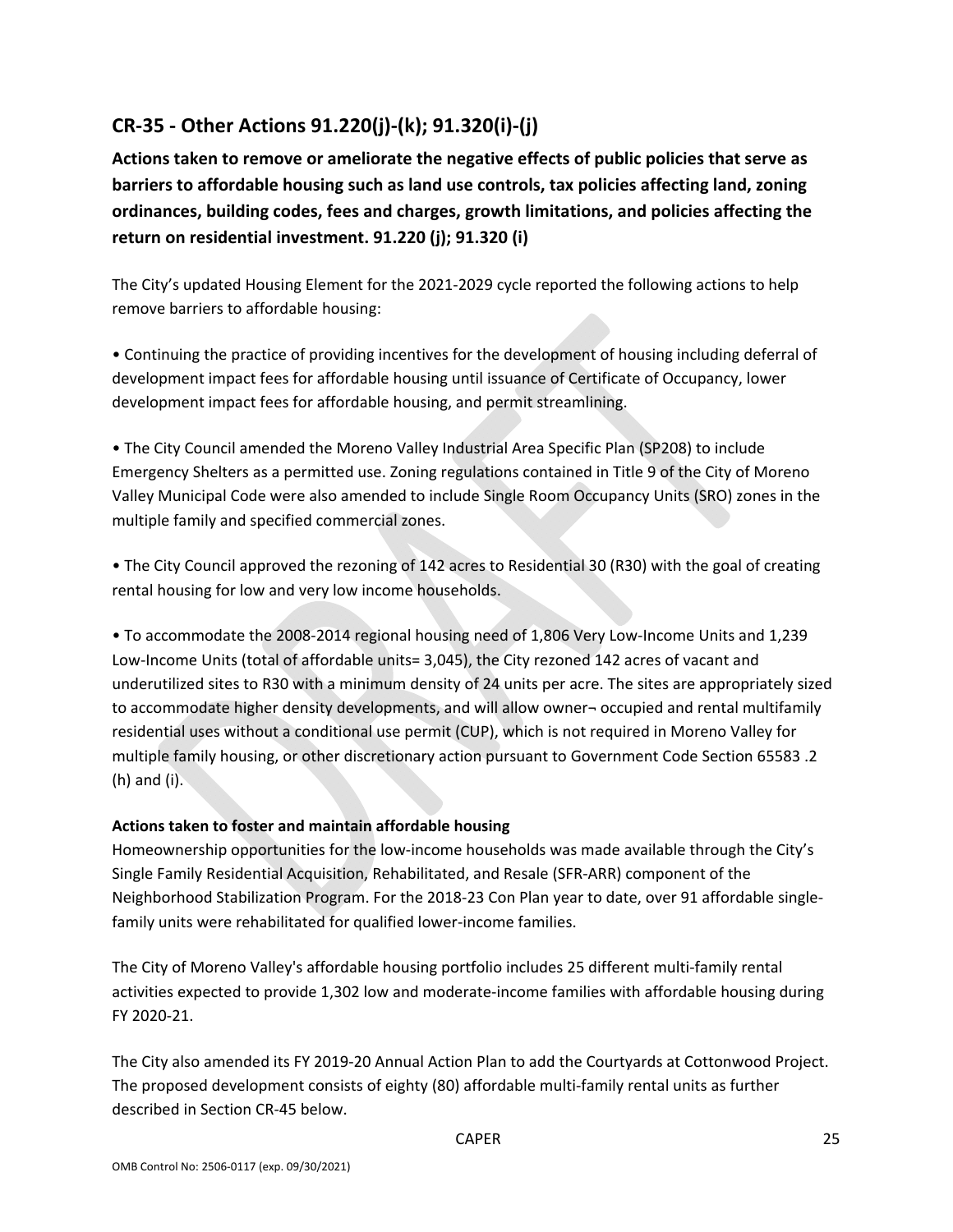Lastly, through the Housing Authority, the City was also be able to offer its residents affordable housing through the County's Public Housing programs. The Housing Authority administers and manages approximately 1,100 Section 8 properties and 66 Public Housing units in Moreno Valley.

### **Actions taken to address obstacles to meeting underserved needs. 91.220(k); 91.320(j)**

During the program year, the City of Moreno Valley is performing an assessment of fair housing to analyze the local fair housing needs and set fair housing priorities and goals.

### **Actions taken to reduce lead‐based paint hazards. 91.220(k); 91.320(j)**

Federal regulations prohibit the use of lead‐based paint in residential structures rehabilitated with Federal funds. www.epa.gov/getleadsafe

The Residential Lead Based Paint Hazard Reduction Act of 1992 (Title X) emphasizes prevention of childhood lead poisoning through housing‐based approaches. To reduce lead‐based paint hazards, the City of Moreno Valley incorporated a general condition to HUD funded Rehabilitation Program agreements that states:

"Lead‐Based Paint ‐ The AGENCY agrees that any construction or rehabilitation of residential structures with assistance provided under this Agreement shall be subject to HUD Lead‐Based Paint Regulations at 24 CFR 570.608, and 24 CFR Part 35, Subpart B. Such regulations pertain to all CDBG assisted housing and require that all owners, prospective owners, and tenants of properties constructed prior to 1978 be properly notified that such properties may include lead‐based paint. Such notification shall point out the hazards of lead‐based paint and explain the symptoms, treatment and precautions that should be taken when dealing with lead-based paint poisoning and the advisability and availability of blood lead level screening for children under seven. The notice should also point out that if lead-based paint is found on the property, abatement measures may be undertaken. The regulations further require that, depending on the amount of Federal funds applied to a property, paint testing, risk assessment, treatment and/or abatement may be conducted."

Additionally, all homeowners participating in the City of Moreno Valley HOME repair programs, through its current subrecipient ‐‐ Habitat for Humanity, receives a copy of the booklet, "Protect Your Family from Lead in Your Home" as part of the original application packet provided by the Subrecipient. Applicants complete and sign a form entitled "Disclosure of Information on Lead‐Based Paint and/or Lead‐Based Paint Hazards" to certify a copy of the booklet was received. It includes a section for the owner to state the year the unit was built (to be confirmed utilizing the Certificate of Title or Registration.) If the unit was constructed after January 1, 1978, it is considered "exempt". Units built prior to January 1, 1978 require a lead inspection.

Furthermore, the City's Housing Quality Standards and HOME Rehabilitation Standards for Lead Based Paint states that all houses constructed prior to 1978 sample four (4) floors, two (2) window sills and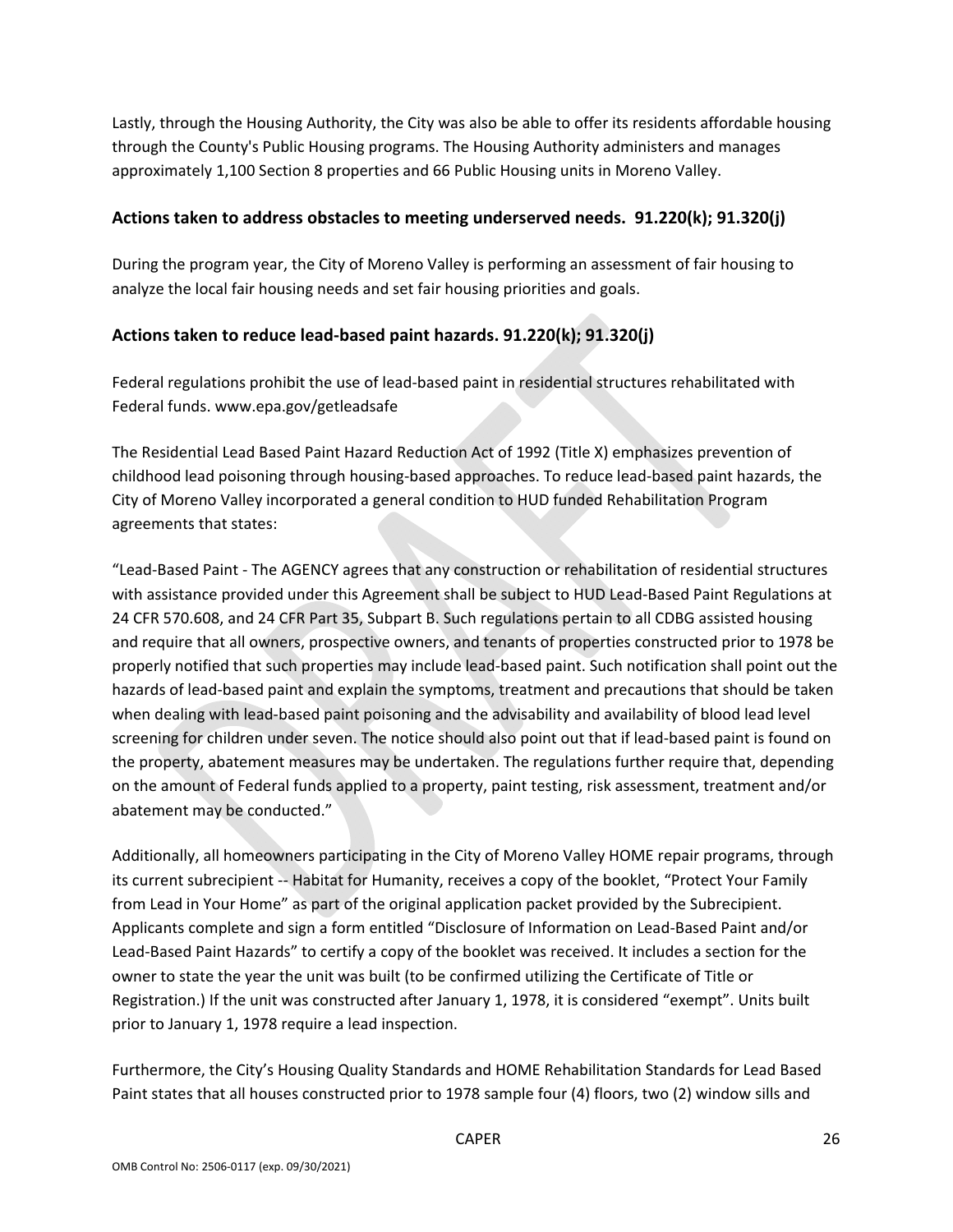two (2) window troughs (all randomly selected) plus a blank sample must be submitted to an EPA accredited lead analytical laboratory and the dust samples must pass a dust wipe test for lead content as per the protocol in the HUD Guidelines. Lead safe work practices must be followed, and only certified abatement contractors may perform the work.

### **Actions taken to reduce the number of poverty‐level families. 91.220(k); 91.320(j)**

Over the course of 2020, the City can confirm utilizing the following programs to help reduce poverty among its population:

**City Housing Programs**: The City continued to work to implement strategies aimed at producing and preserving affordable housing. Moreno Valley continued to partner with Community Housing Development Organizations (CHDOs) to develop housing for very low‐income persons.

**Public Service Providers**: The City continued to provide grant funding to upward of 10 public service providers to assist low‐income individuals and households, special needs population, and the homeless population with critical services. These programs provided City residents opportunities to utilize programs at little or no cost, thereby reducing financial burden. City

**Multi‐Agency Coordination Efforts**: The City continued to collaborate and develop relationships with governmental and other social service agencies to assure the effective delivery of such services to low‐ income individuals and to reduce their financial burdens. By utilizing multiple programs and working with the County, private and non‐profit agencies, the City endeavors to reduce the number of households with incomes below the poverty line.

**City Consolidated Planning**: The City continued to evaluate and monitor priority community development needs year‐round, including those needs that may be currently underserved. The City also worked to identify, assess and overcome obstacles to meeting the underserved needs.

**Economic Development and Job Creation/Retention**: A critical component of the anti‐poverty strategy is to increase the local employment base. In FY 2018, the City made a diligent attempt to create jobs while providing educational and training opportunities for the local workforce through business attraction/retention efforts in the retail, office, and industrial industries; working in coordination with the three local Chambers of Commerce, the Moreno Valley School District, and other business leaders; and through administration of workshops and trainings at the Moreno Valley Employment Resource Center. In addition,

**County's Housing, Homelessness Prevention and Workforce Solution (HHPWS)** is considered the umbrella anti‐poverty agency for the region. The goal is self‐sufficiency accomplished by moving poor families out of poverty. HHPWS interacts with residents on many levels, and assisting them through childcare, education, employment, training, health and human services, homelessness and housing with available mainstream programs such as Public Housing, County Emergency Shelter Grant (ESG), Family‐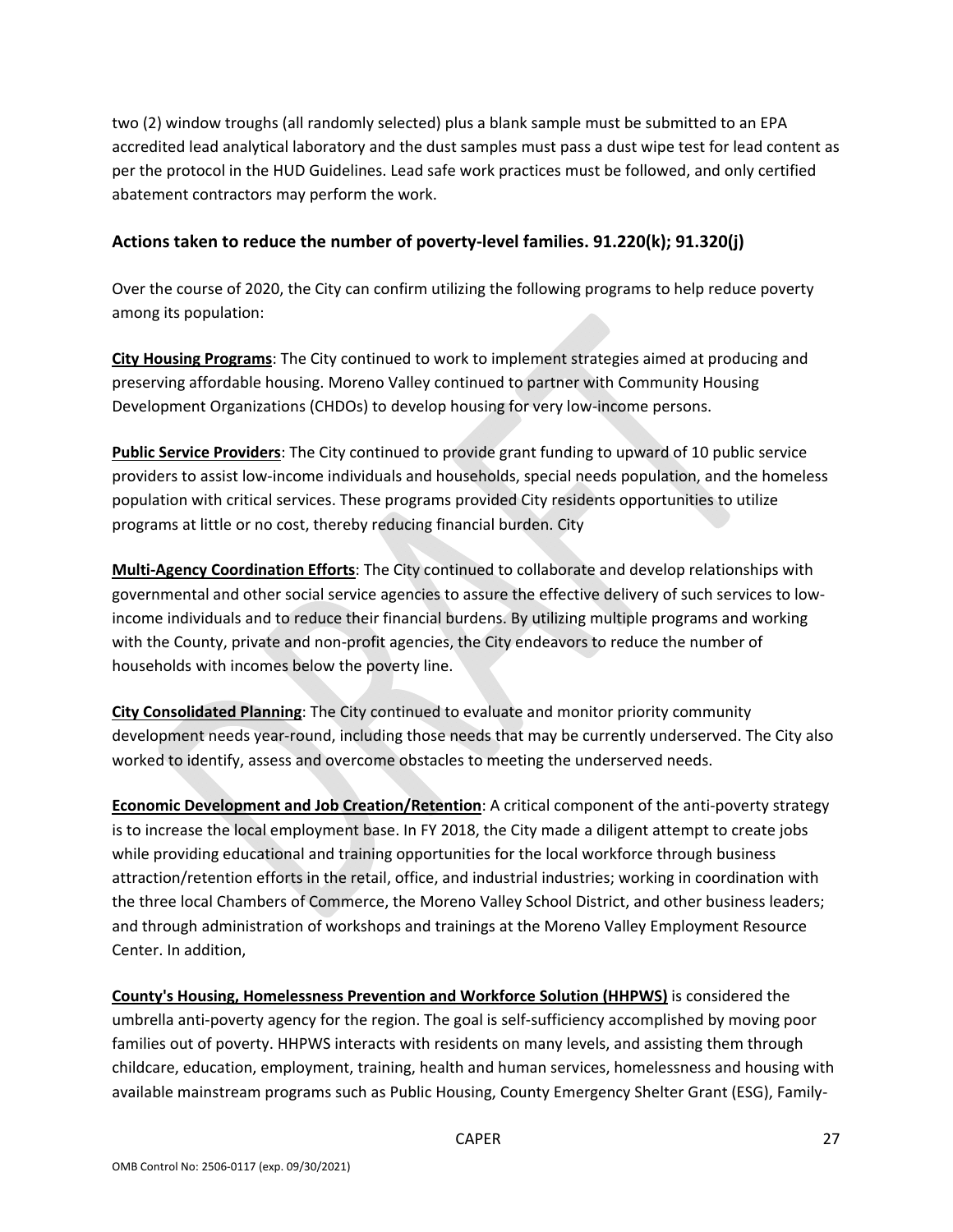Self Sufficiency Program (FSS); and CalWORKs.

#### **Actions taken to develop institutional structure. 91.220(k); 91.320(j)**

Throughout 2019, the City enjoyed a cooperative relationship with surrounding jurisdictions and agencies, as well as nonprofit organizations. Coordination with these agencies helped establish working relationships with other service providers, that better assisted the City's low to-moderate residents. Public Agencies ‐ City staff worked this year to strengthen its dialogue with Riverside County agencies such as the Departments of Mental Health and Public Social Services, specifically to address regional homeless issues, through the Continuum of Care. The meetings provided an opportunity for networking and coordinating resources toward a common goal. Public Housing Authority ‐ The Riverside County Housing Authority continues to administer public housing and the Housing Choice Voucher Program (Section 8) for Moreno Valley residents. Issues relating to public housing are included in the Consolidated Plan for Riverside County. Over 2019, the City reviewed the County Annual Action Plan for consistency with Moreno Valley's Consolidated Plan. The review found that both the City and County have identified the same target groups (elderly and low income families at 30% and 50% of AMI) in which to focus their housing strategies. Inter-Departmental Committees - City staff, Police, and volunteers participate in a Public Safety Committee to discuss community crime in different areas of the City including Target Areas. Non‐Profit Organizations ‐ During FY 2020‐21 the City actively continued hosting meetings with non-profit public service providers with the goal of better establishing stronger relationships and form collaborations with area non‐profits in hopes to better address community needs, such as homelessness, special needs, fair housing and food distribution services. HOME funds were made available to non-profit agencies for purposes of rehabilitating or construction affordable housing. The City continues to work with Mary Erickson Community Housing, Habitat for Humanity, and other housing developers to accomplish its housing goals.

### **Actions taken to enhance coordination between public and private housing and social service agencies. 91.220(k); 91.320(j)**

As described in the Institutional Structure section, the City coordinated effectively with its consolidated planning partners. In FY 2020‐21, the City continued an internal Customer Care Initiative aimed at improving professional working relationships with all of its customers. Program staff participated in training which emphasized the importance of courteous and respectful treatment of residents, other professionals, and peers.

The City also enhanced coordination by means of utilizing the latest technology and social medias to improve the distribution of information and also to maintain constant contact with community planning partners. Most notably, the City's Economic Development Administration staff took a strong lead in this area by promoting Moreno Valley as a "Best Place to do Business." Economic Development staff:

- Updated numerous Citywide marketing and demographic materials,
- Advertised Moreno Valley business opportunities encouraging consumers to "shop local"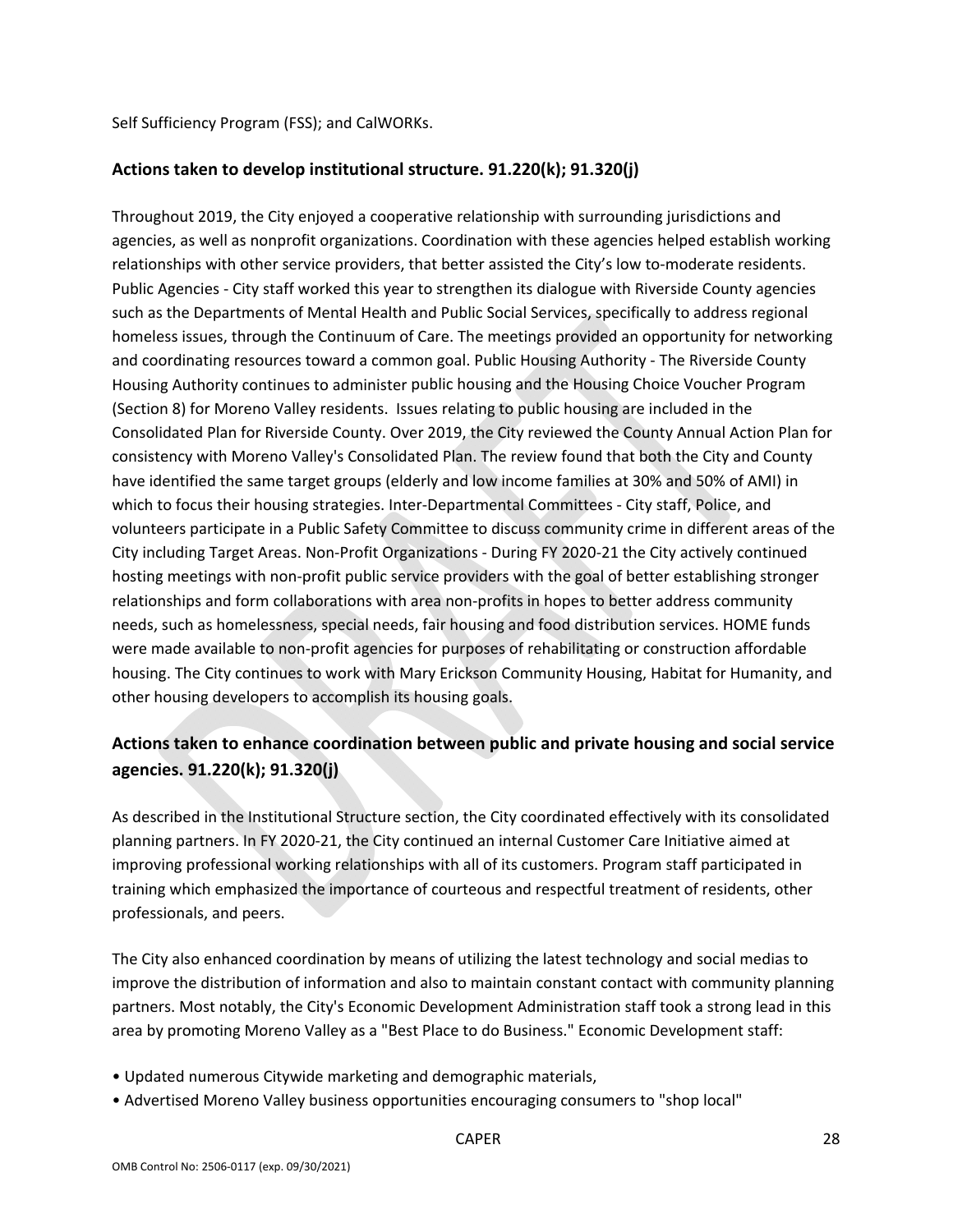• Promoted Hire MoVal which offers an award‐winning set of incentives for businesses located in Moreno Valley that hire Moreno Valley residents

- Enhanced Economic Development's presence on website/social media, and
- Conducted quarterly Developer Workshops aimed at enhancing the Development Services process.
- Continued Small Business Wednesdays to foster and encourage the small businesses and entrepreneur's growth for capital infusion.

### **Identify actions taken to overcome the effects of any impediments identified in the jurisdictions analysis of impediments to fair housing choice. 91.520(a)**

1. The City's has an Analysis of Impediments (AI) to Fair Housing Choice that was updated for the 5‐year period of 2018 ‐2023.The AI provides a review of impediments or barriers that affect the rights of fair housing choice and contribute to barriers to affordable housing. The AI lists ten public and private sector impediments. As of FY end, all of the public sector impediments had been addressed either through the Action Plan, City Council or Planning Commission Action. Of the public sector impediments, all were noted as "ongoing" through FY 2020‐21, including the creation of a hate crime resources manual.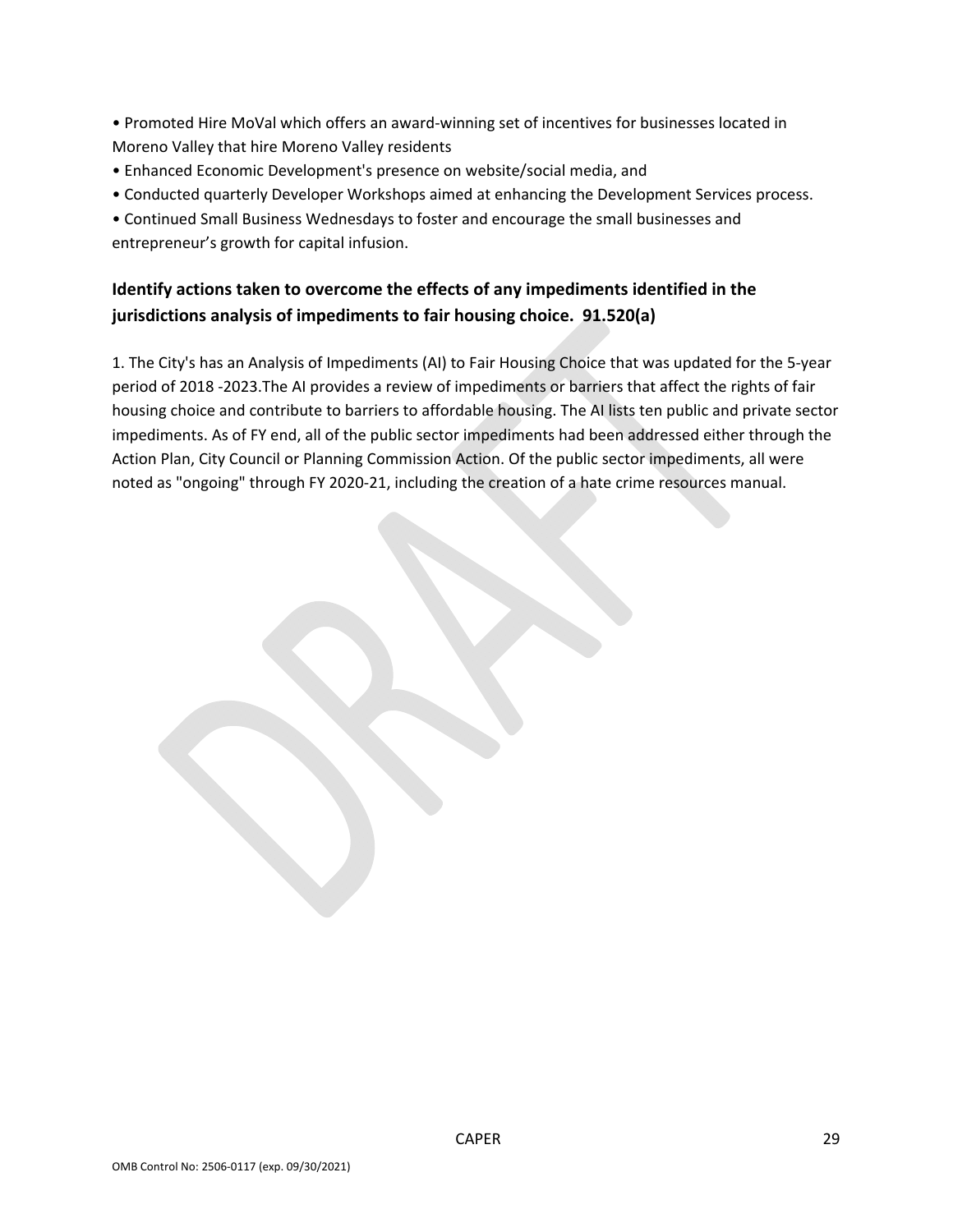### **CR‐40 ‐ Monitoring 91.220 and 91.230**

**Describe the standards and procedures used to monitor activities carried out in furtherance of the plan and used to ensure long‐term compliance with requirements of the programs involved, including minority business outreach and the comprehensive planning requirements**

Monitoring serves as an effective tool that ensures expenditure of federal funds consistent with program/project goals. Moreno Valley developed a Monitoring Strategy for its CDBG and HOME programs that includes (a) desk monitoring, with risk assessment, (b) on-site monitoring, (c) monitoring calendar/schedule and (d) administrative processes to be followed by staff during and after the on‐site monitoring. The following is a general description of the City's monitoring procedures:

1. CDBG Subrecipients‐ When an organization becomes a CDBG subrecipients, they must sign a contract in which the various scopes of work, timelines, and documentation requirements are outlined. On a monthly basis, each must submit detailed information regarding the CDBG grant related expenditures, number, ethnicity, and income level of individuals benefiting from CDBG funds. Quarterly summary reports are required of some agencies in which further information is provided on activities accomplished. The City conducts on‐site inspections as needed, preferably toward the end of the funding cycle.

2. Construction Projects‐ All construction projects comply with Federal Labor and Procurement Procedures as well as the various affirmative action, equal opportunity, and Section 3 requirements mandated by various federal and state laws. The City oversees and reviews contract preparation at each step from bid preparation, contract document preparation, pre‐construction meetings, and ongoing project inspections. City protocol has been to complete an on‐site final inspection; this requirement meets the 2013 HOME Rule requirement. All public notices that solicit bids for capital projects are submitted to minority newspapers such as El Chicano, the San Bernardino American and the Precinct Reporter in order to give minority‐owned businesses the opportunity to bid on the CDBG capital projects.

3. Multi‐Family Affordable Housing Programs (HOME) ‐ Pre 2013 Rule, the City required property owners who received HOME funds to recertify their tenants' eligibility annually; this requirement will remain unchanged. Owners are required to report information and provide documentation related to the property, unit occupancy, tenant information and financial reporting. Forms and applicable documentation such as Federal income tax returns are to be completed by tenants of reserved (affordable) units and submitted with the report. If the unit was occupied by multiple tenants, then a copy of the application, rental agreement and the dates of residency must be provided. In addition, a copy of Determining Affordable Rents is provided to the owner for the reserved units. A City building inspector is to conduct an on‐site property inspection to determine if the property is in compliance with code requirements and in good condition. The frequency of the on-site inspections will be revised to match the changes to Section 92.504 as will the follow-up inspections, and the sample sizes of units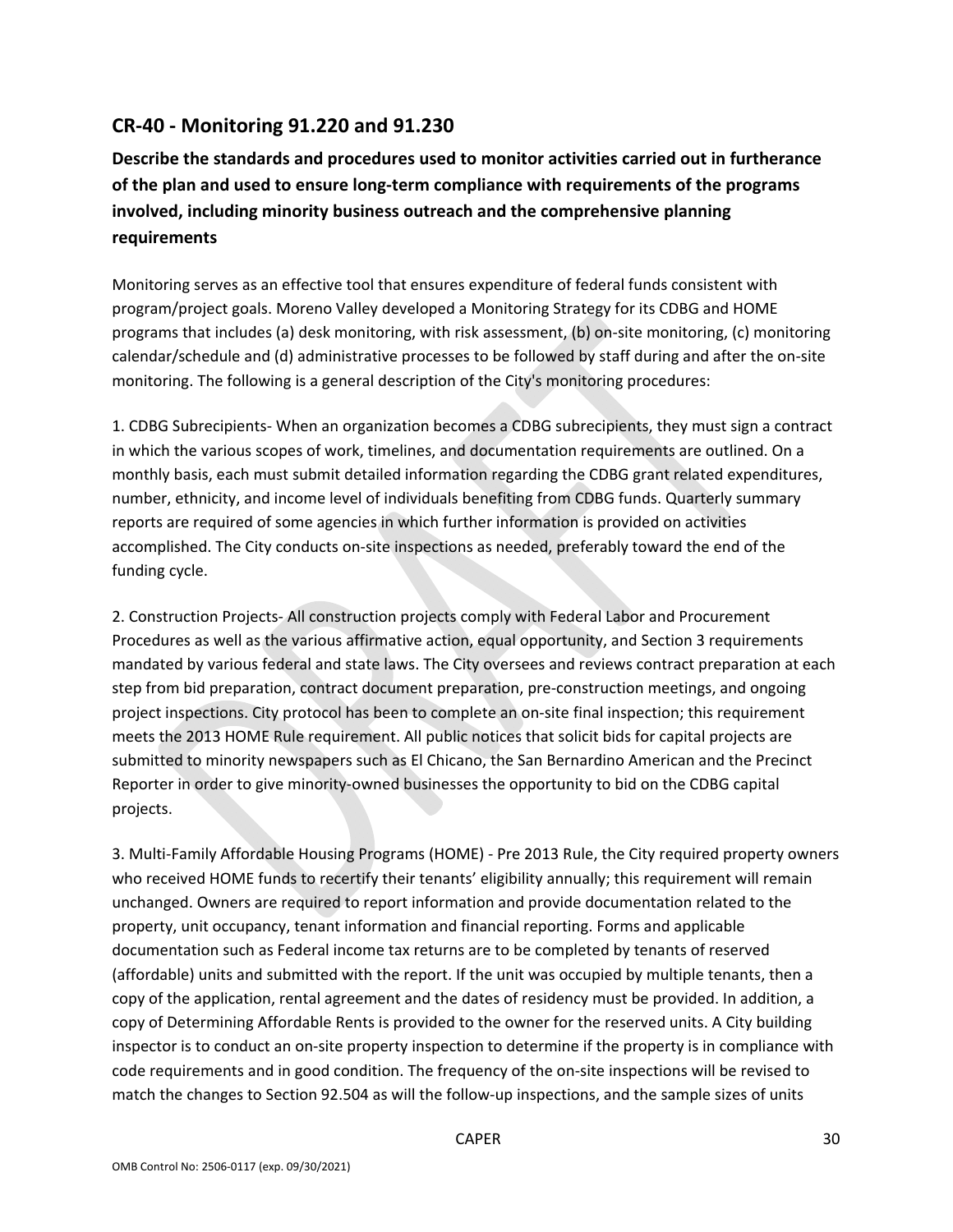inspected. The monitors conducted property inspection and tenant file audits of approximately 20% of the rent-restricted units at each development to ensure regulatory compliance. In total, 218 of the 1,116 rent-restricted units were inspected during audit and inspection. A summary of the recently completed monitoring result is reported in section CR‐50.

**Citizen Participation Plan 91.105(d); 91.115(d)**

### **Describe the efforts to provide citizens with reasonable notice and an opportunity to comment on performance reports**.

**Citizen Participation Plan 91.105(d); 91.115(d)**

**Describe the efforts to provide citizens with reasonable notice and an opportunity to comment on performance reports.**

As a prerequisite to submittal of the report to HUD, and in line with grant regulations and Moreno Valley's Citizen Participation Plan, the Consolidated Annual Performance and Evaluation Report (CAPER) is made available for public review and comment on the City's website from September 9, 2021 through September 24, 2021. A public notice was issued in the local edition of The Press Enterprise two weeks prior to the beginning of the review period. A copy of the public notice is provided as attachment. There were no public comments received.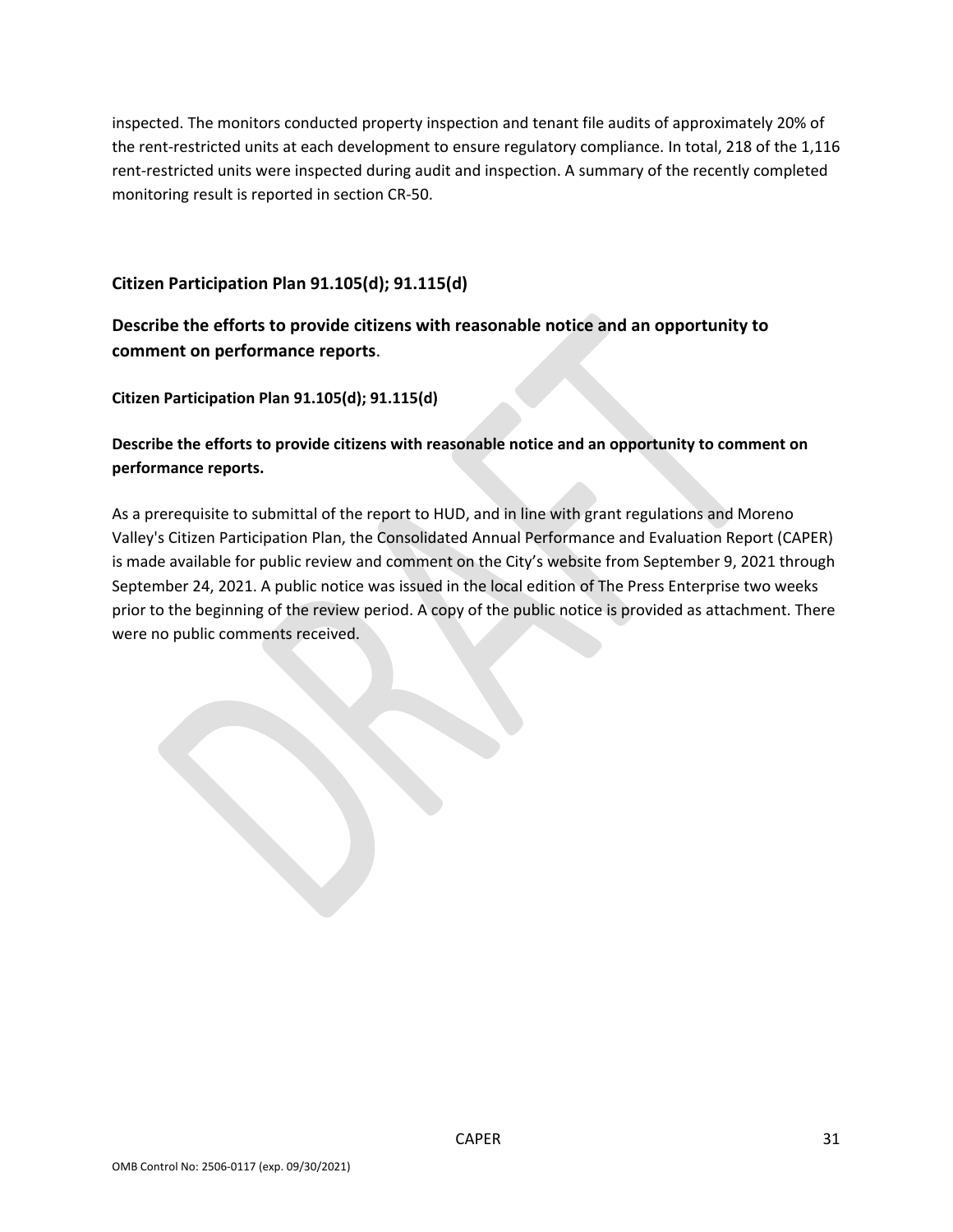# **CR‐45 ‐ CDBG 91.520(c)**

Specify the nature of, and reasons for, any changes in the jurisdiction's program objectives and indications of how the jurisdiction would change its programs as a result of its experiences.

CARES Act Amendment: The CARES Act Amendment to the Fiscal Year 2019/20 Annual Action Plan allocates the City's Phase One allocation of ESG‐CV and CDBG‐CV funding to eligible projects approved by the City Council on June 17, 2020. The ESG‐CV funds of \$512,374 were allocated to support additional homeless assistance and homelessness prevention. The CDBG-CV funds of \$1,197,491 were allocated to prevent, prepare for, and respond to the coronavirus. City staff selected the activities for the CARES Act funding based on the most immediate needs of Moreno Valley. On June 9, 2020, the City was awarded by HUD a 2nd round allocation of ESG‐CV funds in the amount of \$1,743,153 to be used to prevent, prepare for, and respond to the coronavirus among individuals and families who are homeless or receiving homeless assistance and to support additional homeless assistance and homelessness prevention. This Update to the CARES Act Amendment to the 2019/20 Annual Action Plan programs the \$1,743,153 of 2nd round allocation ESG‐CV funding along with \$149,707 of unprogrammed 1st round allocation ESG‐CV funds to eligible projects approved by the City Council on September 1, 2020. Total ESG‐CV funds of \$1,892,860 were programmed to support additional homeless assistance and homelessness prevention to mitigate the impacts of COVID‐19. The approval of and funding for the CARES Act Amendment programs was completed by HUD in FY 2020‐21. As such, the CARES Amendment activities and goals will be reported in the FY 2020‐21 CAPER.

### **Does this Jurisdiction have any open Brownfields Economic Development Initiative (BEDI) grants?**

No

**[BEDI grantees] Describe accomplishments and program outcomes during the last year.**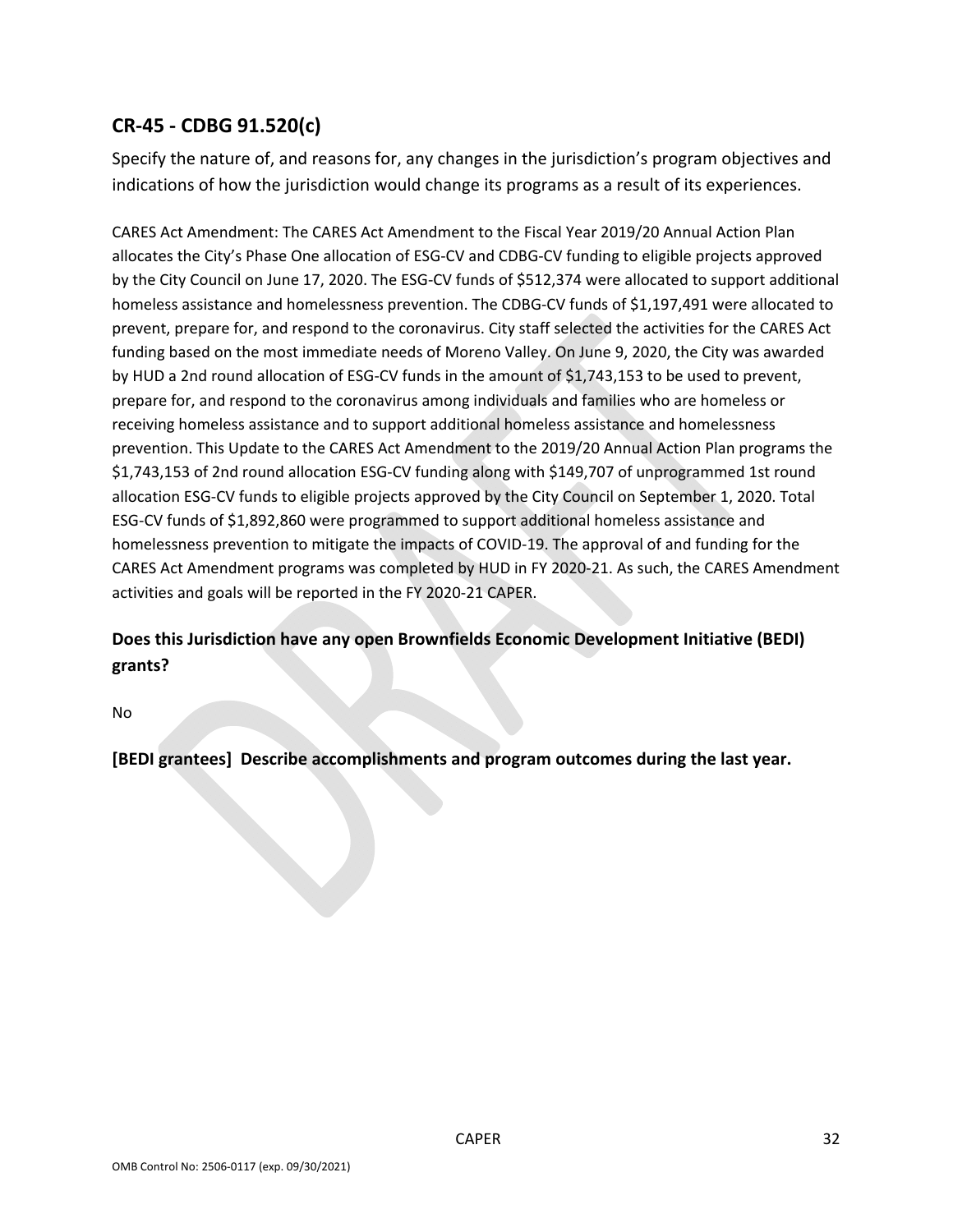### **CR‐50 ‐ HOME 91.520(d)**

### **Include the results of on‐site inspections of affordable rental housing assisted under the program to determine compliance with housing codes and other applicable regulations**

Please list those projects that should have been inspected on‐site this program year based upon the schedule in §92.504(d). Indicate which of these were inspected and a summary of issues that were detected during the inspection. For those that were not inspected, please indicate the reason and how you will remedy the situation.

Please list those projects that should have been inspected on‐site this program year based upon the schedule in §92.504(d). Indicate which of these were inspected and a summary of issues that were detected during the inspection. For those that were not inspected, please indicate the reason and how you will remedy the situation.

The City of Moreno Valley (City), the Moreno Valley Housing Authority (Housing Authority), and the former Community Redevelopment Agency of the City of Moreno Valley (Agency) have previously funded the rehabilitation and new construction of approximately 1,220 rent-restricted affordable units within 26 developments located throughout the City. The affordability covenants that govern the restricted units require annual re-certifications and monitoring to ensure compliance with regulatory requirements, income limits, rent limits, and property standards during the applicable affordability period. For fiscal year 2019/2020, a consulting firm was retained by the City to conduct Affordable Housing Program compliance monitoring services; as well as, to improve the efficacy of the existing Affordable Multi‐Family Rental Program ("AMFRP") and to ensure compliance with State, Federal and Local regulatory requirements.

Please see the attached supplemental pages related to the on‐site compliance inspections of affordable rental housing assisted under the program and a list of projects that were inspected showing summary of issues detected.

### **Provide an assessment of the jurisdiction's affirmative marketing actions for HOME units. 92.351(b)**

The City is committed to furthering equal opportunity housing for its residents. The City of Moreno Valley has had an Affirmative Marketing Plan in place since 1994 that aims to apply non‐discriminatory and equal opportunity practices when marketing and selecting income‐qualified occupants for housing within the city. The City has taken the following steps in pursuit of equal opportunity within its housing strategy: MV continued revising its Affirmative Marketing Plan to include changes required by the 2013 HOME FINAL RULE; For over a decade MV has contracted with an independent fair housing service provider to administer the City's fair housing program; In January 2019, the City developed and formally adopted the latest Analysis of Impediments to Fair Housing and Fair Housing Action Plan for the 2018‐ 2023 period. Staff continues to ensure all written agreements with developers ∙and subgrantees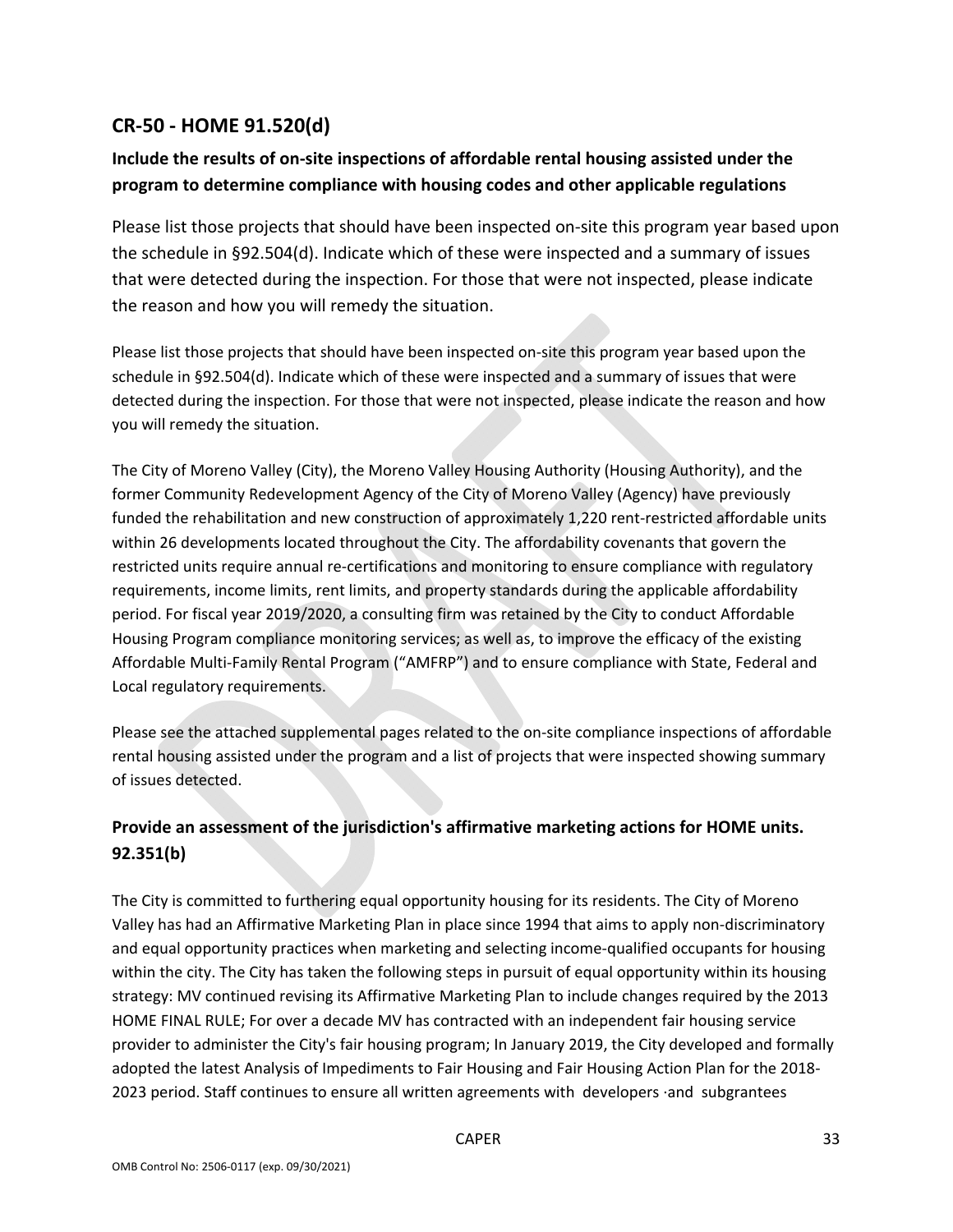include Affirmative Marketing requirements; The Affirmative Marketing Plan lists methods for informing the public, owners, and potential tenants of a housing opportunity that involved support from the City such as use of the City's public cable channel/public service announcement, publication of advertisements in the Parks and Recreation Guide, etc.; The City has been in the practice of imposing requirements on owners of HOME units such as attendance of property management staff to fair housing workshops, placement of ads in a paper of local circulation whose readers are known to be minorities, use of equal opportunity logos on marketing materials, etc.; The City is committed to compliance monitoring to review the information compiled by the owners/managers, regarding the various marketing and outreach methods required under 24 CFR 92.351; The City's Fair Housing service provider the Fair Housing Council of Riverside County employs bilingual staff and maintains a website that offers information in several different languages; The City also employs multiple bilingual staff, including one fluent in Tagalog and one in American sign language that are able to assist residents with limited English.

### **Refer to IDIS reports to describe the amount and use of program income for projects, including the number of projects and owner and tenant characteristics**

According to the PR‐09 report for the HOME program, no HOME program income was receipted in the 2020‐21 program year. HOME activities in the 2021‐22 Action Plan will first be funded with this available program income funds before the entitlement funds are used. For FY 2020, \$338,528 of program income from prior years was expended on the HOME Cottonwood Apartment Project.

# **Describe other actions taken to foster and maintain affordable housing. 91.220(k) (STATES ONLY: Including the coordination of LIHTC with the development of affordable housing). 91.320(j)**

In the implementation of the 2020‐21 Action Plan, the City invested HOME funds to preserve and maintain affordable housing through the Housing Rehabilitation activities.

# **CR-60 - ESG 91.520(g) (ESG Recipients only)**

**ESG Supplement to the CAPER in** *e‐snaps*

### **For Paperwork Reduction Act**

**1. Recipient Information—All Recipients Complete Basic Grant Information Recipient Name** MORENO VALLEY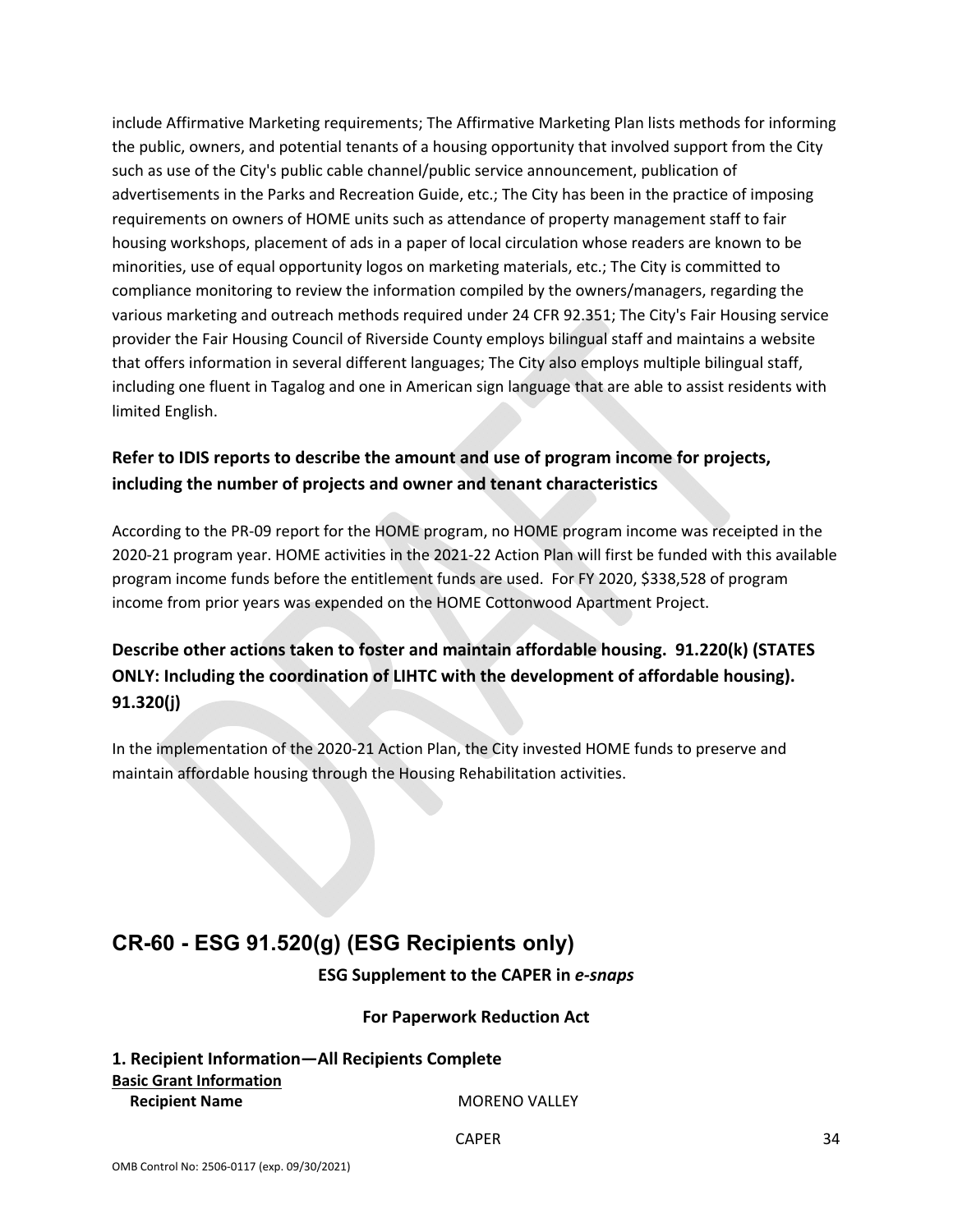| <b>Organizational DUNS Number</b>                                                           | 177134186                            |
|---------------------------------------------------------------------------------------------|--------------------------------------|
| <b>EIN/TIN Number</b>                                                                       | 330076484                            |
| <b>Identify the Field Office</b>                                                            | <b>LOS ANGELES</b>                   |
| Identify CoC(s) in which the recipient or<br>subrecipient(s) will provide ESG<br>assistance | Riverside City & County CoC          |
| <b>ESG Contact Name</b>                                                                     |                                      |
| <b>Prefix</b>                                                                               | Mr.                                  |
| <b>First Name</b>                                                                           | <b>Brian</b>                         |
| <b>Middle Name</b>                                                                          | 0                                    |
| <b>Last Name</b>                                                                            | Mohan                                |
| <b>Suffix</b>                                                                               | 0                                    |
| <b>Title</b>                                                                                | <b>Acting Assistant City Manager</b> |
|                                                                                             |                                      |
| <b>ESG Contact Address</b>                                                                  |                                      |
| <b>Street Address 1</b>                                                                     | 14177 Frederick Street               |
| <b>Street Address 2</b>                                                                     | 0                                    |
| City                                                                                        | Moreno Valley                        |
| <b>State</b>                                                                                | CA                                   |
| <b>ZIP Code</b>                                                                             | 92552-                               |
| <b>Phone Number</b>                                                                         | 9514133519                           |
| <b>Extension</b>                                                                            | 0                                    |
| <b>Fax Number</b>                                                                           | 0                                    |
| <b>Email Address</b>                                                                        | brianm@moval.org                     |
|                                                                                             |                                      |
| <b>ESG Secondary Contact</b>                                                                |                                      |
| <b>Prefix</b>                                                                               | Mrs.                                 |
| <b>First Name</b>                                                                           | Dena                                 |
| <b>Last Name</b>                                                                            | Heald                                |
| <b>Suffix</b>                                                                               | 0                                    |
| <b>Title</b>                                                                                | <b>Deputy Finance Director</b>       |
| <b>Phone Number</b>                                                                         | 9514133063                           |
| <b>Extension</b>                                                                            | 0                                    |
| <b>Email Address</b>                                                                        | denah@moval.org                      |
| الممنعم<br>A II.                                                                            |                                      |

#### **2. Reporting Period—All Recipients Complete**

| <b>Program Year Start Date</b> | 07/01/2020 |
|--------------------------------|------------|
| <b>Program Year End Date</b>   | 06/30/2021 |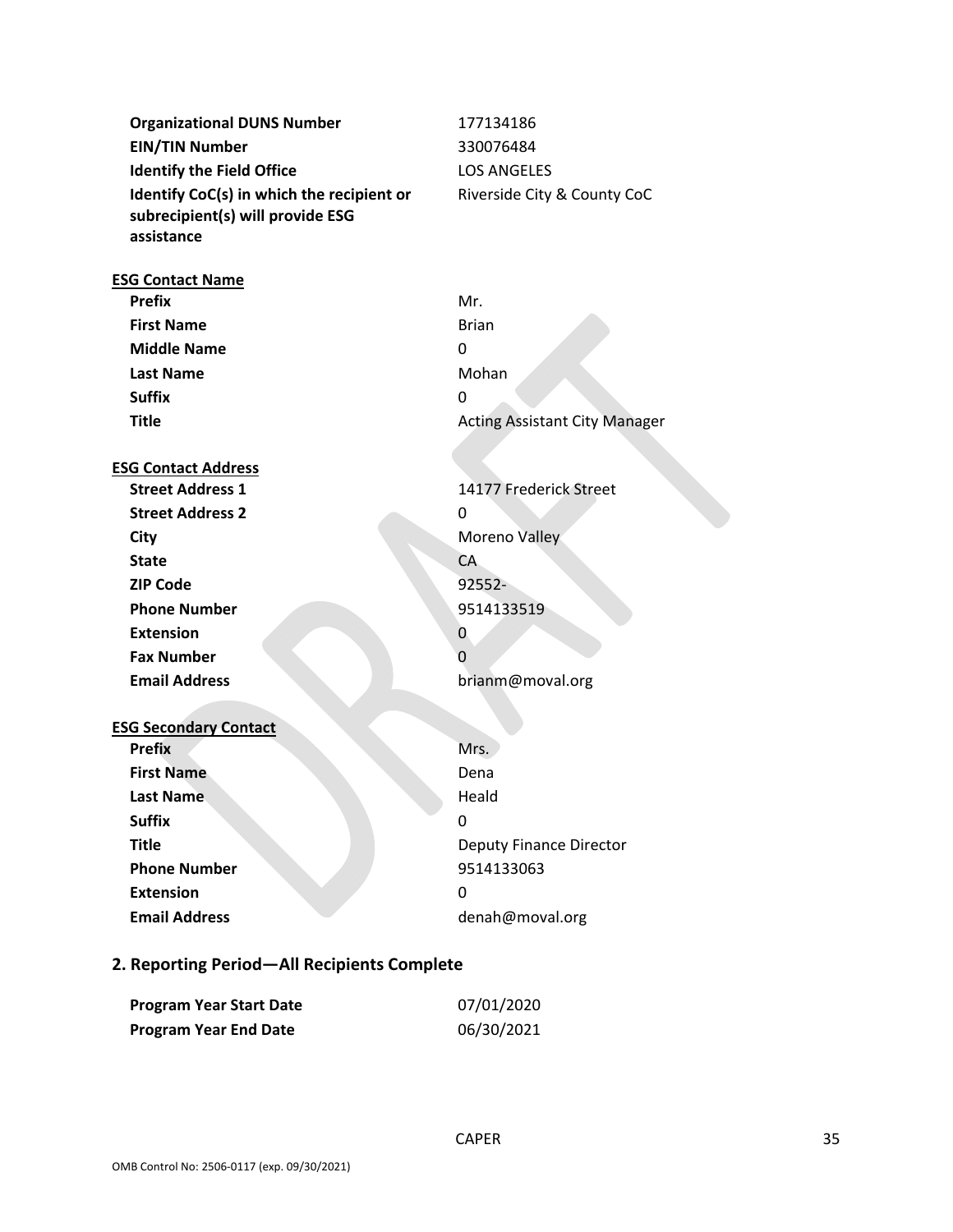#### **3a. Subrecipient Form – Complete one form for each subrecipient**

**Subrecipient or Contractor Name:** City of Moreno Valley **City:** Moreno Valley **State:** CA **Zip Code:** 92553, 9014 **DUNS Number:** 177134186 **Is subrecipient a victim services provider:** N **Subrecipient Organization Type:** Unit of Government **ESG Subgrant or Contract Award Amount:** 13366

**Subrecipient or Contractor Name:** RIVERSIDE COUNTY OF DEPARTMENT OF PUBLIC SOCIAL SERVICES **City:** Riverside **State:** CA **Zip Code:** 92503, 3420 **DUNS Number:** 152240540 **Is subrecipient a victim services provider:** N **Subrecipient Organization Type:** Unit of Government **ESG Subgrant or Contract Award Amount:** 5000

**Subrecipient or Contractor Name:** Catholic Charities San Bernardino & Riverside Counties **City:** San Bernardino **State:** CA **Zip Code:** 92405, 4739 **DUNS Number:** 964980171 **Is subrecipient a victim services provider:** N **Subrecipient Organization Type:** Other Non‐Profit Organization **ESG Subgrant or Contract Award Amount:** 69848

**Subrecipient or Contractor Name:** The Salvation Army

**City:** Moreno Valley

**State:** CA

**Zip Code:** ,

**DUNS Number:** 074629460

**Is subrecipient a victim services provider:** N

**Subrecipient Organization Type:** Other Non‐Profit Organization

**ESG Subgrant or Contract Award Amount:** 35000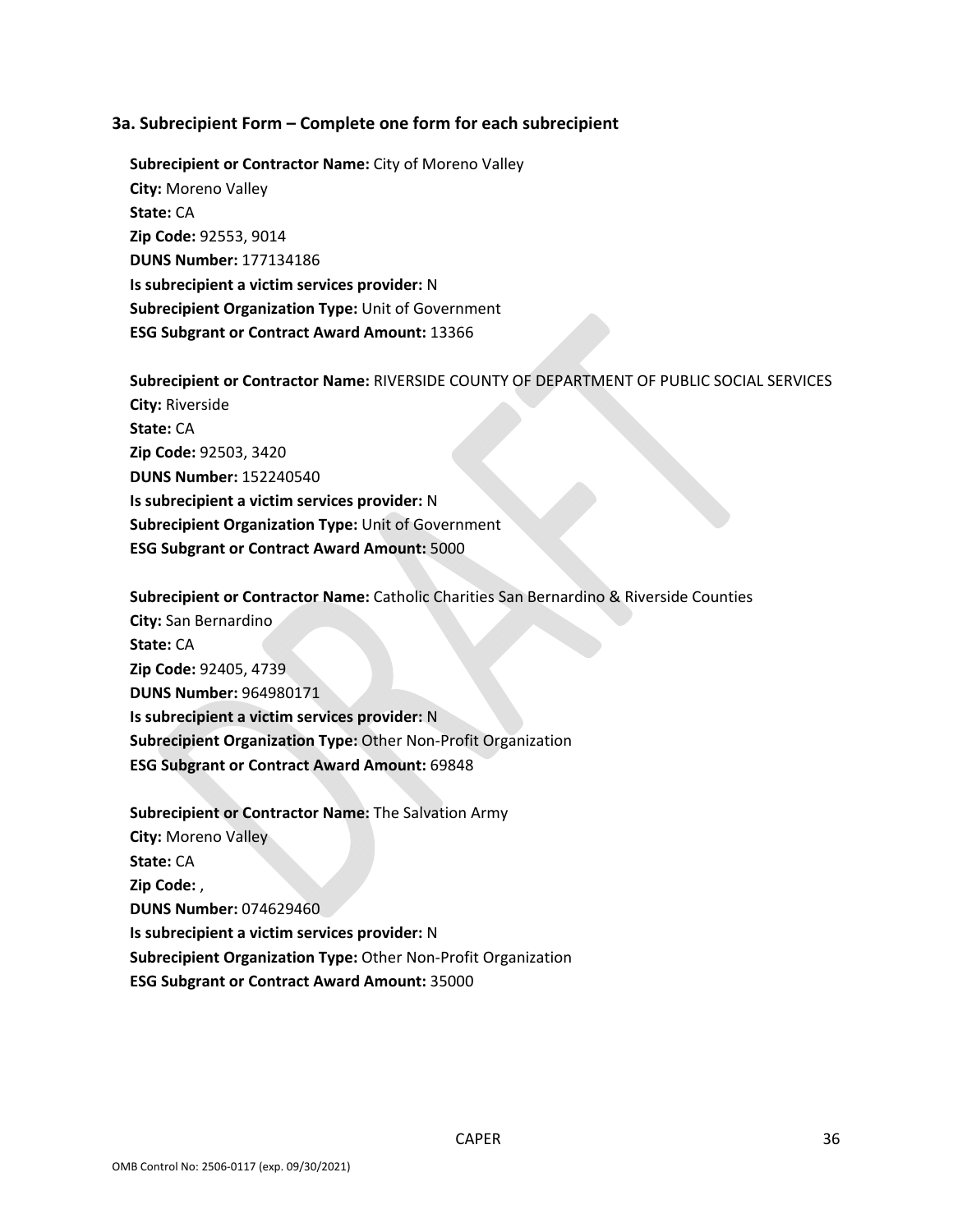### **CR‐65 ‐ Persons Assisted**

### **4. Persons Served**

The information for CR‐65 is provided in SAGE reports that are included in the Attachments to this CAPER.

### **4a. Complete for Homelessness Prevention Activities**

| <b>Number of Persons in</b> | <b>Total</b> |
|-----------------------------|--------------|
| <b>Households</b>           |              |
| Adults                      |              |
| Children                    |              |
| Don't Know/Refused/Other    |              |
| Missing Information         |              |
| Total                       |              |

**Table 16 – Household Information for Homeless Prevention Activities**

### **4b. Complete for Rapid Re‐Housing Activities**

| <b>Number of Persons in</b><br><b>Households</b> | <b>Total</b> |  |
|--------------------------------------------------|--------------|--|
| <b>Adults</b>                                    |              |  |
| Children                                         |              |  |
| Don't Know/Refused/Other                         |              |  |
| <b>Missing Information</b>                       |              |  |
| Total                                            |              |  |

**Table 17 – Household Information for Rapid Re‐Housing Activities**

### **4c. Complete for Shelter**

| <b>Number of Persons in</b> | <b>Total</b> |
|-----------------------------|--------------|
| <b>Households</b>           |              |
| Adults                      |              |
| Children                    |              |
| Don't Know/Refused/Other    |              |
| Missing Information         |              |
| Total                       |              |

**Table 18 – Shelter Information**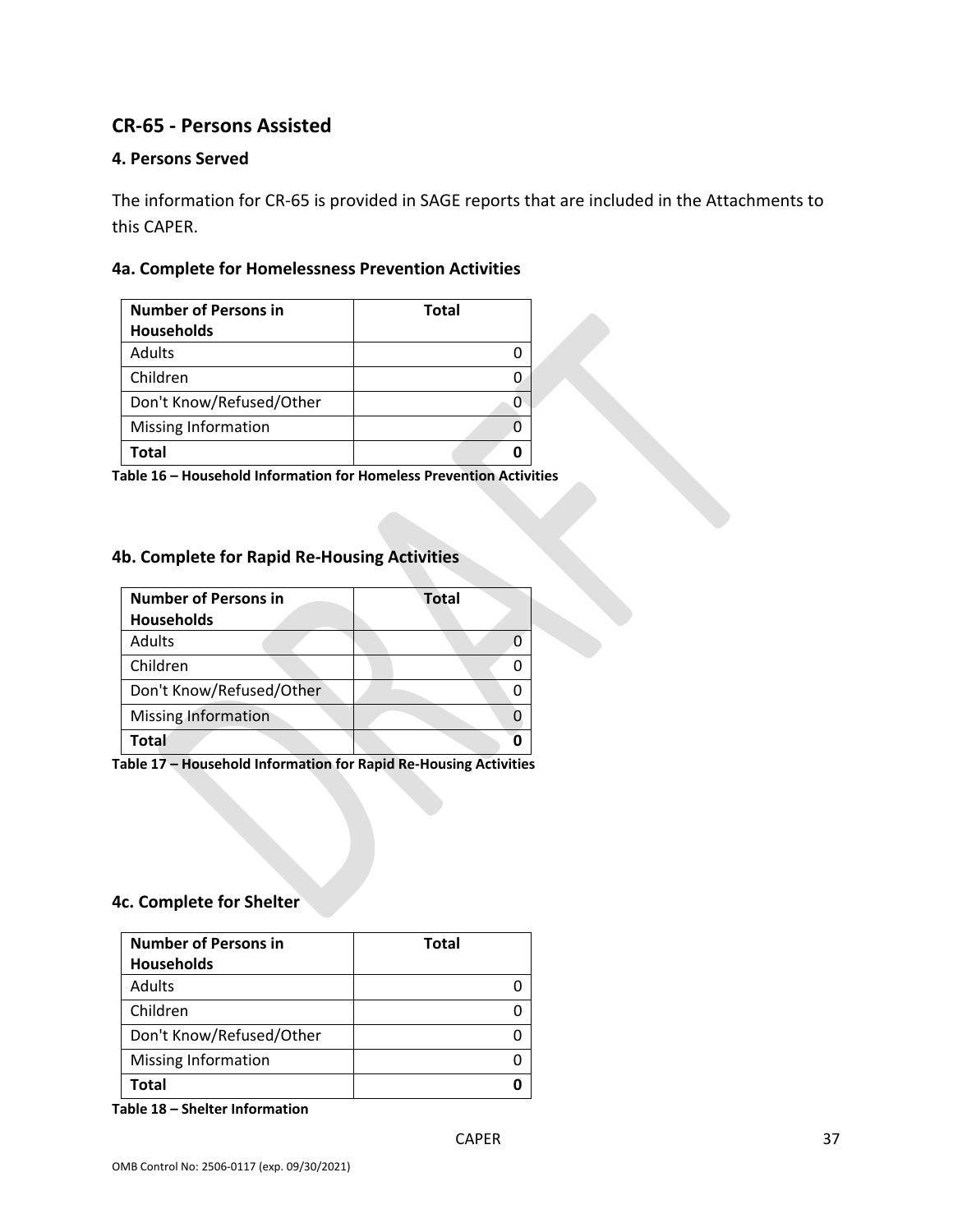#### **4d. Street Outreach**

| <b>Number of Persons in</b> | <b>Total</b> |
|-----------------------------|--------------|
| <b>Households</b>           |              |
| Adults                      |              |
| Children                    |              |
| Don't Know/Refused/Other    |              |
| <b>Missing Information</b>  |              |
| Total                       |              |

**Table 19 – Household Information for Street Outreach** 

### **4e. Totals for all Persons Served with ESG**

| <b>Number of Persons in</b> | <b>Total</b> |
|-----------------------------|--------------|
| <b>Households</b>           |              |
| <b>Adults</b>               |              |
| Children                    |              |
| Don't Know/Refused/Other    |              |
| Missing Information         |              |
| Total                       |              |

**Table 20 – Household Information for Persons Served with ESG**

### **5. Gender—Complete for All Activities**

|                            | <b>Total</b> |
|----------------------------|--------------|
| Male                       |              |
| Female                     |              |
| Transgender                |              |
| Don't Know/Refused/Other   |              |
| <b>Missing Information</b> |              |
| Total                      |              |

**Table 21 – Gender Information**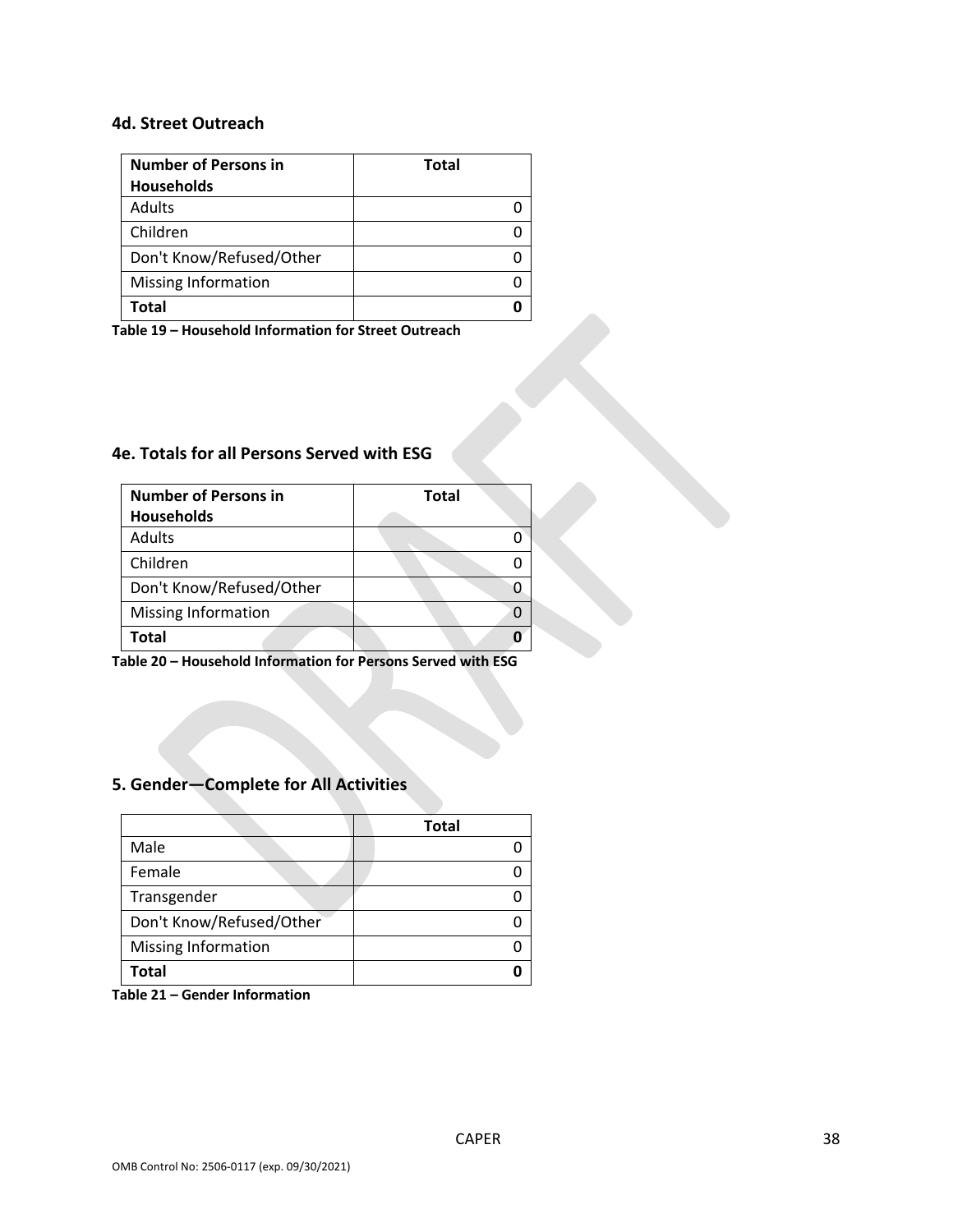### **6. Age—Complete for All Activities**

|                            | <b>Total</b> |
|----------------------------|--------------|
| Under 18                   |              |
| 18-24                      |              |
| 25 and over                |              |
| Don't Know/Refused/Other   |              |
| <b>Missing Information</b> |              |
| Total                      |              |

**Table 22 – Age Information**

### **7. Special Populations Served—Complete for All Activities**

| Subpopulation              | <b>Total</b>                      | <b>Total</b>   | <b>Total</b>   | <b>Total</b>     |  |  |
|----------------------------|-----------------------------------|----------------|----------------|------------------|--|--|
|                            |                                   | <b>Persons</b> | <b>Persons</b> | <b>Persons</b>   |  |  |
|                            |                                   | Served-        | Served-        | <b>Served in</b> |  |  |
|                            |                                   | Prevention     | <b>RRH</b>     | <b>Emergency</b> |  |  |
|                            |                                   |                |                | <b>Shelters</b>  |  |  |
| Veterans                   | $\overline{0}$                    | 0              | 0              | 0                |  |  |
| <b>Victims of Domestic</b> |                                   |                |                |                  |  |  |
| Violence                   | $\mathbf 0$                       | 0              | 0              | 0                |  |  |
| Elderly                    | 0                                 | 0              | 0              | 0                |  |  |
| HIV/AIDS                   | $\mathbf 0$                       | 0              | 0              | 0                |  |  |
| Chronically                |                                   |                |                |                  |  |  |
| <b>Homeless</b>            | 0                                 | 0              | 0              | 0                |  |  |
|                            | <b>Persons with Disabilities:</b> |                |                |                  |  |  |
| <b>Severely Mentally</b>   |                                   |                |                |                  |  |  |
| $\mathsf{III}$             | 0                                 | 0              | $\mathbf 0$    | 0                |  |  |
| <b>Chronic Substance</b>   |                                   |                |                |                  |  |  |
| Abuse                      | $\mathbf 0$                       | 0              | 0              | 0                |  |  |
| <b>Other Disability</b>    | $\mathbf 0$                       | 0              | $\mathbf 0$    | 0                |  |  |
| Total                      |                                   |                |                |                  |  |  |
| (Unduplicated if           |                                   |                |                |                  |  |  |
| possible)                  | $\mathbf 0$                       | 0              | $\mathbf 0$    | 0                |  |  |

### **Number of Persons in Households**

**Table 23 – Special Population Served**

#### **See Attachment 1 ESG CAPER**

SAGE Report for information on Persons Assisted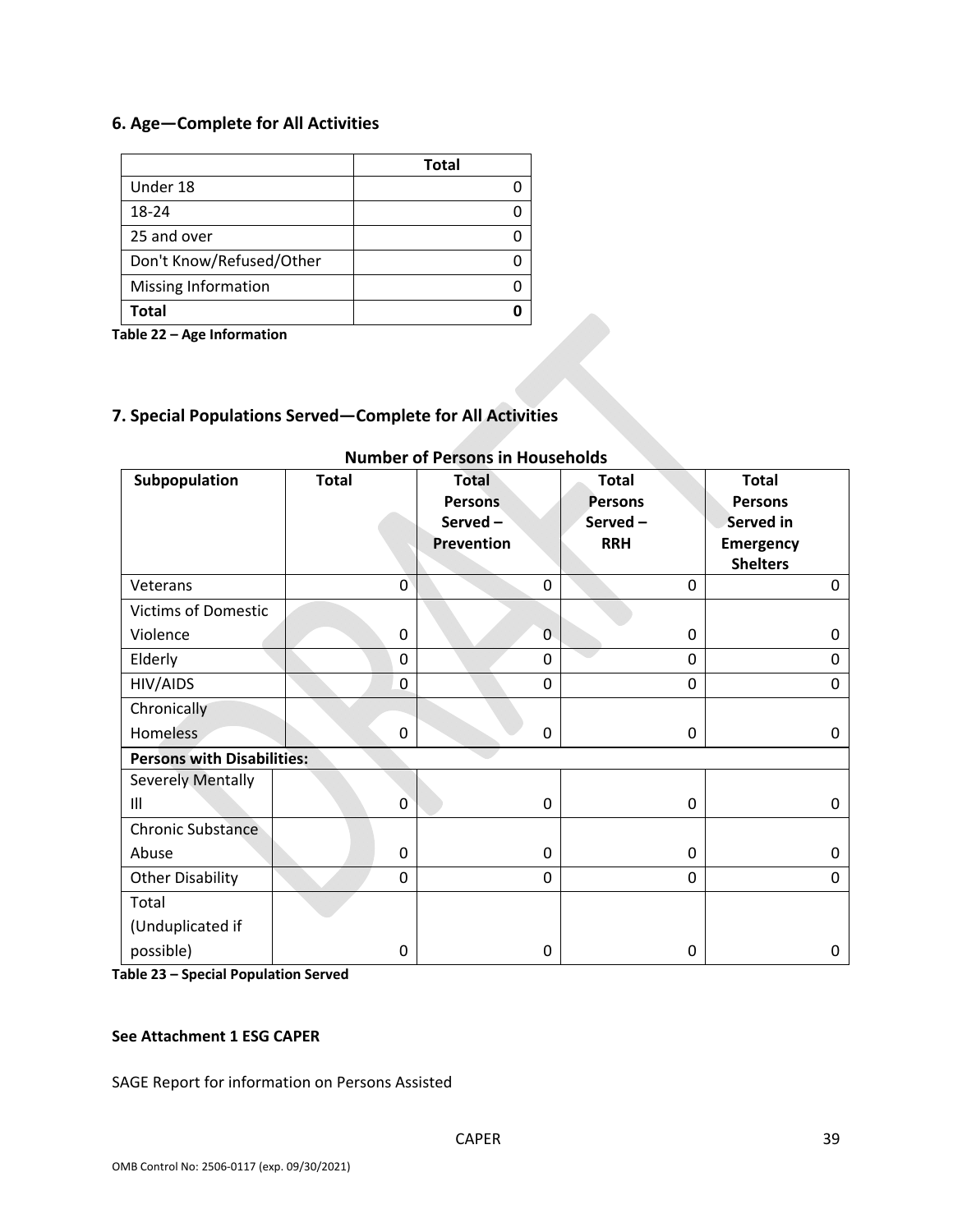### **CR‐70 – ESG 91.520(g) ‐ Assistance Provided and Outcomes**

### **10. Shelter Utilization**

| Number of New Units - Rehabbed       |       |
|--------------------------------------|-------|
| Number of New Units - Conversion     |       |
| Total Number of bed-nights available |       |
| Total Number of bed-nights provided  |       |
| <b>Capacity Utilization</b>          | በ በበ% |

**Table 24 – Shelter Capacity**

### **11. Project Outcomes Data measured under the performance standards developed in consultation with the CoC(s)**

In consultation with the County of Riverside Continuum of Care, the City of Moreno Valley established a homeless partnership consisting of community and faith-based organizations, educational institutions, non‐ profit organizations, private industry, and federal, state, and local governments. The partnership committee seeks to establish a network of service delivery to aid the homeless and those at‐risk for homelessness through coordination of services and resources, collaboration, communication, and planning. The partnership seeks to continually develop and implement performance standards to measure the effectiveness at targeting those who need the assistance most, reducing the number of people living on the streets or emergency shelters; shortening the time people spend homeless, and reducing each participant's housing barriers or housing stability risks. To this end, the partnership has formed a strategy to end chronic homelessness. In addition to measuring performance related to sheltering of the homeless, the plan also measures prevention, community integration, outreach, and income and support services.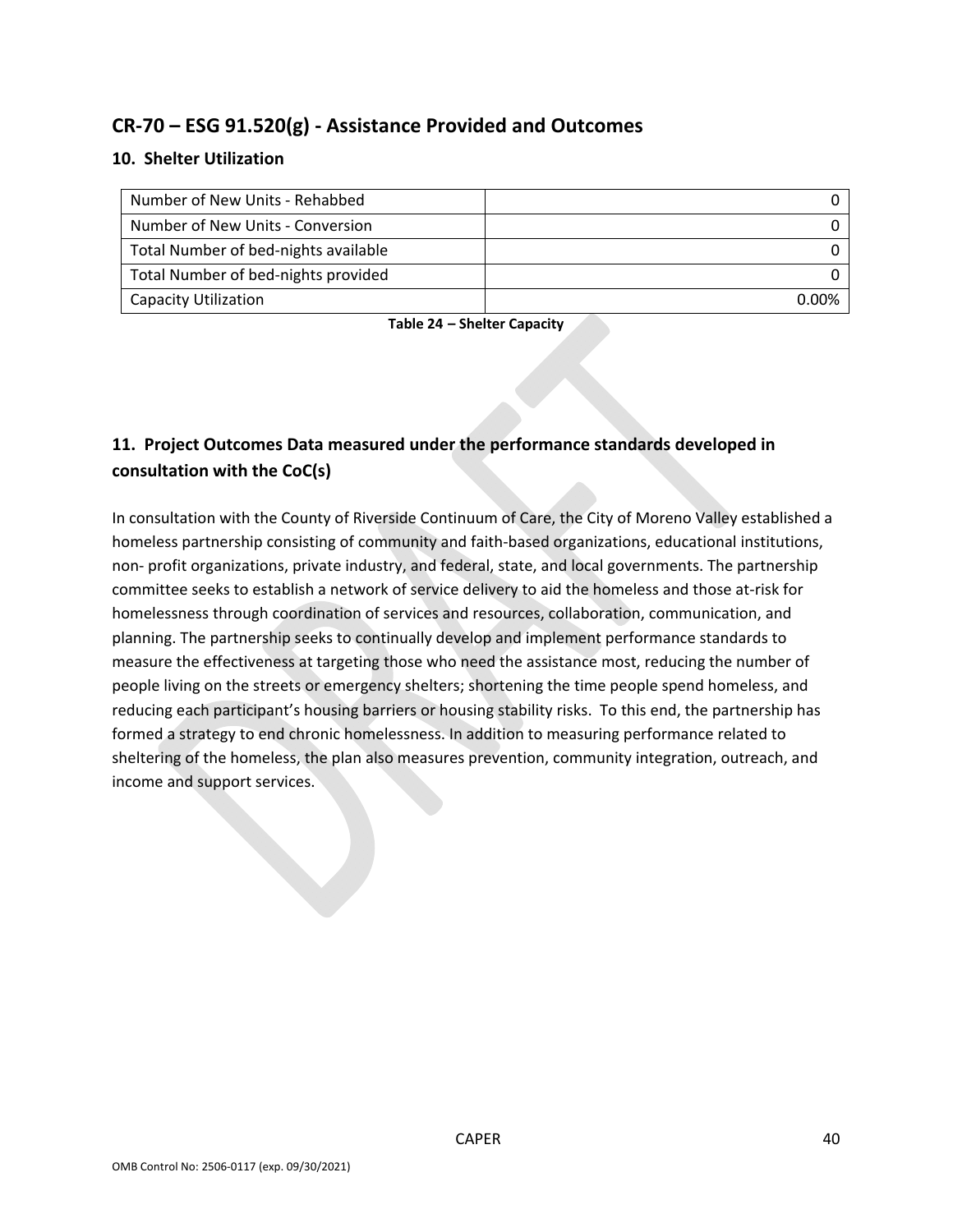### **CR‐75 – Expenditures**

### **11. Expenditures**

### **11a. ESG Expenditures for Homelessness Prevention**

|                                                      | <b>Dollar Amount of Expenditures in Program Year</b> |      |        |  |
|------------------------------------------------------|------------------------------------------------------|------|--------|--|
|                                                      | 2018                                                 | 2019 | 2020   |  |
| <b>Expenditures for Rental Assistance</b>            | <sup>0</sup>                                         | 0    |        |  |
| Expenditures for Housing Relocation and              |                                                      |      |        |  |
| <b>Stabilization Services - Financial Assistance</b> | $\Omega$                                             | 0    | 52,079 |  |
| Expenditures for Housing Relocation &                |                                                      |      |        |  |
| <b>Stabilization Services - Services</b>             | $\Omega$                                             | 0    | 17,769 |  |
| Expenditures for Homeless Prevention under           |                                                      |      |        |  |
| <b>Emergency Shelter Grants Program</b>              | $\Omega$                                             | 0    |        |  |
| <b>Subtotal Homelessness Prevention</b>              | 0                                                    | 0    | 69,848 |  |

**Table 25 – ESG Expenditures for Homelessness Prevention**

#### **11b. ESG Expenditures for Rapid Re‐Housing**

|                                                      | <b>Dollar Amount of Expenditures in Program Year</b> |      |      |
|------------------------------------------------------|------------------------------------------------------|------|------|
|                                                      | 2018                                                 | 2019 | 2020 |
| <b>Expenditures for Rental Assistance</b>            |                                                      | 0    |      |
| Expenditures for Housing Relocation and              |                                                      |      |      |
| <b>Stabilization Services - Financial Assistance</b> |                                                      | 0    |      |
| <b>Expenditures for Housing Relocation &amp;</b>     |                                                      |      |      |
| <b>Stabilization Services - Services</b>             | O                                                    | 0    |      |
| Expenditures for Homeless Assistance under           |                                                      |      |      |
| <b>Emergency Shelter Grants Program</b>              |                                                      | 0    |      |
| <b>Subtotal Rapid Re-Housing</b>                     |                                                      | 0    |      |

**Table 26 – ESG Expenditures for Rapid Re‐Housing**

### **11c. ESG Expenditures for Emergency Shelter**

|                           | <b>Dollar Amount of Expenditures in Program Year</b> |   |  |  |
|---------------------------|------------------------------------------------------|---|--|--|
|                           | 2020<br>2019<br>2018                                 |   |  |  |
| <b>Essential Services</b> | 38,670                                               |   |  |  |
| <b>Operations</b>         | 12,000                                               |   |  |  |
| Renovation                |                                                      | 0 |  |  |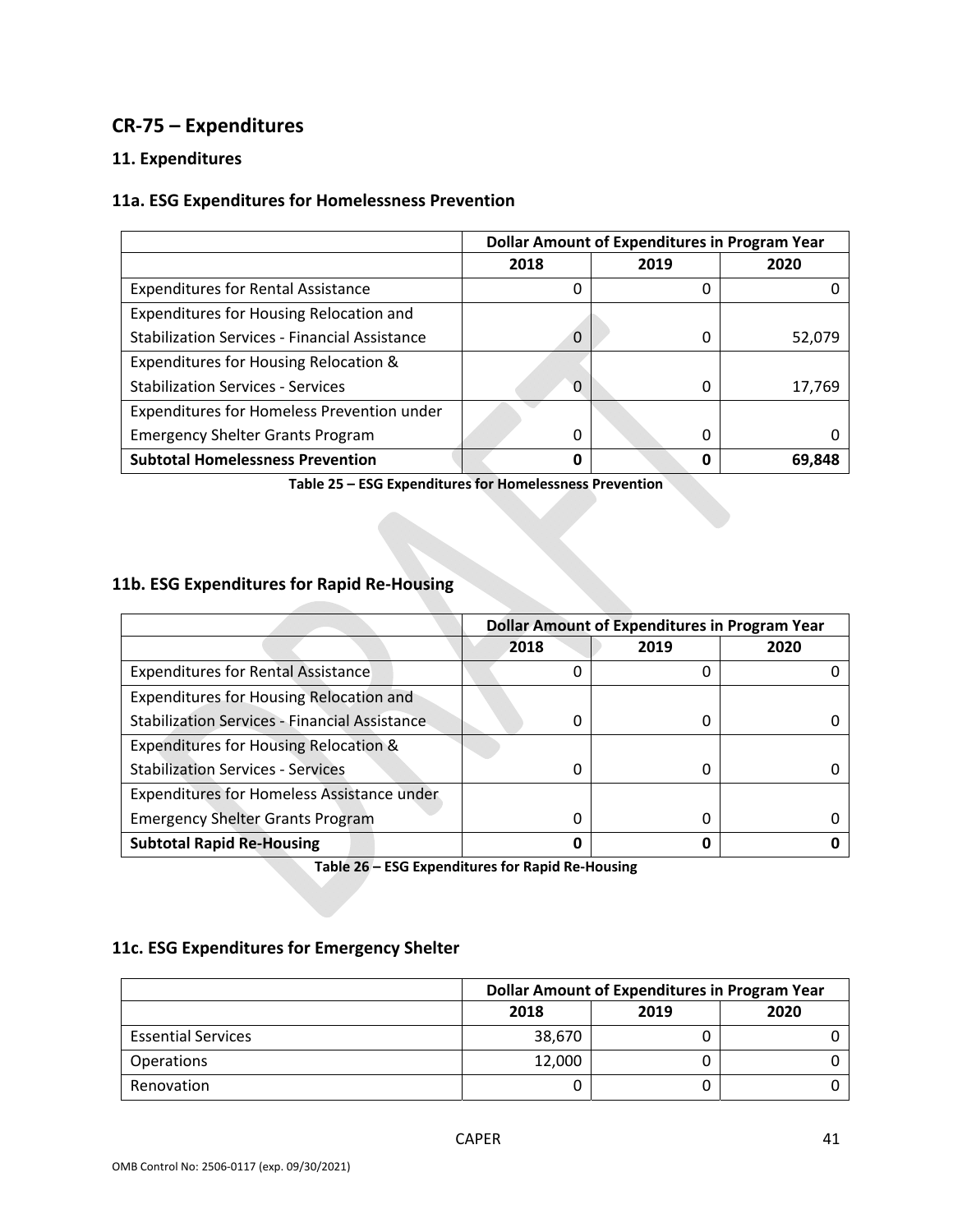| Major Rehab |        |  |
|-------------|--------|--|
| Conversion  |        |  |
| Subtotal    | 50,670 |  |

**Table 27 – ESG Expenditures for Emergency Shelter**

### **11d. Other Grant Expenditures**

|                        | <b>Dollar Amount of Expenditures in Program Year</b> |        |        |  |
|------------------------|------------------------------------------------------|--------|--------|--|
|                        | 2018                                                 | 2019   | 2020   |  |
| <b>Street Outreach</b> | 10,385                                               | 20,819 | 72,781 |  |
| <b>HMIS</b>            | 5,000                                                | 5,000  | 5,000  |  |
| Administration         | 13,104                                               | 13,366 | 13,720 |  |

#### **Table 28 ‐ Other Grant Expenditures**

### **11e. Total ESG Grant Funds**

| <b>Total ESG Funds</b><br>Expended | 2018   | 2019   | 2020       |
|------------------------------------|--------|--------|------------|
|                                    | 79.159 | 39,185 | 161,349.39 |

**Table 29 ‐ Total ESG Funds Expended**

### **11f. Match Source**

|                         | 2018 | 2019 | 2020 |
|-------------------------|------|------|------|
| Other Non-ESG HUD Funds |      |      |      |
| Other Federal Funds     |      |      |      |
| <b>State Government</b> |      |      |      |
| Local Government        |      |      |      |